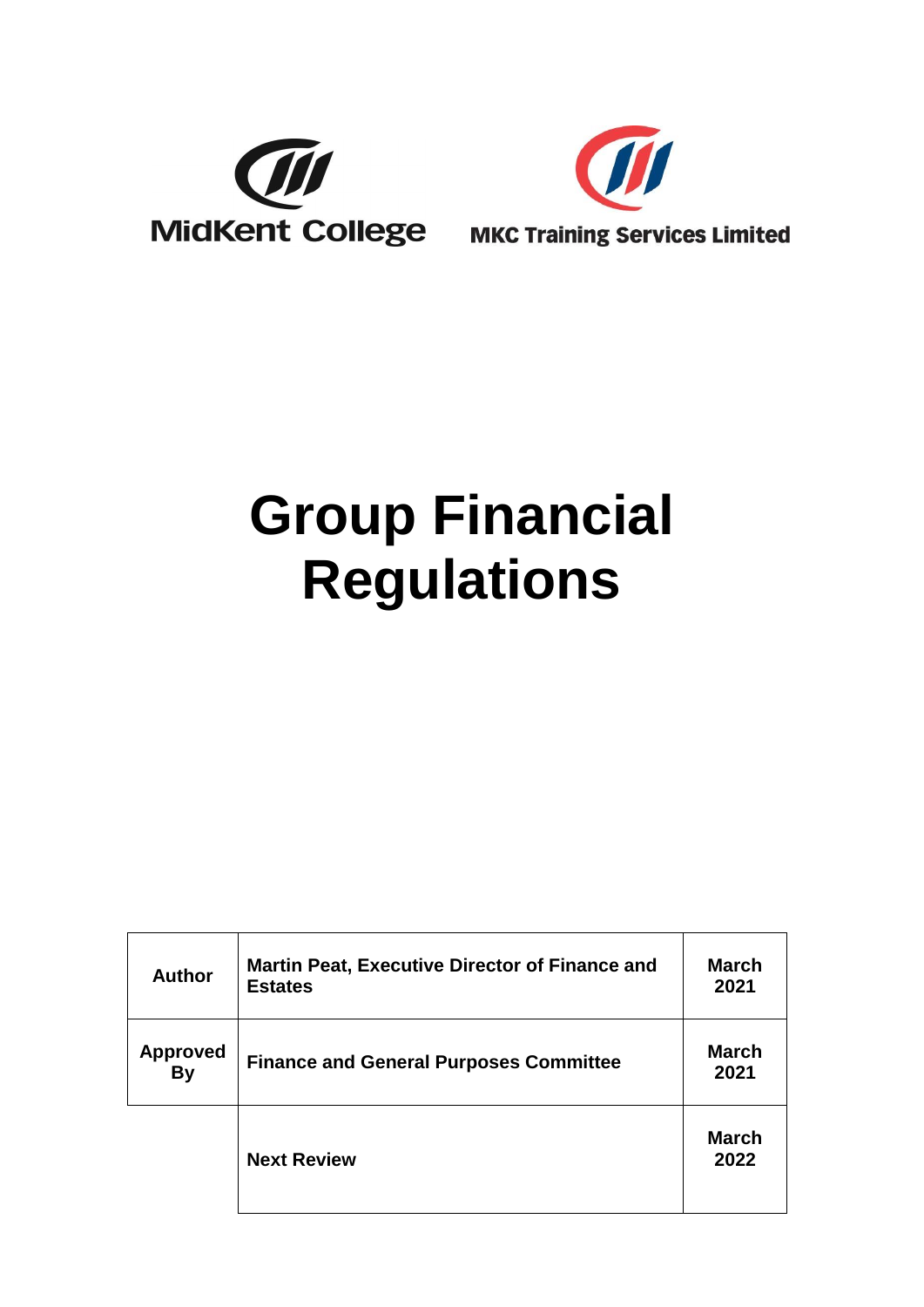# **Regulations:**

# **Background**

Financial regulations provide an essential framework to ensure the interests of both the College and the individual are protected. They set out the rules for the proper administration of the College's financial affairs and are supported by detailed Financial Procedures.

The Financial Memorandum between the College and the Education and Skills Funding Agency (ESFA), sets out the terms and condition on which the grant is made. The Governing Body is responsible for ensuring the terms and conditions of grant are met. As part of this process, the College must adhere to the Audit Code of Practice<sup>1</sup>, which requires the College to have sound systems of financial and management control. The Financial Regulations of the College form part of this overall system of accountability.

MidKent College is an exempt charity under the Part 3 of the Charities Act 2011 and from 1st September 2013, is regulated by the Secretary of State for Business, Innovation and Skills as Principal Regulator for all FE Corporations in England. The members of the Governing Body, who are trustees of the charity

MKC Training Services Limited is a wholly owned subsidiary of MidKent College and has a successful track record for supporting employers, training providers and awarding organisations.

The principal activity of MKC Training Services Limited is to deliver training and asset management services to the Royal School of Military Engineering. As experts in the design and delivery of innovative teaching, learning, assessment and training design, they provide a stimulating environment to help individuals and organisations achieve their goals. They have deep subject specialism and knowledge across construction, engineering and the associated professional skills.

# **Status of Financial Regulations**

This document translates into practical guidance the Group's broad policies relating to financial control.

Compliance with the Financial Regulations is compulsory for all staff connected with the Group. Any member of staff who fails to comply with the Financial Regulations may be subject to disciplinary action under the College's Disciplinary Policy. It is the responsibility of all managers to ensure that staff are made aware of the existence and content of the

 $<sup>1</sup>$  Originally published by the Learning and Skills Council but adopted by the SFA and subsequently the</sup> ESFA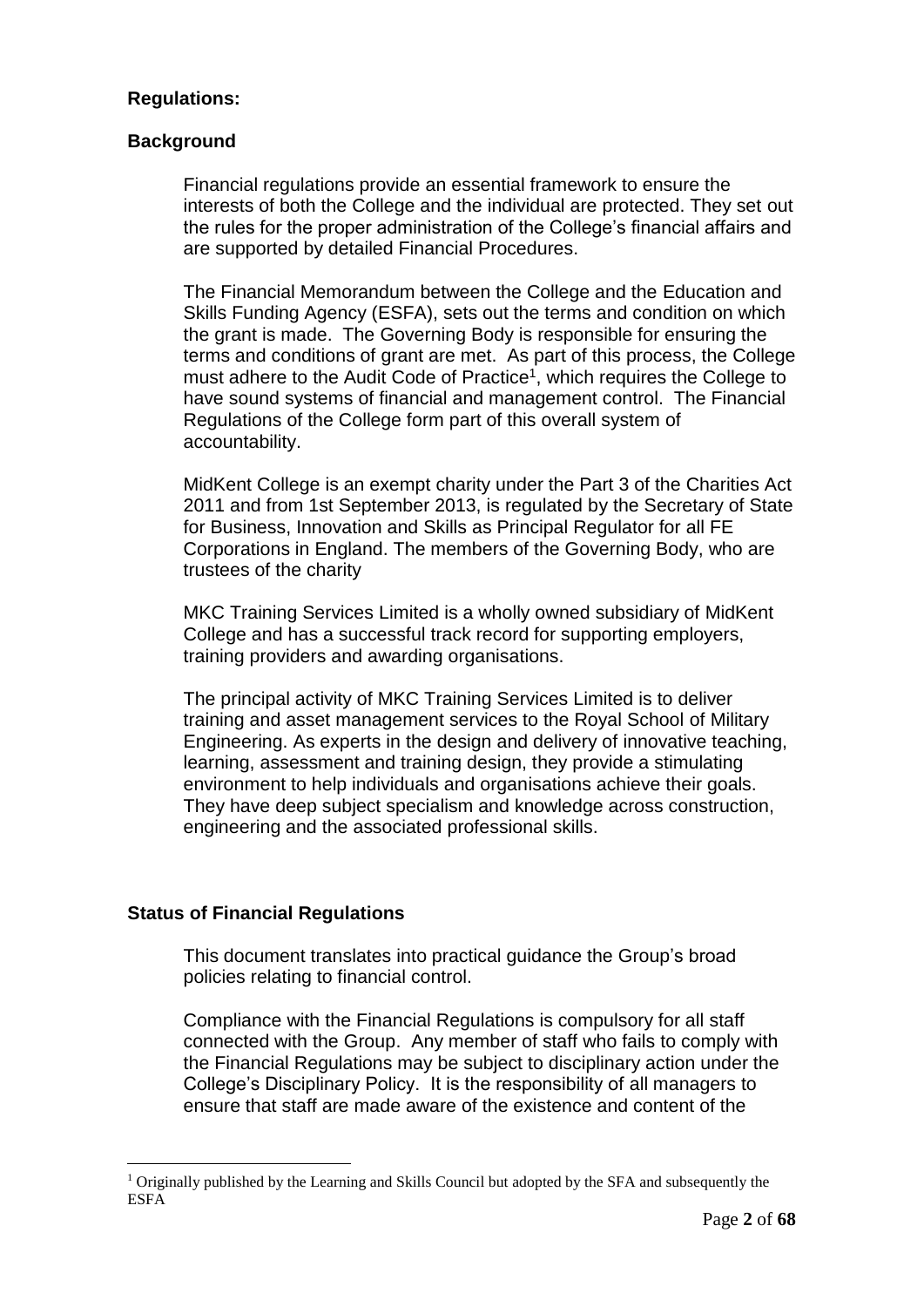College's Financial Regulations and Procedures and that adequate copies are available for reference in their departments.

The Finance and General Purposes Committee will approve the Finance Regulations and together with the Executive Director of Finance and Estates (or deputy) will advise the Governing Body of any changes or additions where necessary.

The Groups detailed Financial Procedures set out in detail how the Financial Regulations must be implemented. Queries relating to the Financial Regulations or Financial Procedures should be directed to the Executive Director of Finance and Estates or the Finance and Procurement Manager.

### **Financial Control and Responsibility**

### **The Governing Body**

The Governing Body is responsible for the management and administration of the Group. Its financial responsibilities are:

*Ensure the solvency of the Group*

*Safeguard the Group's assets*

*Ensure the effective and efficient use of the Group's resources*

*Ensure that the funds provided by the ESFA and other relevant funding bodies, are used in accordance with the terms and conditions specified in the College's Financial Memorandum with the ESFA*

*Ensure that financial control systems are in place and working effectively*

*Ensure that Group complies with the Audit Code of Practice*

*Approve the College's Strategic Plan*

*Approve annual budgets of income and expenditure and annual financial statements for the Group*

*Appoint the College's internal and Group external auditors*

#### **Finance and General Purposes Committee**

The Finance and General Purposes Committee shall advise the Governing Body, as appropriate, in all aspects of its finances, financial policies and controls. The Committee will oversee and monitor the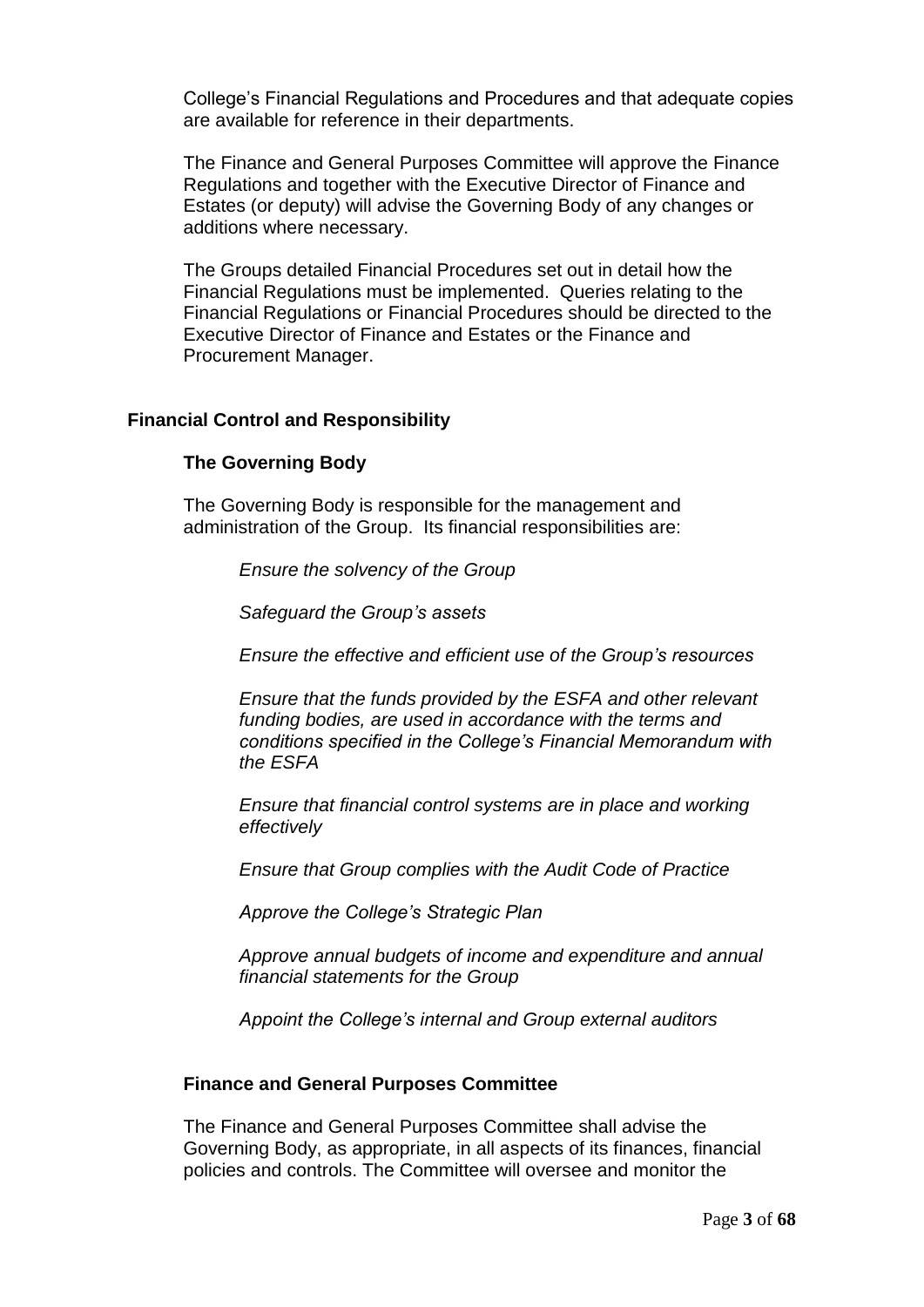progress of the College's Strategic Plan in relation to Finance, Estates and Facilities, HR and ICT.

Full terms of reference for the Finance and General Purposes Committee are approved annually.

# **Audit and Risk Committee**

Colleges are required by their Financial Memorandum with the ESFA and by the Audit Code of Practice to appoint an Audit and Risk Committee. The committee is Independent, advisory and reports to the Governing Body. It has the right of access to obtain all the information it considers necessary and to consult directly with both of internal and external auditors. The committee is responsible for identifying and approving appropriate measures for internal and external audit and for monitoring their performance. It must also satisfy itself that satisfactory arrangements are in place to promote economy, efficiency and effectiveness.

Full terms of reference for the Audit and Risk Committee are approved annually.

# **The Principal**

The Principal is the College's designated accounting officer and is responsible for the financial administration of the Groups affairs. As the designated officer, the Principal may be required to justify any of the College's financial matters to the Public Accounts Committee at the House of Commons.

*The* Principal *shall:*

*On behalf of the Governing Body, be responsible for ensuring economy and efficiency in the use of the resources of the College and will set up appropriate mechanisms to monitor other members of staff in this respect*

*After taking into account advice and guidance given by the Executive Director of Finance and Estates (or deputy), be responsible for ensuring the implementation of the College's financial operations*

*Have responsibility for the submission to the Governing Body of such budgets and estimates of income and expenditure as the Governing Body may, from time to time, require*

*Be the final arbiter in the interpretation of the College's Financial Regulations and shall receive the written advice of the Executive Director of Finance and Estates (or deputy)*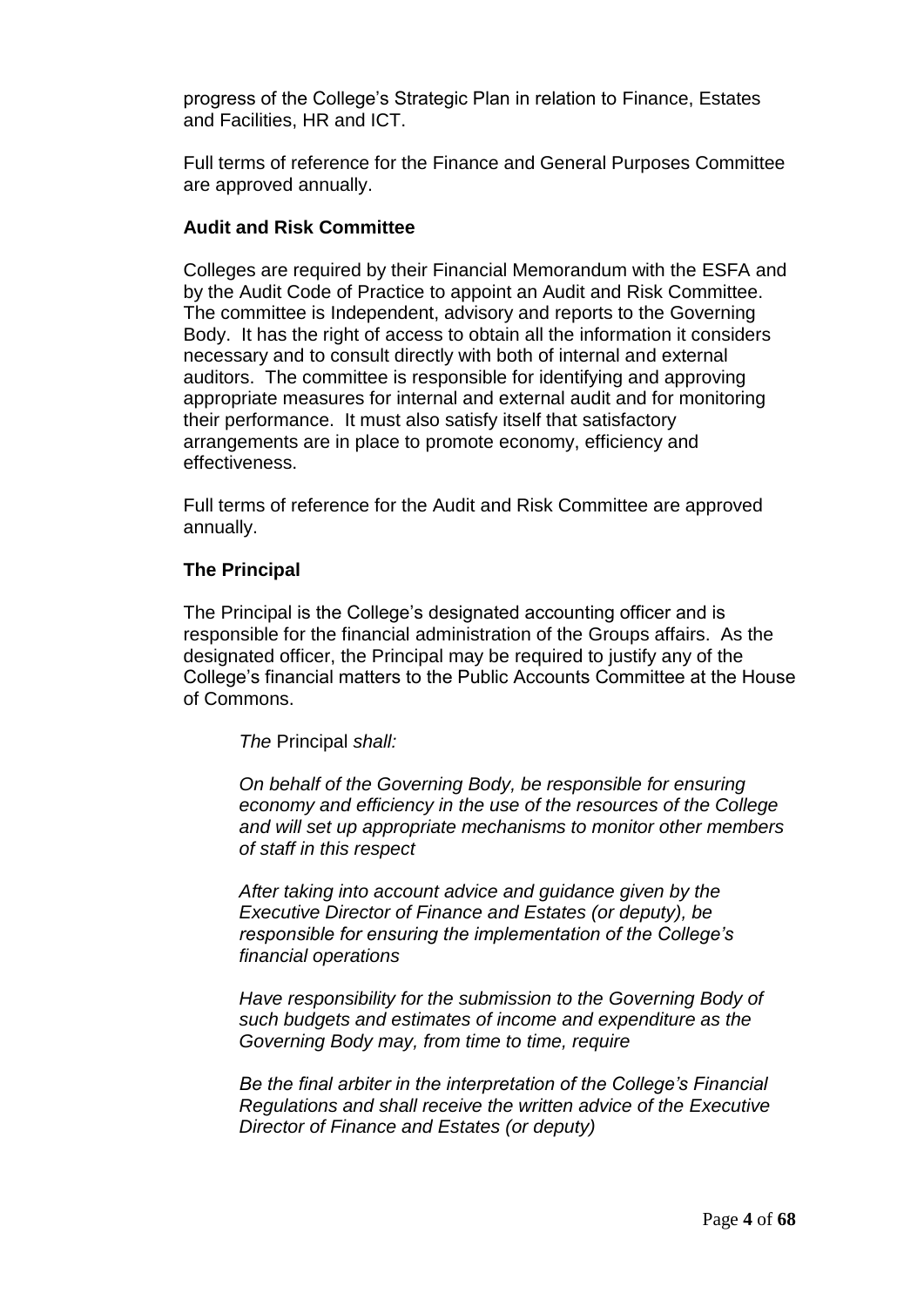# **The Executive Director of Finance and Estates (or deputy)**

The Executive Director of Finance and Estates (or deputy) shall control the Groups day to day financial administration

*The Executive Director of Finance and Estates (or deputy) is responsible for:*

*The administration of the financial affairs of the Group*

*Preparing comprehensive annual budgets for income, expenditure, cash flow and financial health*

*Preparing financial plans, accounts management information, monitoring and control of income and expenditure budgets and targets and all financial operations*

*Preparing the Group's annual accounts and other financial statements and accounts which the College is required to submit to other authorities*

*Ensuring the Group maintains satisfactory financial systems*

*Providing professional advice on all matters relating to Group Financial policies and procedures*

# **The Executive Group**

Members of the Executive Group are responsible to the Principal for financial management in their own areas. They shall be advised by the Executive Director of Finance and Estates (or deputy) in the execution of their financial duties. The Executive Director of Finance and Estates (or deputy) will also supervise and approve the financial systems operating within their departments, including the form in which accounts and financial records are kept.

Members of the Executive Group are responsible for establishing and maintaining clear lines of responsibility, within their department, for all financial matters.

Where resources are devolved to Managers, they become accountable to their respective Senior Manager for that budget.

# **MKC Training Services Limited Board of Directors**

The directors are responsible for keeping proper accounting records which disclose, with reasonable accuracy at any time the financial position of the company and enable them to ensure the financial statements comply with the Companies Act 2006. They have general responsibility for taking such steps as are reasonably open to them to safeguard the assets of the company and to prevent and detect fraud and other irregularities.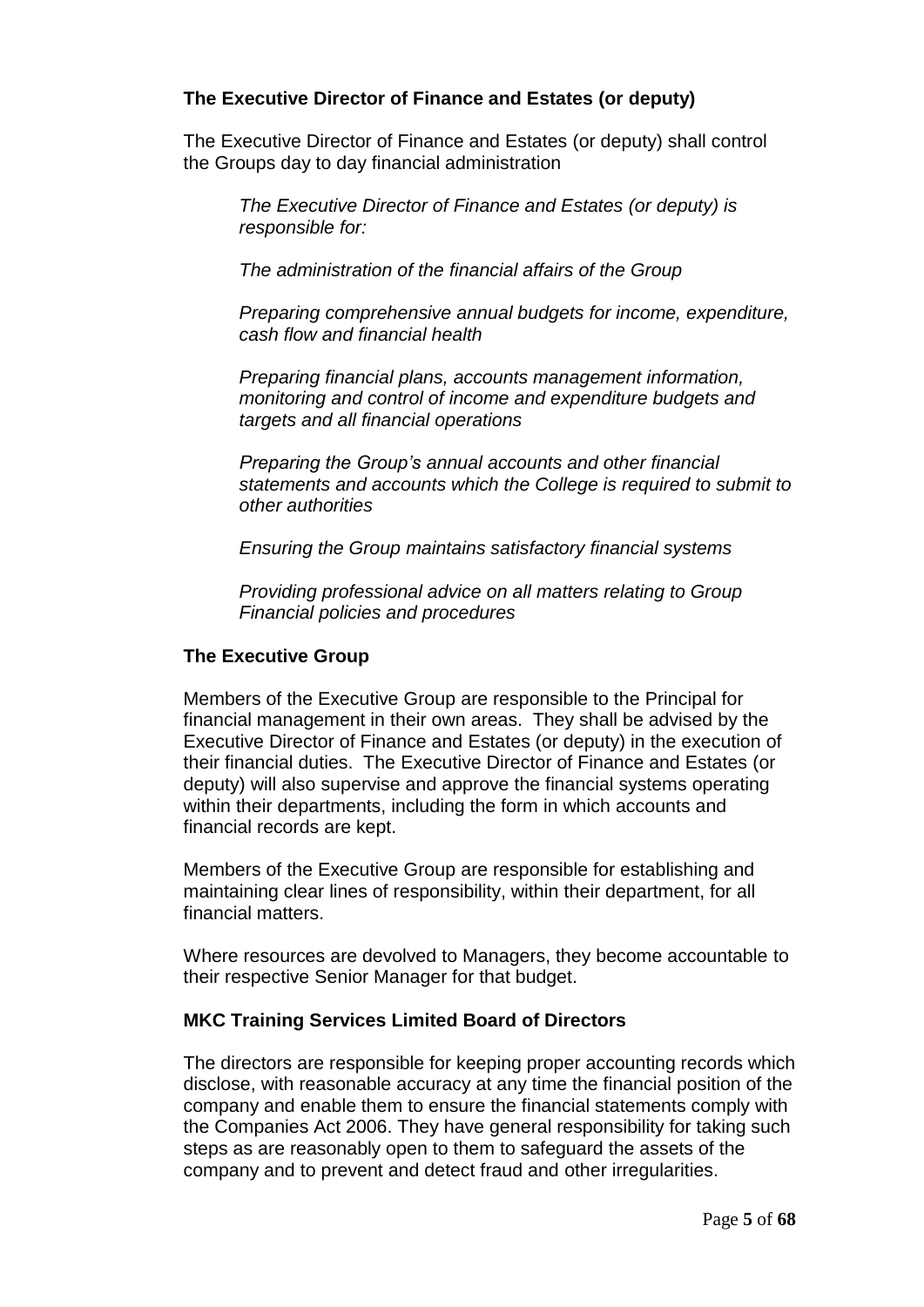# **All Members of the Group Staff or agents of the College or MKCTS**

*All members of the Group Staff shall:*

*Have a general responsibility to protect the Group's assets, for avoiding loss and for due economy in the use of resources. Assets include information and goodwill as well as property. They must comply with the systems of financial control as laid down by the Executive Director of Finance and Estates (or deputy) and with any reasonable directions made by the* Principal *in relation to his control of budgets and the keeping of records*

*Make available any relevant records or information to the Executive Director of Finance and Estates (or deputy) or authorised representative in connection with the carrying out of their duties of implementation of the College's financial policies and systems of financial control*

*Provide the Executive Director of Finance and Estates (or deputy) with such financial and other information as may be deemed necessary to carry out the requirements of the Governing Body. Where information is required in connection with an insurance claim against the Group, it is essential that the information is provided promptly*

# **Financial Planning**

The Executive Director of Finance and Estates (or deputy) is responsible for preparing, annually a rolling financial plan for approval by the Governing Body and for preparing financial forecasts for submission to the ESFA. Financial plans should be consistent with the strategic plans and estates strategy approved by the Governing Body.

# **Budgetary Control**

The control of expenditure within an agreed budget is the responsibility of the designated budget holder who must ensure that there is effective monitoring and control within their jurisdiction.

The Principal and MKCTS Managing Director are responsible for the designation of all Budget Holders.

Monthly management reports will be provided by the Executive Director of Finance and Estates (or deputy), in a format approved by the Principal.

Budget allocations may not be exceeded without prior discussion with, and with the approval of, the Executive Director of Finance and Estates (or deputy).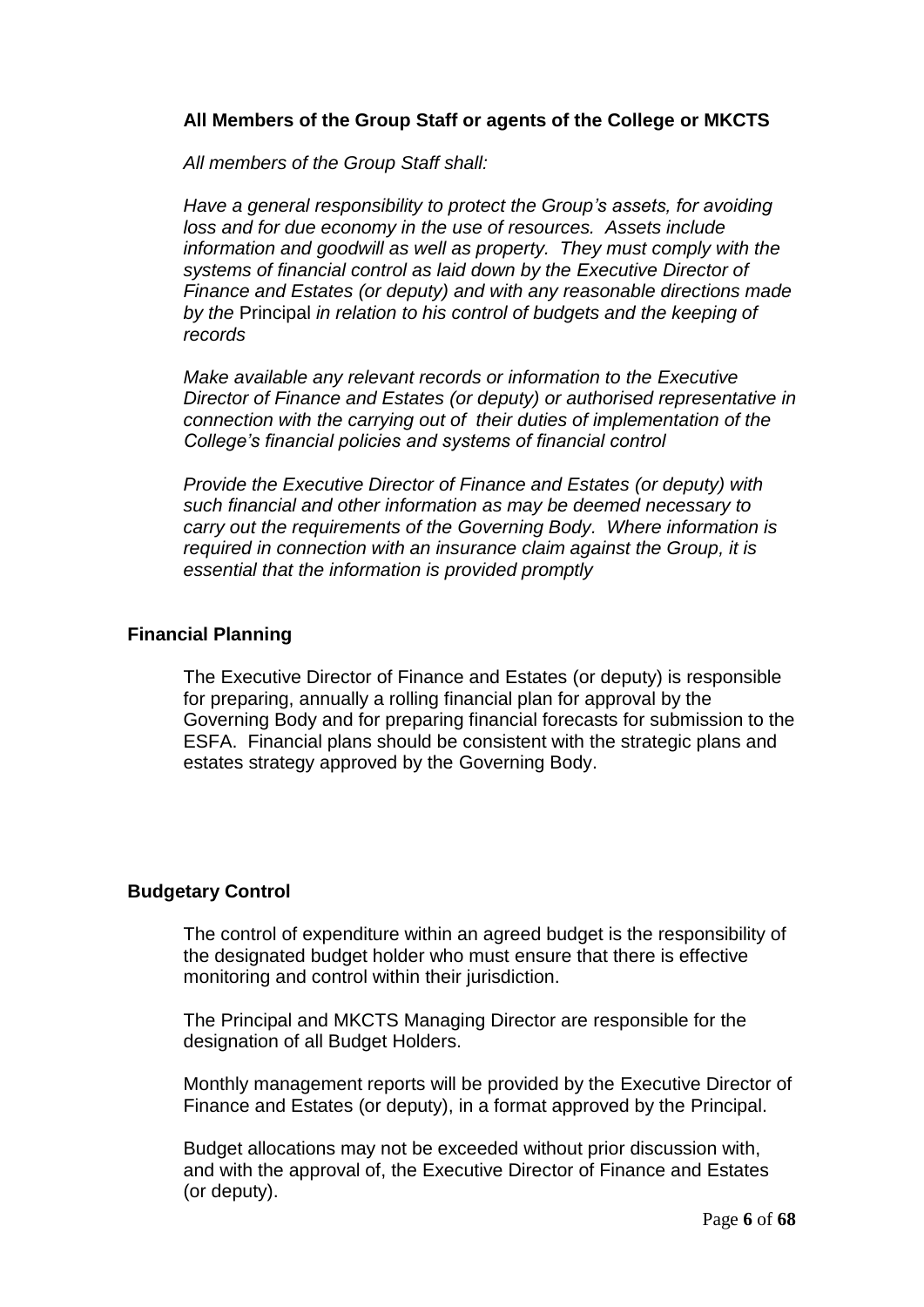A review of actual expenditure compared to budget will be carried out by the Executive Director of Finance and Estates (or deputy) with Budget Holders on a regular basis, where appropriate corrective action will be taken if necessary.

The Executive Group will consider the management accounts and student data on a regular basis and take any necessary action.

The Executive Director of Finance and Estates (or deputy) will distribute the monthly management accounts to members of the Finance and General Purposes Committee.

### **Accounting Issues**

### *Accounting Policies*

Any change of accounting policies must be approved by the Governing Body on the advice of the Audit and Risk Committee.

The Executive Director of Finance and Estates (or deputy) is responsible for preparing and consolidating financial returns and other periodic financial reports to the ESFA and other agencies, as required. The Executive Director of Finance and Estates (or deputy) is also responsible for ensuring that all grants notified by the ESFA and other bodies are received.

All such returns and reports must be signed by the Principal or Executive Director of Finance and Estates (or deputy).

#### *Accounting Records*

The Executive Director of Finance and Estates (or deputy) is responsible for the retention of financial documents. These must be kept in a form acceptable to the relevant authorities.

#### **Income**

#### *General*

The Executive Director of Finance and Estates (or deputy) is responsible for ensuring that appropriate procedures are in place in order that the Group is able to maximise its income.

#### *Appointment of Bankers*

The Governing Body is responsible for the appointment of the Group's bankers on the recommendation of the Finance and General Purposes Committee.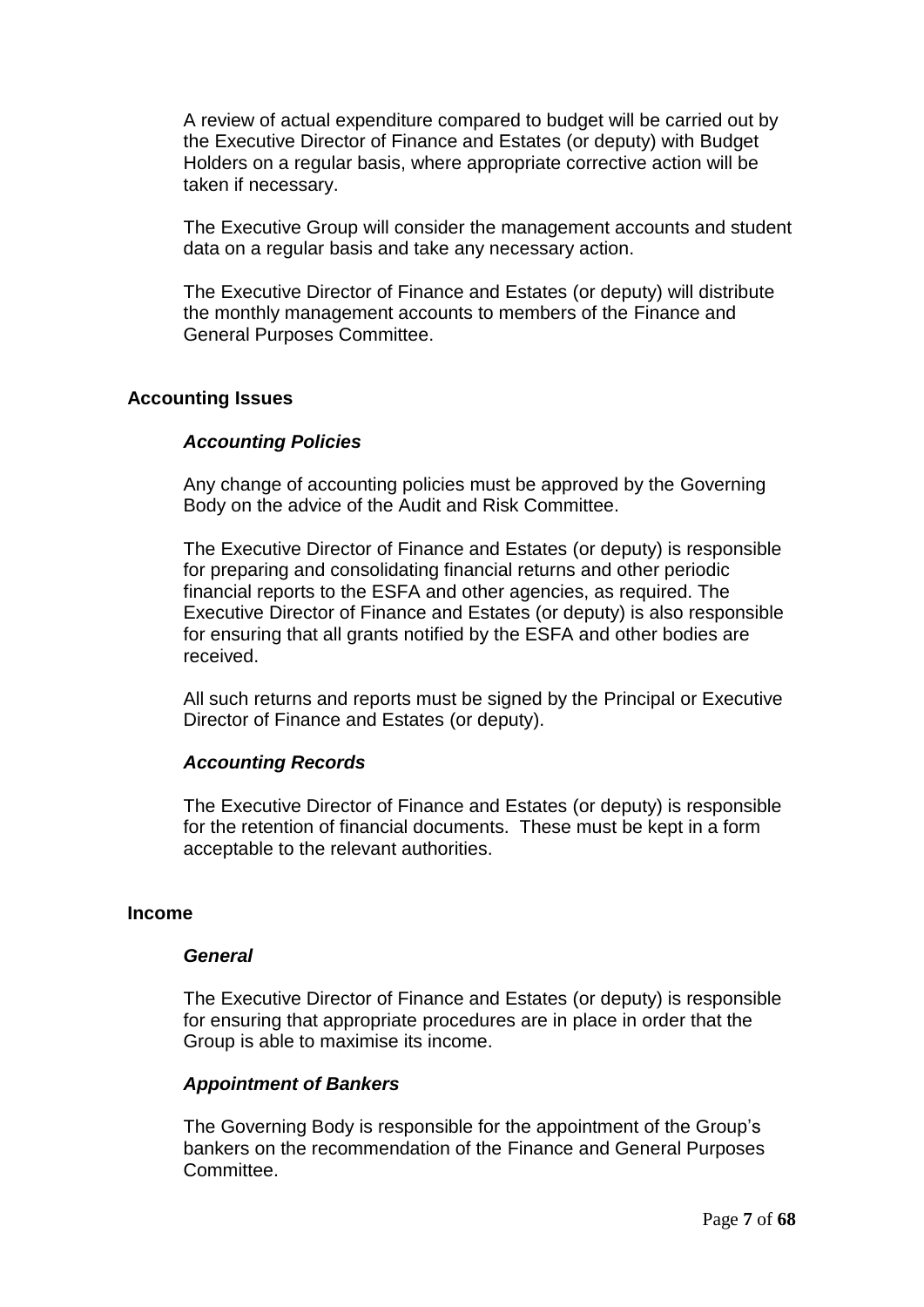# **Expenditure**

# *General*

The Executive Director of Finance and Estates (or deputy) is responsible for making payment to suppliers of goods and services to the Group in a timely fashion. All accounts for payment must be certified by the manager responsible in accordance with financial procedures.

# *Tenders and Quotations*

All purchases of goods and services are subject to the Group's financial procedures.

### *Building Works Contracts*

The Head of Facilities is responsible for the administration of all contracts relating to the works on the College's sites and buildings.

All contracts are subject to approval in accordance with Financial Procedures.

The contract negotiations should ensure best value for money.

# *EU Regulations*

The Executive Director of Finance and Estates (or deputy) is responsible for ensuring that the Group complies with the legal obligations, which are in place at the time, on all procurement matters which are subject to EU regulations.

# **Personnel and Payroll**

# *Appointment of staff*

The Principal is responsible for all appointments to the College on the advice of the Director of HR & Payroll. However, Senior Post holders are subject to appointment by the Governing Body.

#### *Salary Payments*

Salary rates and non-pay benefits for Senior Post holders will be determined by the Remuneration Committee, whose recommendations must be approved by the Governing Body.

Salary rates and non-pay benefits for other staff will be recommended by the Principal and approved by the Governing Body.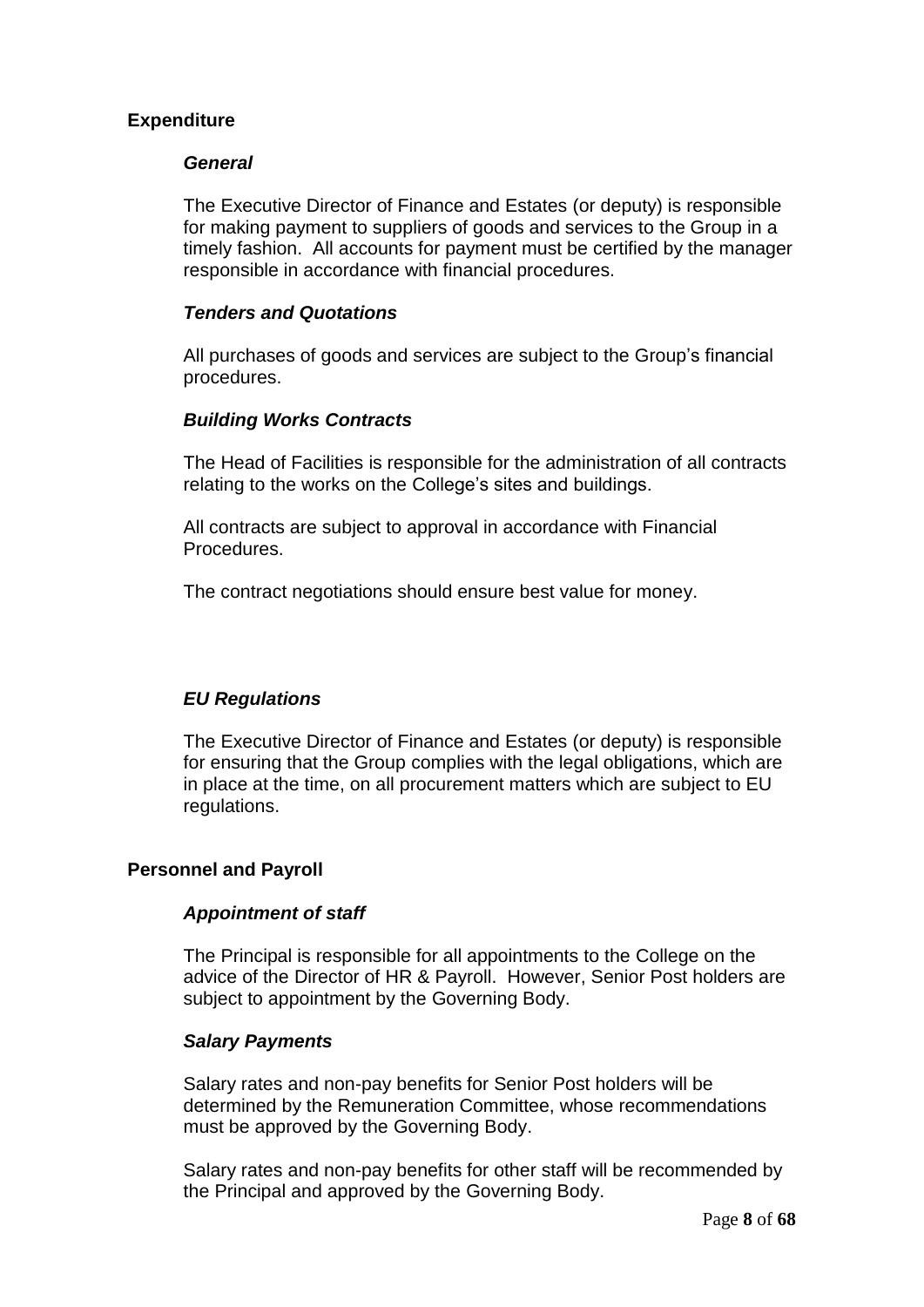# **Assets**

### *Land, buildings and other fixed assets*

The Executive Director of Finance and Estates (or deputy) is responsible for maintaining the Group's register of all its fixed assets.

The purchase of land, buildings and other fixed assets can only be undertaken in line with financial procedures and with reference to ESFA requirements.

#### *Inventories*

In addition to the asset register, managers are responsible for maintaining an inventory of stock items for non-capital items valued in excess of £100.

Inventory records will be maintained in accordance with financial procedures.

#### *Disposal of Assets*

Assets may only be disposed of in accordance with financial procedures and with reference to ESFA requirements.

#### *Write-off of Assets*

Managers are responsible for the security and safekeeping of assets which are under their control.

Assets with an original purchase price of less than £25,000 may only be written-off with the approval of the Executive Director of Finance and Estates. Assets with an original purchase price in excess of £100,000 must have the approval of the Finance and General Purposes Committee. The Governing Body need to approve any disposal of Land and Buildings.

Assets lost as a result of theft or damage may be subject to an insurance claim. Such items must be reported to the Executive Director of Finance and Estates (or deputy) by the manager responsible in order that appropriate action may be taken.

#### **Fraud**

The Governing Body is absolutely committed to maintaining an honest, open and well intentioned atmosphere within the Group. It is therefore equally committed to the elimination of any fraud within, or attempted against, the Group and to rigorously investigate any such cases.

Any member of staff who has reasonably held suspicions of fraud has a responsibility for reporting them to the Executive Director of Finance and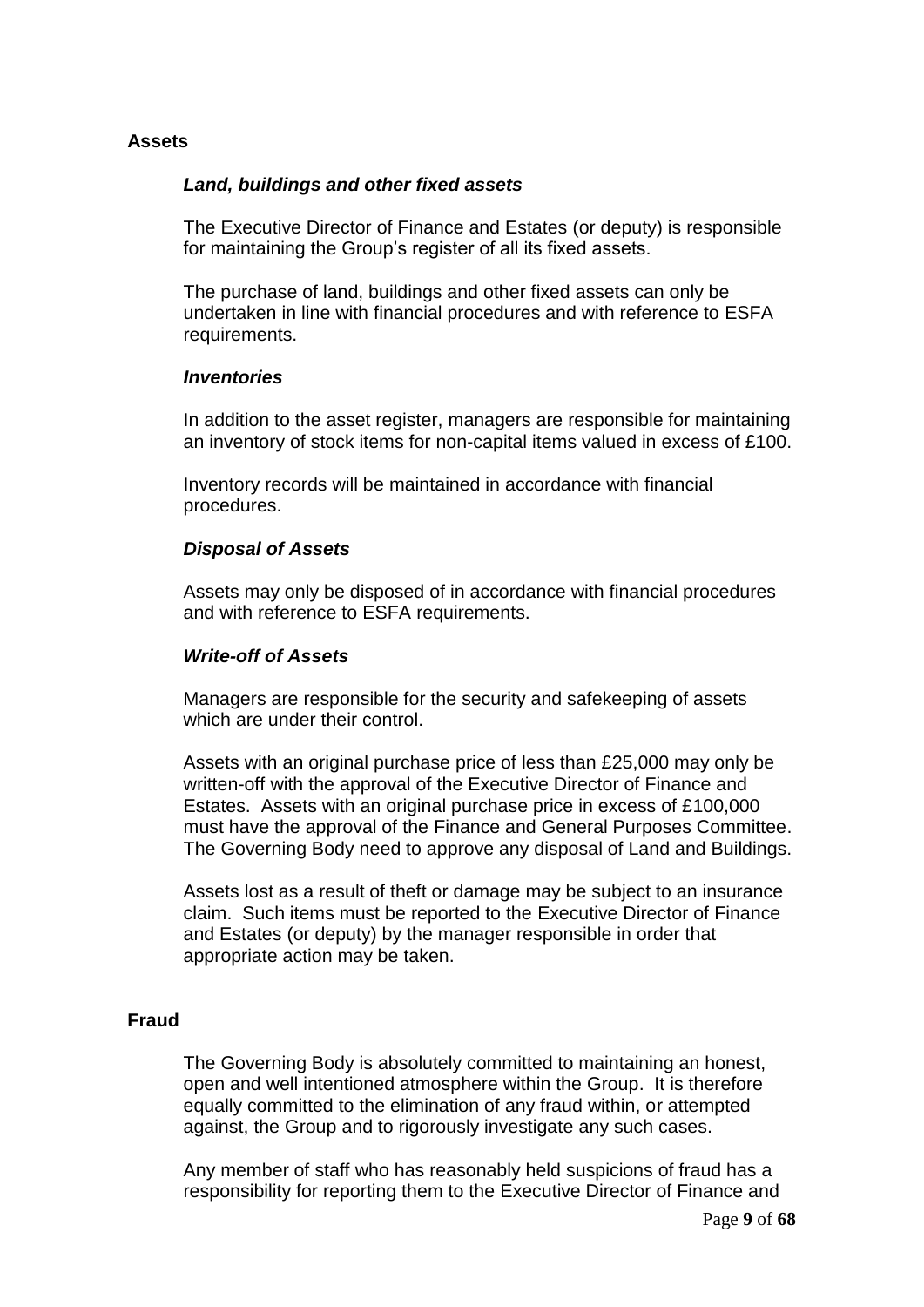Estates (or deputy). It is Groups policy, rigorously enforced, that no employee will suffer in any way as a result of reporting (or whistle blowing) such suspicions. This is in accordance with the College Public Interest and Disclosure Procedure.

The Executive Director of Finance and Estates (or deputy) is responsible for the implementation of policies to eliminate fraud and to instigate investigations of any allegations which may arise. The Anti-Fraud Policy is detailed in this document and is published on Sharepoint and should be followed where a suspicion of fraud is raised. To this end, the internal audit service or others may be called upon to carry out the investigations.

The Audit and Risk Committee is responsible for investigating any allegation of fraud against the Principal or Executive Director of Finance and Estates (or deputy) and for commissioning any special investigation by the internal audit service or others. In the event of the Audit and Risk Committee being unable to meet, the Chairman has the authority to implement any such action.

The Executive Director of Finance and Estates (or deputy) will inform the Audit and Risk Committee and the internal audit service of any alleged fraud at the earliest opportunity.

If requested, the Director of HR & Payroll will advise those involved in any investigations in matters of employment law and in other related procedural matters such as the disciplinary and complaints procedures.

# **Receiving gifts or hospitality**

It is an offence under the Bribery Act 2010 for members of staff to accept corruptly any gift or consideration as an inducement or reward for doing, or refraining from doing, anything in an official capacity or showing favour or disfavour to any person in an official capacity. The guiding principles to be followed by all members of staff must be:

- the conduct of individuals must not create suspicion of any conflict between their official duty and their private interest
- the action of individuals acting in an official capacity must not give the impression (to any member of the public, to any organisation with whom they deal or to their colleagues) that they have been (or may have been) influenced by a benefit to show favour or disfavour to any person or organisation. Thus, members of staff must not accept any gifts, rewards or hospitality (or have them given to members of their families) from any organisation or individual with whom they have contact in the course of their work that would cause them to reach a position whereby they might be, or might be deemed by others to have been, influenced in making a business decision as a consequence of accepting such hospitality. The frequency and scale of hospitality accepted must not be significantly greater than the Group would be likely to provide in return.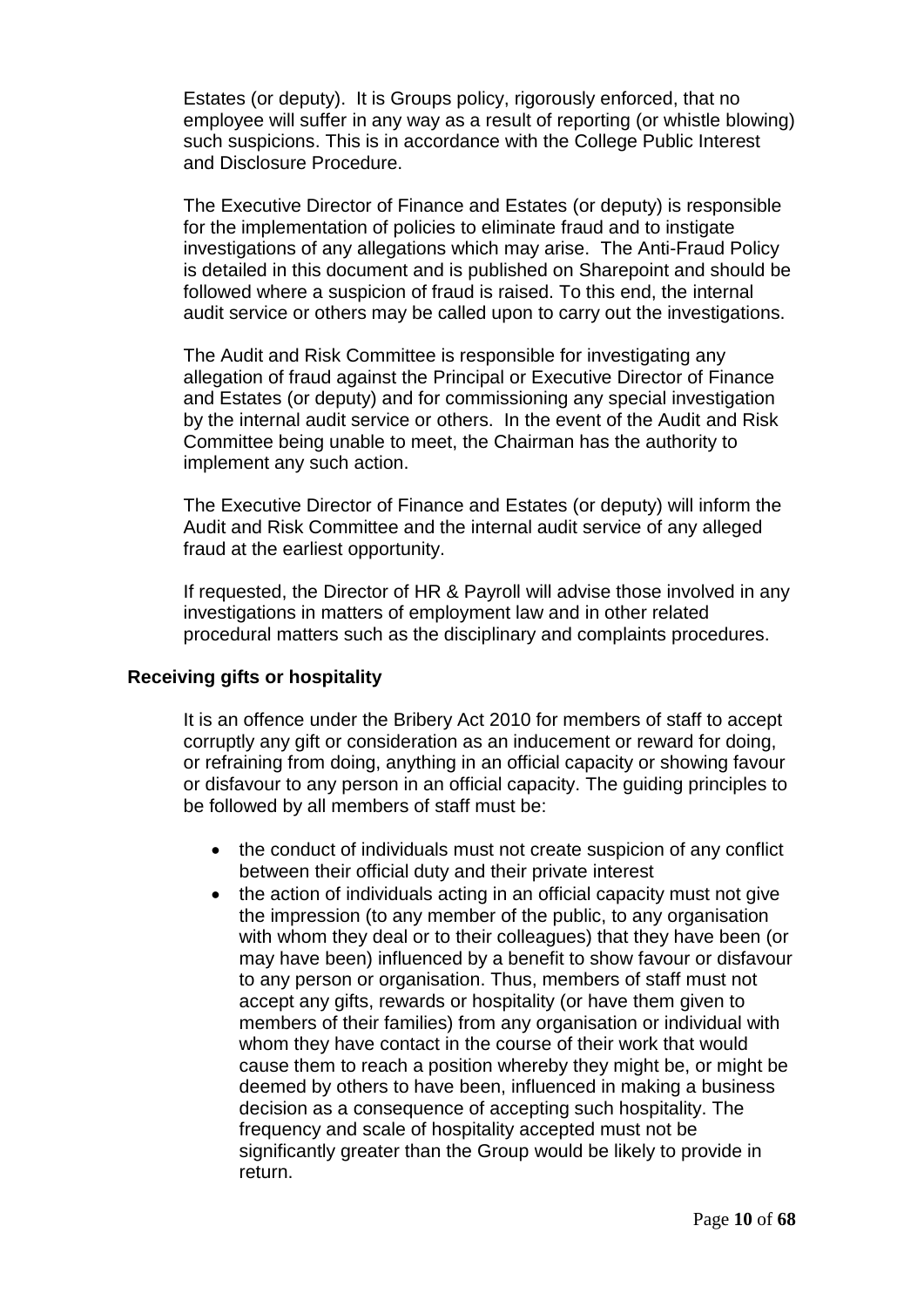When it is not easy to decide between what is and what is not acceptable in terms of gifts or hospitality, the offer must be declined or advice sought from the Executive Director of Finance and Estates (or deputy). For the protection of those involved, the Clerk to the Governing Body will maintain a register of gifts and hospitality received where the value is in excess of £50. Members of staff in receipt of such gifts or hospitality must notify the Clerk to the Governing Body promptly.

# **Audit Requirements**

### *General*

External auditors and internal auditors have authority to:

*Access College premises at reasonable times.*

*Access all assets, records, documents and correspondence relating to any financial and other transactions of the Group.*

*Require and receive such explanations as are necessary to concerning any matters under examination.*

*Require any employee of the Group to account for cash, stores or any other Group property under their control.*

*Access records belonging to third parties, such as contractors, when necessary.*

The Executive Director of Finance and Estates (or deputy) is responsible for drawing up a timetable for final accounts and will advise staff and external auditors accordingly.

# *External Audit*

The appointment of external auditors will take place annually and is the responsibility of the Governing Body, who will be advised by the Audit and Risk Committee.

#### *Internal Audit*

The internal auditors are appointed for a period of three years and the appointment is the responsibility of the Governing Body, who will be advised by the Audit and Risk Committee.

# *Other Audits*

From time to time the Group may be subject to audit or investigation by external bodies such as the ESFA, National Audit Office, HM Revenue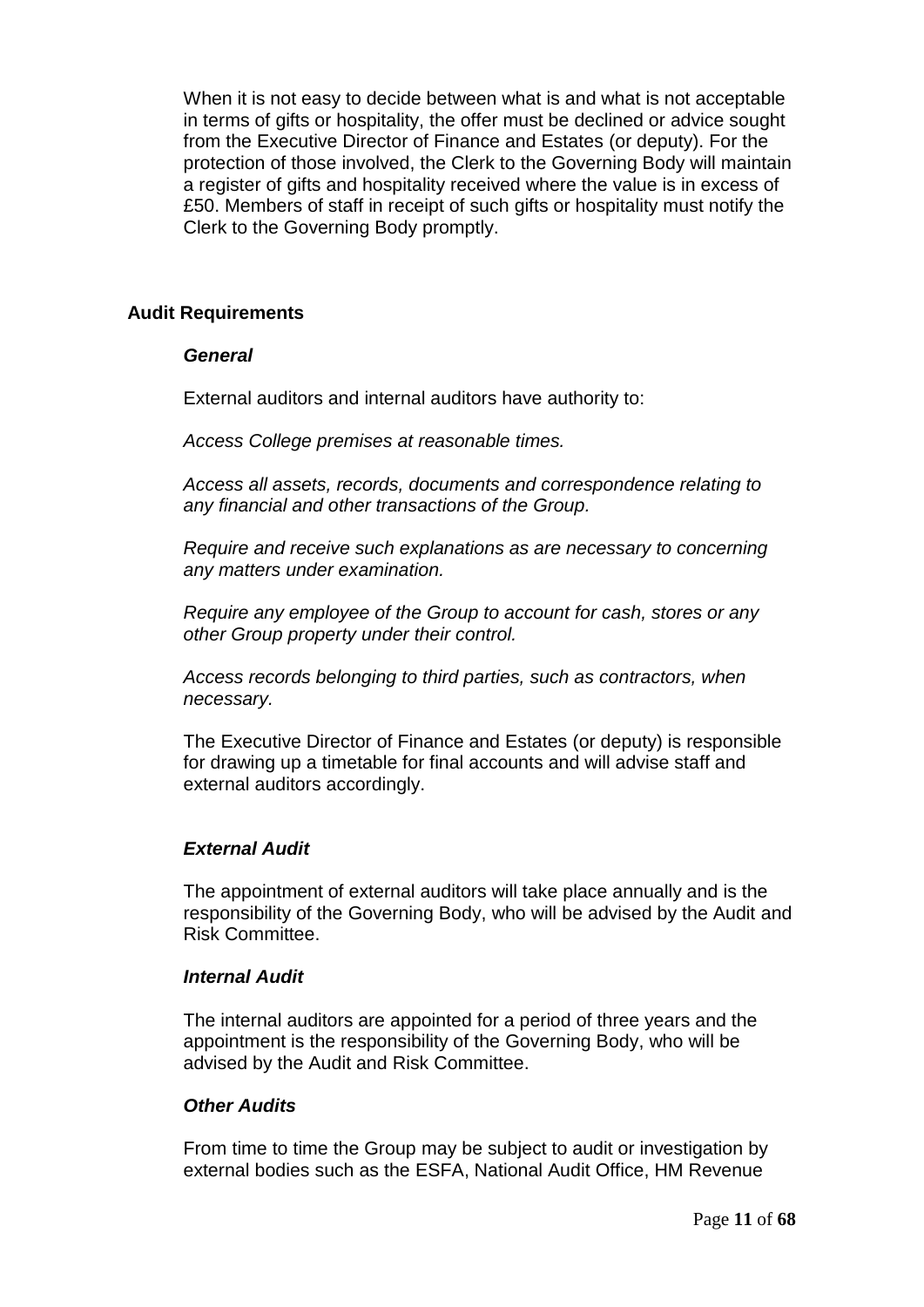and Customs, etc. They have the same rights of access as external and internal auditors.

### **Other**

### *Security of Documents*

The Executive Director of Finance and Estates (or deputy) is responsible for the safekeeping of official and legal documents relating to the Group. Signed copies of deeds, leases, agreements and contracts must be sent to the Executive Director of Finance and Estates (or deputy). All such documents must be held in an appropriately secure, fireproof location.

# *Private Consultancies and Other Paid Work*

Unless otherwise stated in a contract of employment:

*Outside consultancies or other paid work may not be allowed without the prior consent of the Executive Director of Finance and Estates or, in the case of management, the* Principal*.*

# *College Companies*

The Governing Body is responsible for the approving the establishment of college companies.

#### *Risk Management and Insurance*

The Executive Director of Finance and Estates (or deputy) is responsible for the development and maintenance of a risk management strategy, in order to identify the risks facing the Group and the levels of protection required both to cover and minimise those risks. The strategy should meet all and any potential risks to Group assets.

The Executive Director of Finance and Estates (or deputy) is responsible for effecting sufficient insurance cover of Group's assets as determined by the Governing Body. The Executive Director of Finance and Estates (or deputy) is also responsible for obtaining quotes for premiums, negotiating claims and maintaining the necessary records. From time to time, it may be necessary for the Executive Director of Finance and Estates (or deputy) to seek advice from the Group's insurers, or others, on specific insurance matters.

It is the duty of all managers to give prompt notification to the Executive Director of Finance and Estates (or deputy) of any potential new risks.

It is the duty of all managers to immediately notify the Executive Director of Finance and Estates (or deputy) of any event which may give rise to a claim against the Group. The Executive Director of Finance and Estates (or deputy) will notify the Groups's insurers, and legal advisers if appropriate, and supply them with any necessary information. If required,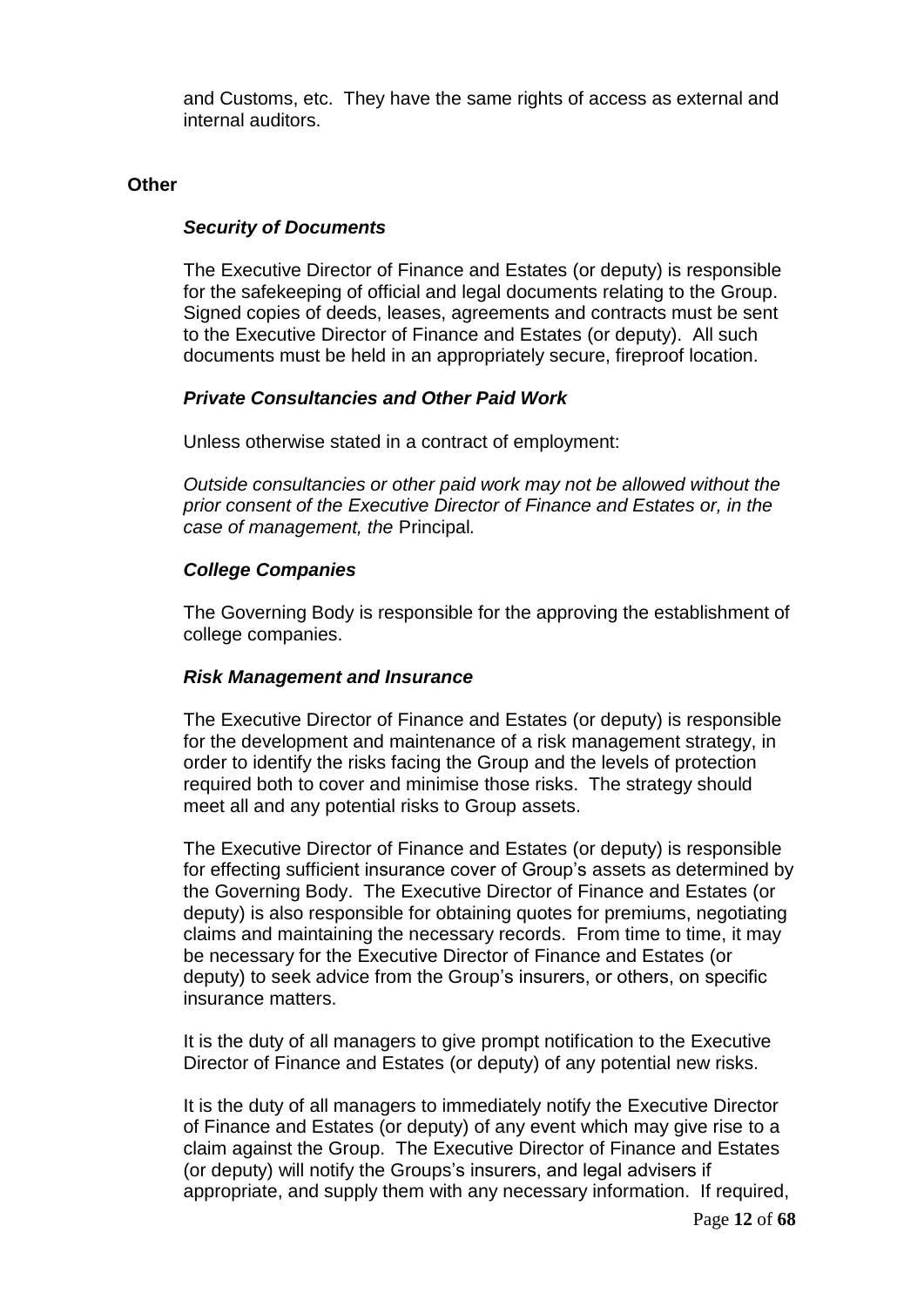members of staff are required to provide assistance promptly in order to respond to claimants within the time limits set out under the pre-action protocol.

The Executive Director of Finance and Estates (or deputy) is responsible for maintaining a register of all insurances effected by the Group and property and risks covered thereby.

The Head of Facilities is responsible for maintaining suitable records of assets which are subject to inspection and/ or certification by or on behalf of the insurers. Such inspections and/or certifications must be carried out within the prescribed times.

# *Value for Money*

Value for money is economic, efficient and effective use of funds.

*The governing body has a formal duty within the College's instruments and Articles to determine how the College assets are used and to review the College performance.*

*The terms of reference for each committee of the Governing Body establish their responsibility with regards to securing value for money.*

*The prime responsibility for achieving value for money lies with management. These responsibilities are set out in managers' job descriptions.*

# *Taxation*

The Executive Director of Finance and Estates (or deputy) is responsible for maintaining the Groups tax records, making all tax payments receiving tax credits and submitting tax returns by their due dates as appropriate.

# *Security*

Managers are responsible for maintaining proper security at all times for all buildings, stock, stores, furniture and cash, etc. under his their control. They will consult the Executive Director of Finance and Estates (or deputy) in any case where security is thought to be defective or where it is considered that special measures may be needed.

Keys for safes or other similar security containers are to be carried with the person responsible at all times. The loss of such keys must be reported to the Executive Director of Finance and Estates (or deputy) immediately.

The Executive Director of Finance and Estates (or deputy) is responsible for maintaining computer-held information in a secure and private manner. This must comply with the provisions of the Data Protection Act.

# *Trust Funds*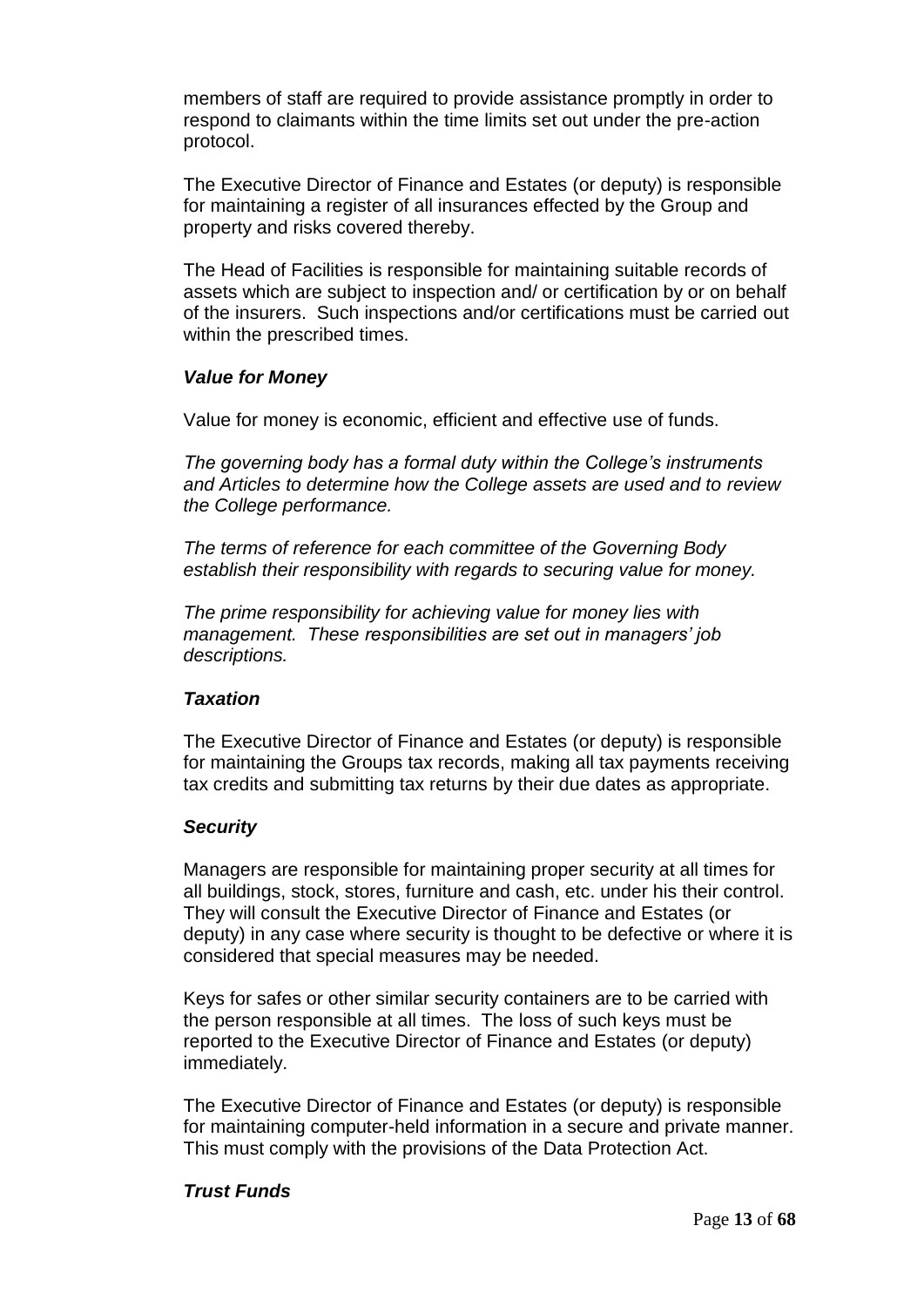The Executive Director of Finance and Estates (or deputy) is responsible for maintaining a record of the requirements for each and every trust fund and for advising the Finance and General Purposes Committee on the control and investment of fund balances.

# *Code of Conduct*

Members of the Governing Body and staff with significant financial responsibilities are required to disclose interests in the Group's register of interests.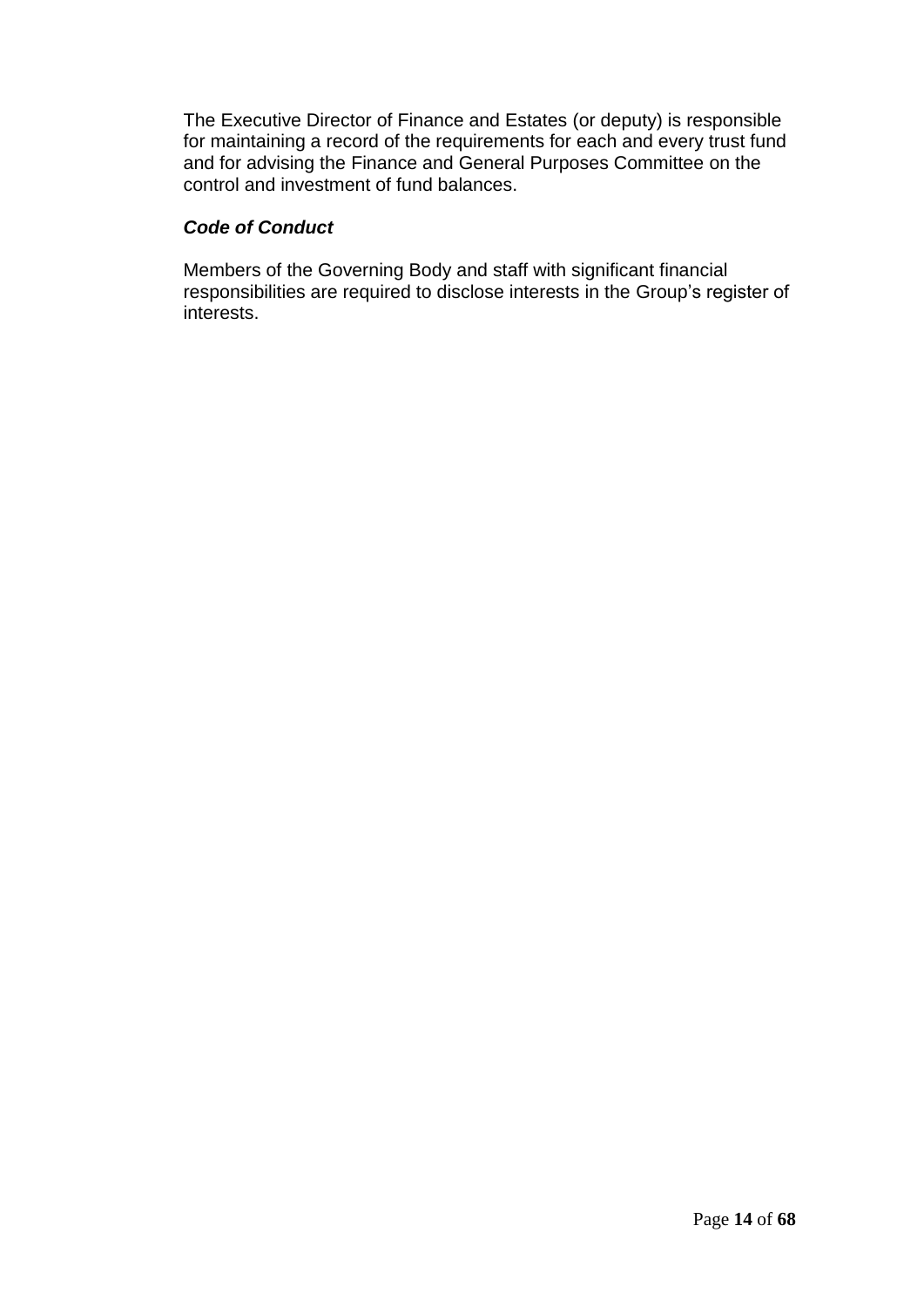# **Procedures**

# **Table of Contents**

| <b>Section</b> | 1 – Revenue Expenditure                             |
|----------------|-----------------------------------------------------|
|                | 1a - Purchases Procedure (Support Only)             |
|                | 1b – Central Purchasing Procedure (Curriculum Only) |
|                | 1c - Software Purchases Procedure                   |
|                | 1d – Authorisation (Signing) Limits Procedure       |
|                | 1e - Petty Cash Procedure                           |
|                | 1f - Expenses Claim Procedure                       |
|                | 1g - Credit Card Procedure                          |
|                | 1h - New Suppliers Procedure                        |
|                | 1i – Hospitality Procedure                          |
| <b>Section</b> | 2 - Contracts and Leases                            |
|                | 2a – Contracts and Leases Procedure                 |
| <b>Section</b> | 3 – Value Added Tax                                 |
|                | 3a – VAT Invoicing Procedure                        |
|                | 3b - VAT Returns Procedure                          |
| <b>Section</b> | 4 - Insurance                                       |
|                | 4a – General Insurance Procedure                    |
|                | 4b – Insurance Claims Procedure                     |
|                | 4c – Students off Site Procedure                    |
| <b>Section</b> | 5 - Finance Reporting                               |
|                | 5a - Financial Reporting Variance Procedure         |
| <b>Section</b> | 6 - Bank Accounts                                   |
|                | 6a - General Bank Accounts Procedure                |
|                | 6b – Mandates Bank Accounts Procedure               |
|                | 6c - Bank Reconciliation Procedure                  |
|                | 6d – Operation Receipts                             |
|                | 6e - Bank Payments Procedure                        |
| <b>Section</b> | 8 – General Ledger                                  |
|                | 8a – Chart of Accounts Procedure                    |
|                | 8b - Posting Procedure                              |
| <b>Section</b> | 9 – Cash Handling                                   |
| <b>Section</b> | <b>10- Fixed Assets</b>                             |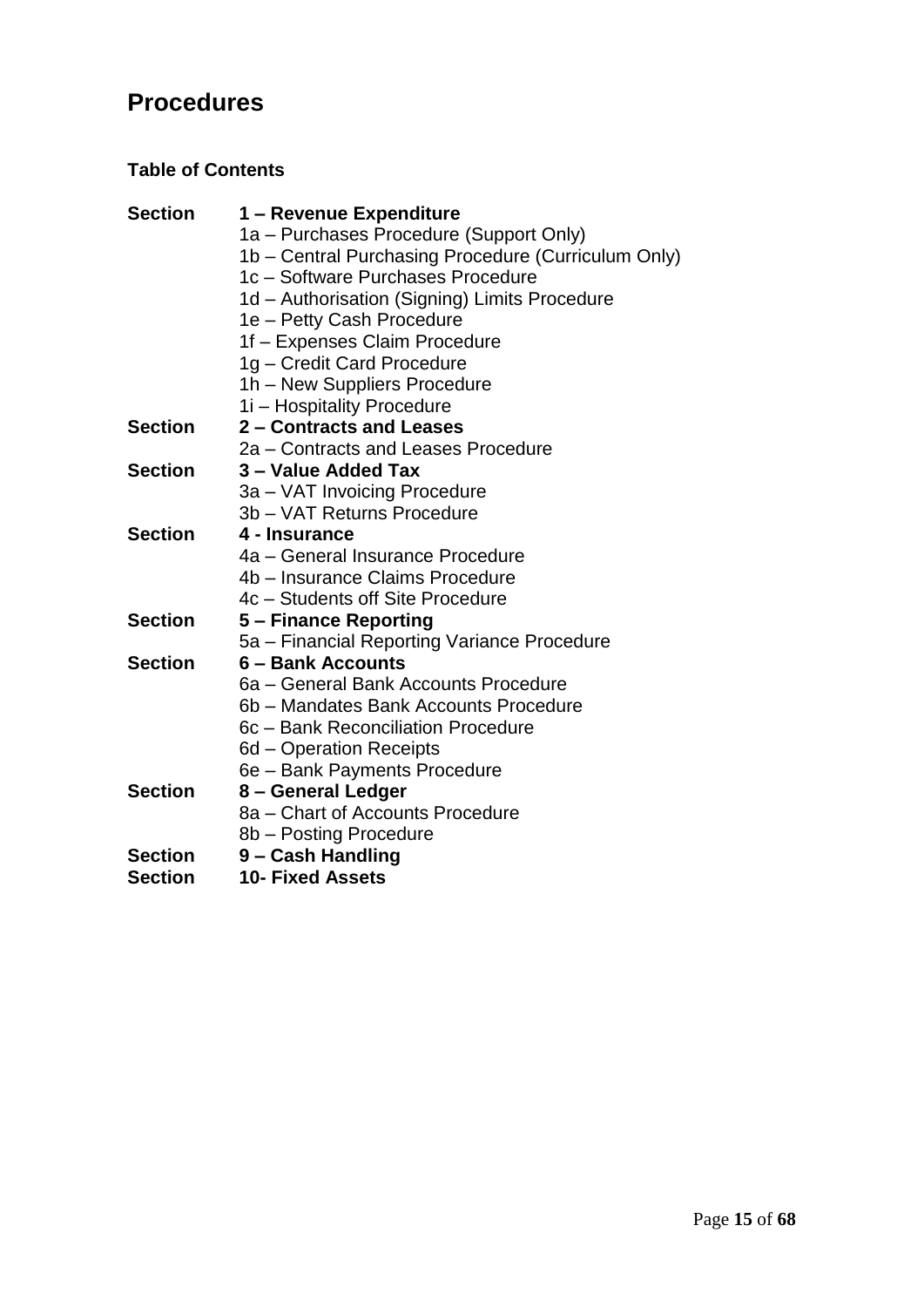# **Sub Heading – 1a Purchases (College Support Departments and MKTCS)**

Definition: Any group expenditure, services or goods (excluding IT)

- 1 An official College or MKCTS Purchase order is required for all group purchases, with the exception of utilities, Rates, Bank charges, Payroll Creditors, Google Advertising and Exams. All orders must be raised prior to the purchase.
- 2 Orders may only be placed for legitimate group business or activity. It is forbidden to use official orders for personal use and such action may be deemed to be gross misconduct.
- 3 All purchase orders can then be e-mailed to the supplier or complete the order over the telephone but always state the purchase order number.
- 4 Orders via the Internet may only be placed with suppliers with whom credit accounts already exist and where a purchase order has been raised.
- 5 All orders must clearly show the following
- a) Supplier's name, address and post code.
- b) Description of goods and/or services, quantity and price.
- c) Date of order and delivery point.
- d) Correct accounts coding.
- e) Correct project code, if applicable.
- 6 All orders must be authorised electronically by the signatory in accordance with the authorised levels in use at the time. Current authorisation levels may be checked with Finance.
- 7 All goods delivery notes must be checked, signed and held within the department. The authorisation of the invoice must now be completed within the Financials system. Any discrepancies must be notified to the supplier immediately.
- 8 All paperwork must bear the order number.
- 9 All supplier invoices received must be sent to Finance immediately.
- 10 All queries must be directed to the Finance team.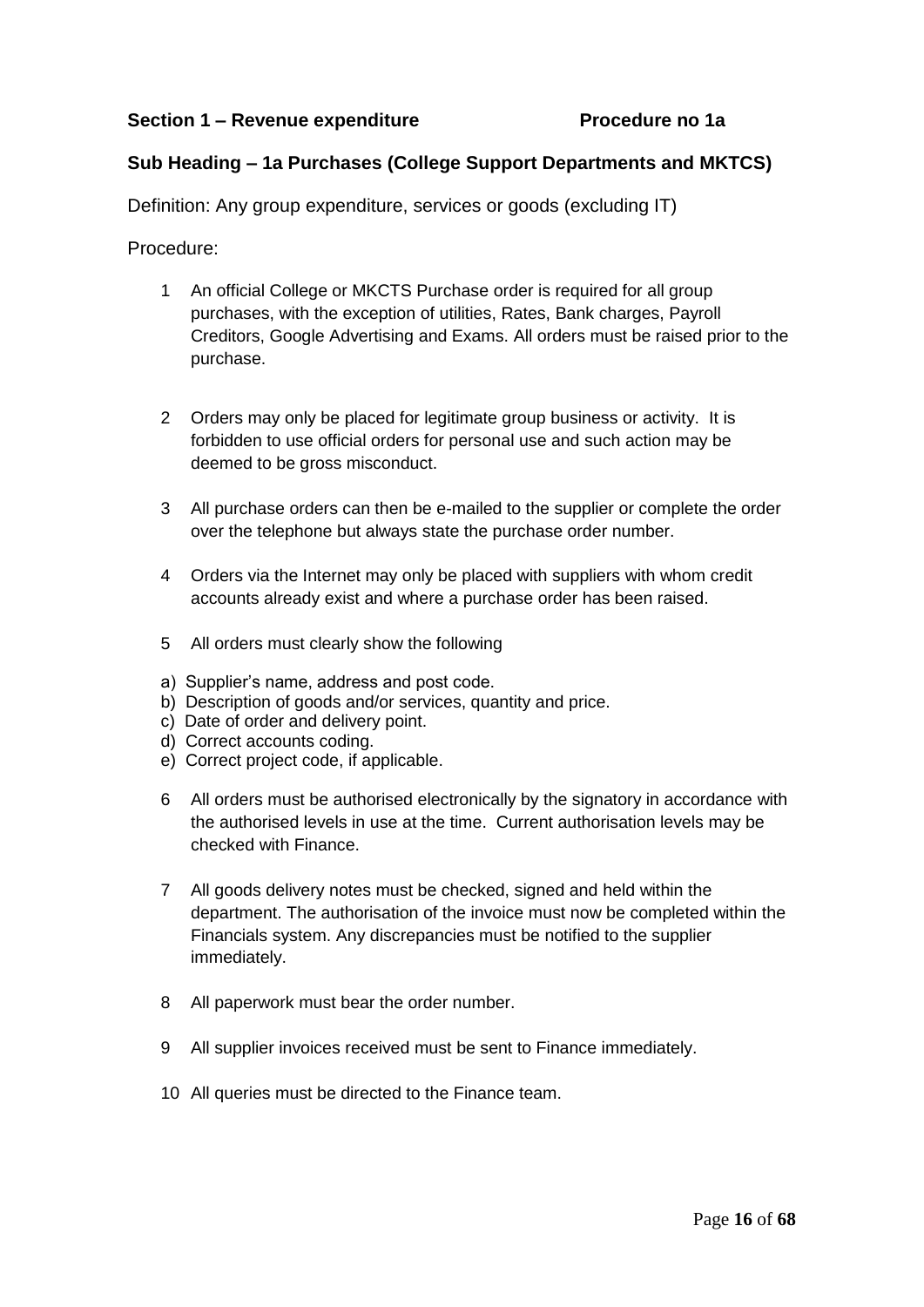# **Sub Heading – 1b Central Purchases (College Curriculum only)**

Definition: Any Curriculum College expenditure, services or goods (excluding IT)

- 1. An electronic purchase requisition is completed within the Curriculum department and must be approved in line with the College authorisation levels as state in section 1d.
- 2. An official College purchase order is required for all College purchases, with the exception of utilities, Rates, Bank charges, Google Advertising and Exams. All orders must be raised prior to the purchase.
- 3. An official College purchase order will be raised by the Central Purchasing team.
- 4. Orders may only be placed for legitimate College business or activity. It is forbidden to use official orders for personal use and such action may be deemed to be gross misconduct.
- 5. All purchase orders can then be e-mailed to the supplier or complete the order over the telephone but always state the purchase order number.
- 6. Orders via the Internet may only be placed with suppliers with whom credit accounts already exist and where a purchase order has been raised.
- 7. All orders must clearly show the following
- a) Supplier's name, address and post code.
- b) Description of goods and/or services, quantity and price.
- c) Date of order and delivery point.
- d) Correct accounts coding.
	- 8. All Central Purchasing orders must be authorised electronically by the Purchasing Supervisor or other senior Finance team members.
	- 9. All goods delivery notes must be checked, signed and forwarded to the Central Purchasing department. The authorisation of the invoice must now be completed within the Financials system. Any discrepancies must be notified to the supplier immediately.
	- 10. All paperwork must bear the order number.
	- 11. All supplier invoices received must be sent to Finance immediately.
	- 12. All queries should be directed to the Finance team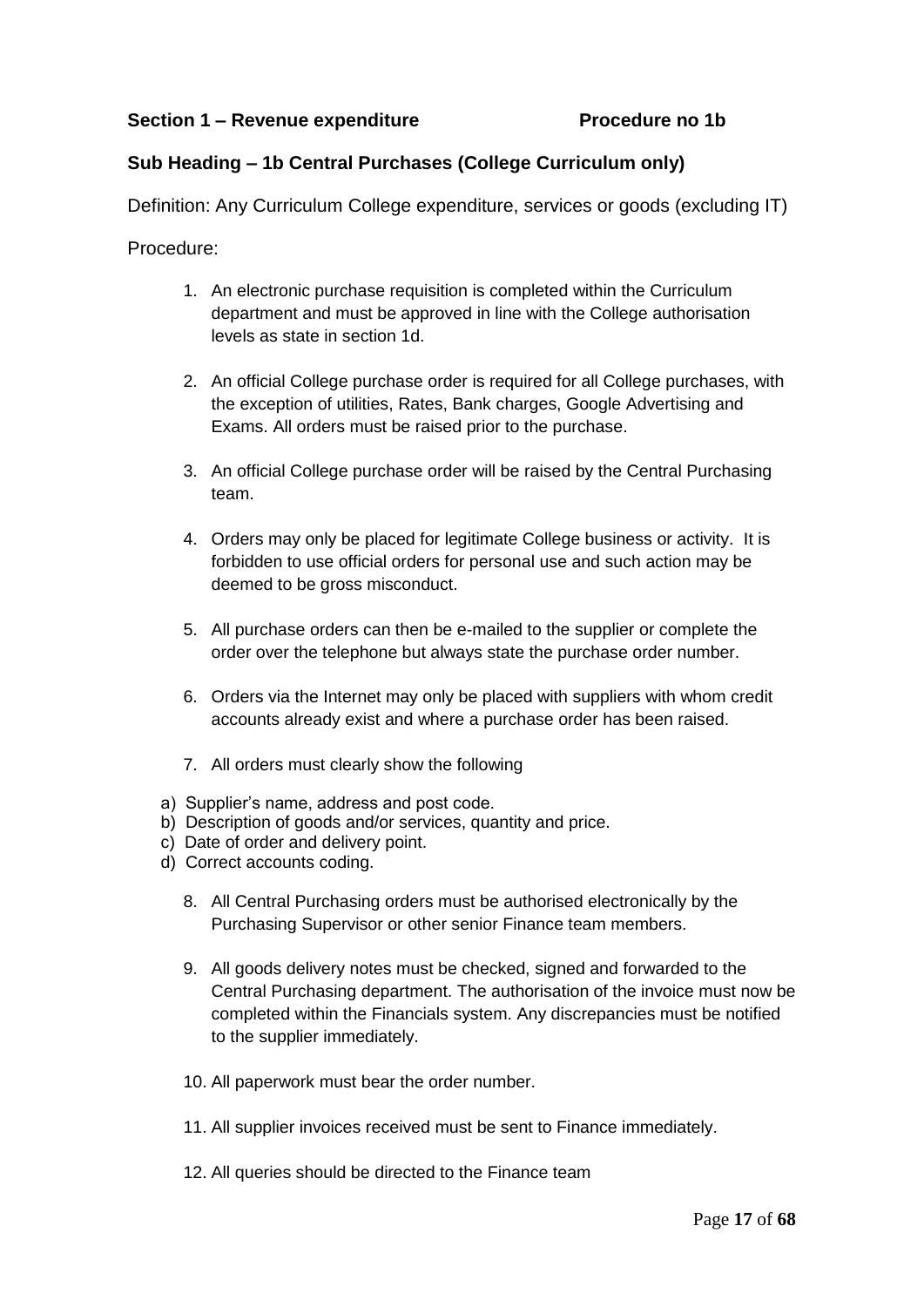# **Sub Heading – 1b Purchases of software and ICT equipment.**

Definition: Purchases of Software and ICT equipment.

- 1. All software will be purchased by ICT and also to ensure it is compatible with group equipment and supportable in house.
- 2. An official purchase order is required for all group purchases of software.
- 3. Orders may only be placed for legitimate group business or activity. It is forbidden to use official orders for personal use and such action may be deemed to be gross misconduct.
- 4. All purchase orders can then be e-mailed to the supplier or complete the order over the telephone but always state the purchase order number.
- 5. Orders via the Internet may only be placed with suppliers with whom credit accounts already exist and where a purchase order has been raised. A GPC card payment can be made for Internet purchases.
- 6. All orders must clearly show the following:
- a) Supplier's name, address and post code.
- b) Description of goods and/or services, quantity and price.
- c) Date of order and delivery point.
- 7. All orders must be placed by the ICT department and authorised by the ICT Budget Holder. Orders must be authorised in accordance with levels in use at the time.
- 8. All goods delivery notes must be checked, signed and held within the department. The authorisation of the invoice must now be completed within the Financials system. Any discrepancies must be notified to the supplier immediately.
- 9. Any suppliers invoices received must be sent to Finance immediately.
- 10. All queries should be directed to the Finance team.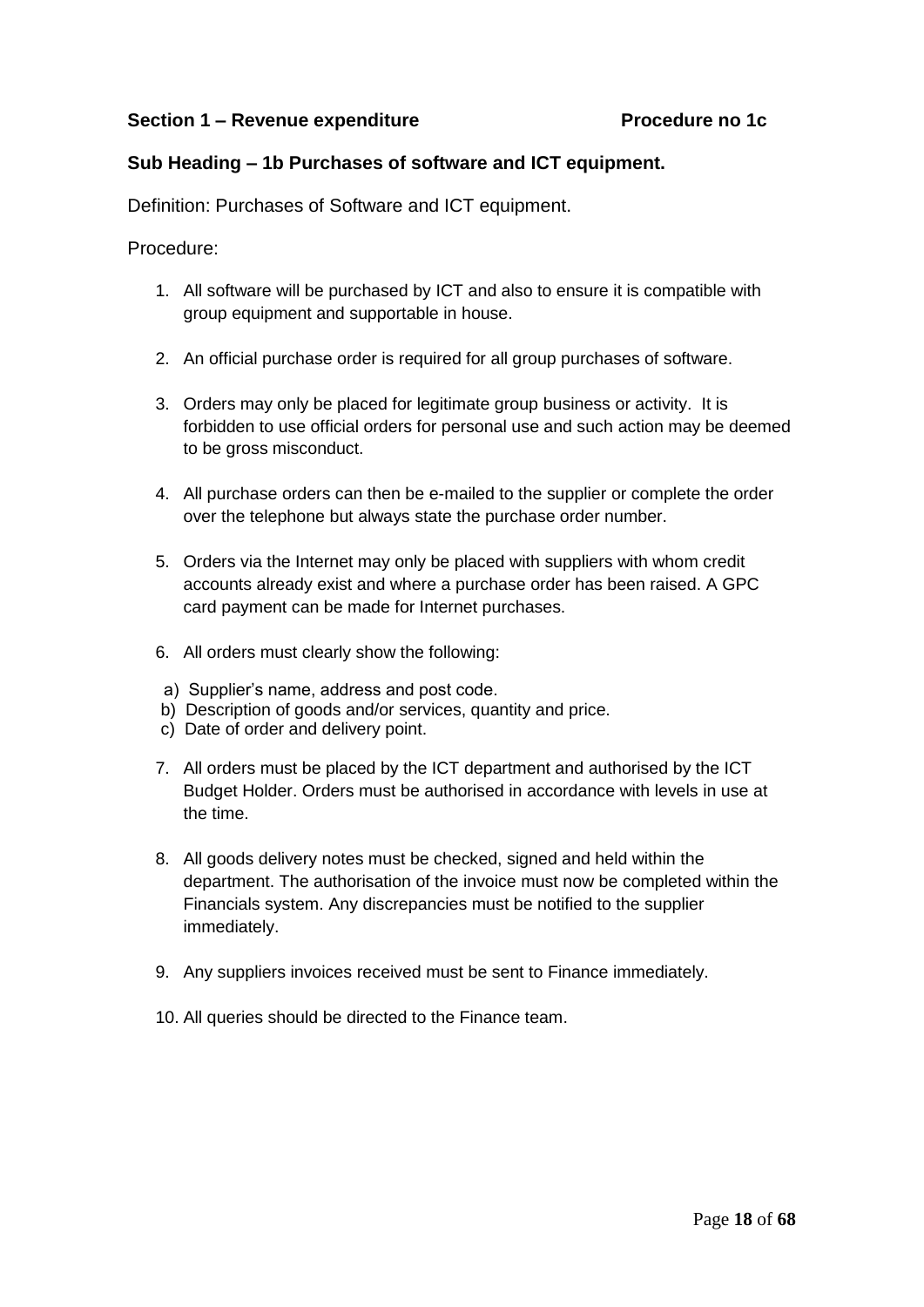# **Section 1 – Revenue expenditure Procedure no 1d**

# **Sub Heading – 1d Authorisation levels**

Definition: Expenditure requires authorisation. Authorisation levels are granted to post holders and not named individuals. Approval levels and policy are set within the finance department in consultation with the Principal. Cost areas have been given devolved budgets and authority for their own expenditure. With this authority comes responsibility and budget holders are accountable to operate within their budgets.

### Order and financial commitment Procedure

1. Authorisation levels are approved by the Executive Director of Finance and are submitted to the Finance & General Purposes Committee annually, in conjunction with the annual budget.

# **MidKent College**

| <b>Post</b>                                                         | <b>Authorisation Limit</b> |
|---------------------------------------------------------------------|----------------------------|
| <b>Head/Director of Department</b>                                  | £1,000                     |
| Director of Curriculum                                              | £2,000                     |
| <b>Head of Facilities</b>                                           | £5,000                     |
| <b>Executive Director</b>                                           | £10,000                    |
| Principal                                                           | £30,000                    |
| <b>Principal &amp; Executive Director of Finance</b><br>and Estates | £100,000                   |
| Chair of F&GP                                                       | £150,000                   |
| <b>Chair of Governing Body</b>                                      | £250,000                   |
| <b>Full Governing Body</b>                                          | £250,000 +                 |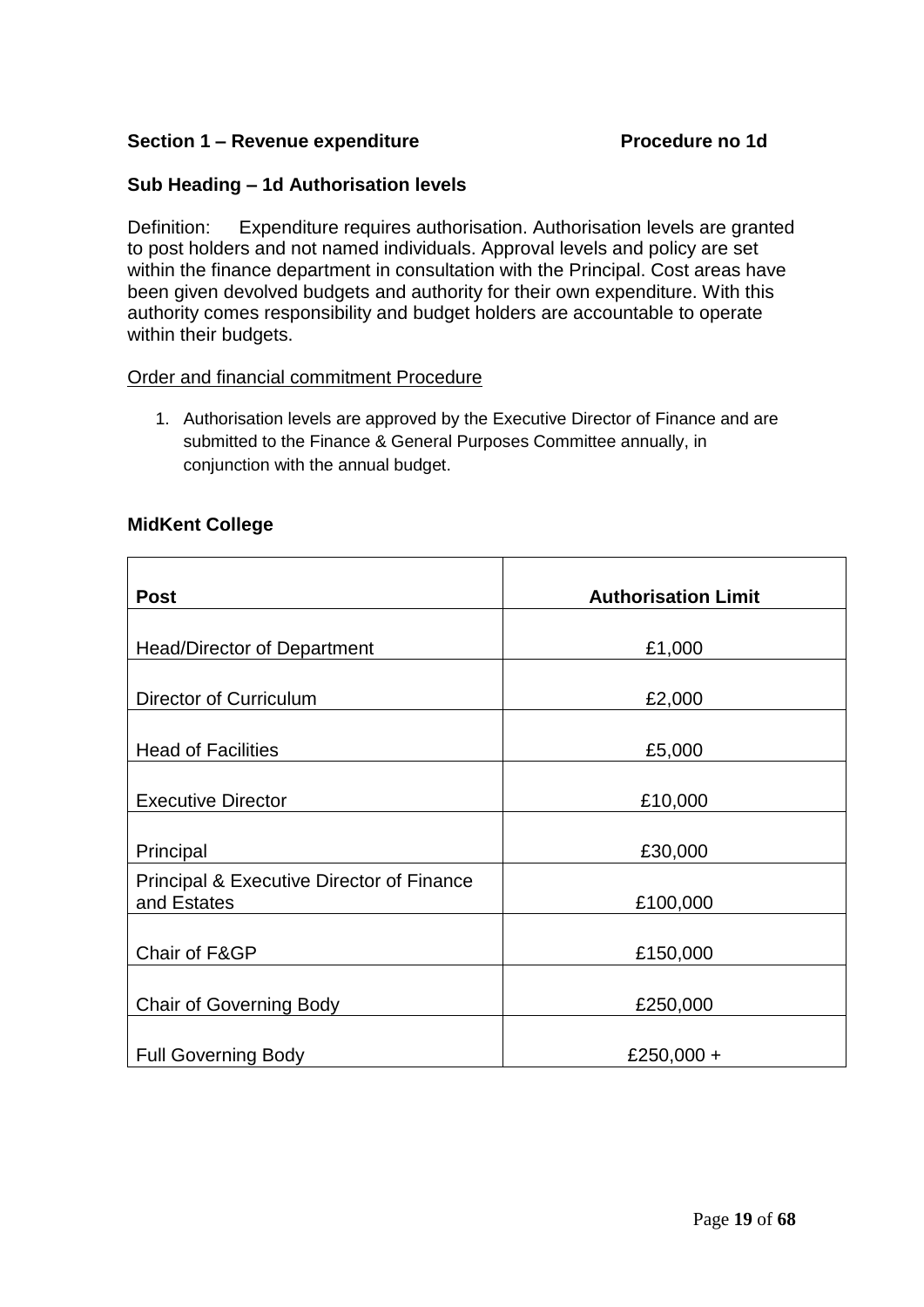# **MKC Training Services Ltd**

| <b>Post</b>                                 | <b>Authorisation Limit</b> |
|---------------------------------------------|----------------------------|
| <b>Faculty Manager/MIS &amp; Commercial</b> |                            |
| <b>Manager/Operations Manager</b>           | £1,000                     |
| Divisional Manager / Director of            |                            |
| <b>Operations</b>                           | £5,000                     |
| Managing Director of Executive Director of  |                            |
| Finance (MKC)                               | £10,000                    |
| Managing Director & Executive Director of   |                            |
| Finance                                     | £50,000                    |
|                                             |                            |
| <b>MKCTS Board</b>                          | £50,000 +                  |

2. From time to time, signatories may be temporarily permitted authorisation rights in excess of their usual limits in order to accommodate exceptional circumstances, as recorded in the register.

### **Payment Authorisation Procedure**

3. In instances where no purchase order is required to be raised, the payment requires the following approval:

| Director of HR & Payroll                            | Payroll & payroll creditors (unlimited)<br>but in line with budget approved by the<br><b>Board</b>                           |
|-----------------------------------------------------|------------------------------------------------------------------------------------------------------------------------------|
| <b>Head of Facilities</b>                           | Utilities up to £10k                                                                                                         |
| <b>Registry Manager</b>                             | Examination fees up to £20k (in total up<br>to the budget limit, if in excess needs<br>approval by Exec Director of Finance) |
| Finance Manager/Finance Controller                  | Trade creditors, lease payments,<br>Pension, balance sheet and<br>intercompany                                               |
| Executive Director of Finance and<br><b>Estates</b> | Delegated approval to cover sick leave<br>or annual leave authorisations cover<br>£100k                                      |

- 4. All approval delegations must be approved prior to cover any annual leave/sickness and notified to Finance.
- 5. In respect of contracts, the full contract value should be used to refer to the authorisation limits for approval and not the annual costs.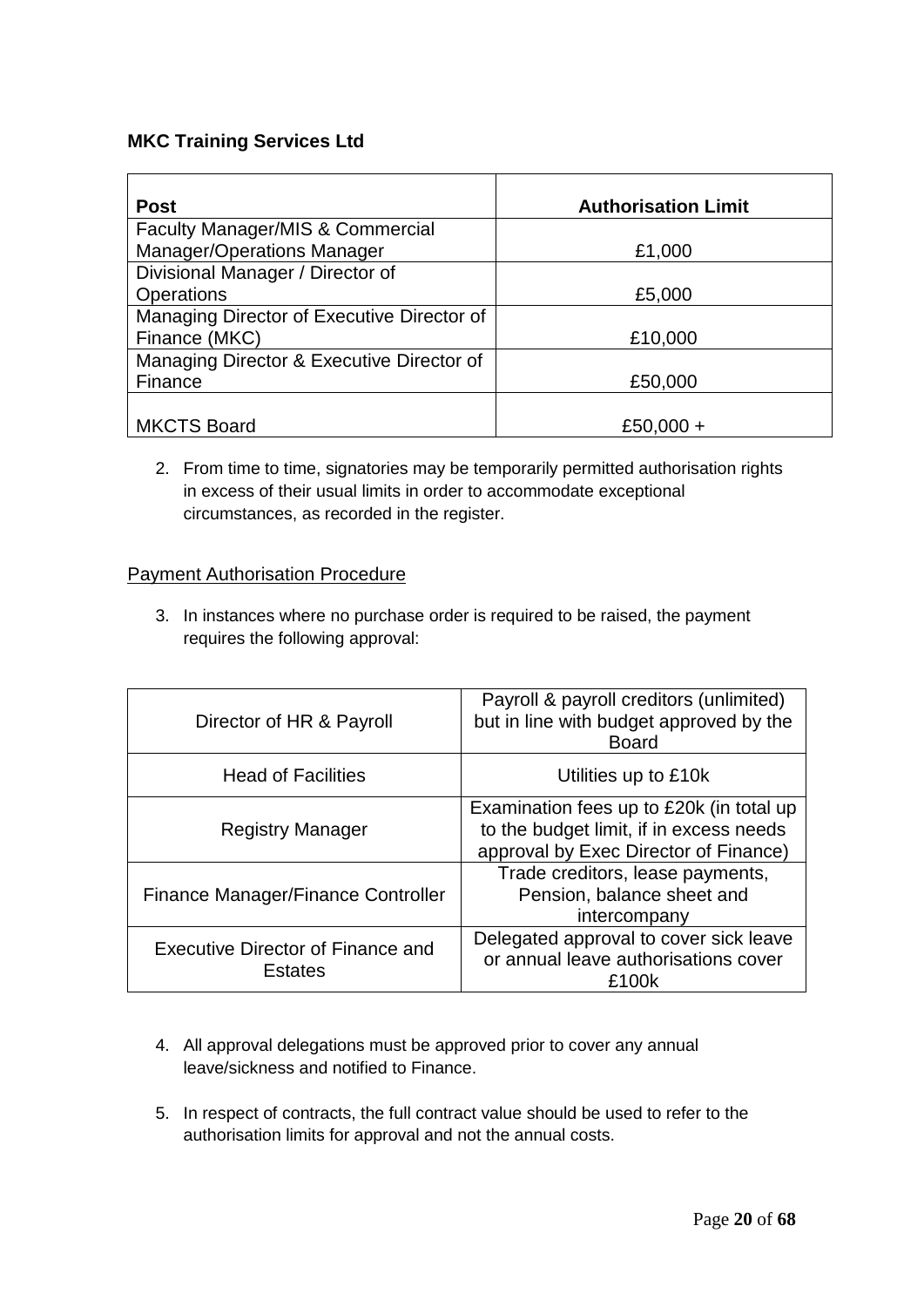6. The Finance department maintains a register of specimen signatures, cost centres and authorisation levels.

# **Section 1 – Revenue expenditure Procedure no 1e Sub Heading – 1e Petty Cash**

# **Definition: Claiming and payment of Petty Cash.**

- 1. Petty Cash reimbursements can only be made in respect of authorised expenditure on official group business or activities.
- 2. Petty Cash reimbursements are limited to a maximum of £50.00 (Fifty pounds) each.
- 3. All claims for Petty Cash reimbursements must be made on a group petty cash form.
- 4. All claims for Petty Cash reimbursements mush be signed by the claimant and authorised by the Budget Holder before submission for payment.
- 5. Petty Cash claims MUST be supported by itemised receipts.
- 6. In exceptional circumstances, it may be necessary to draw cash in advance. In such cases, a Cash Advance Form must be completed and authorised by the Finance and Procurement Manager or the Executive Director of Finance. A Petty Cash Claim in respect of the advanced expenses must be submitted by the next possible working day. Any such advances are limited to £50.00 (Fifty Pounds) each.
- 7. All queries should be directed to the Finance team.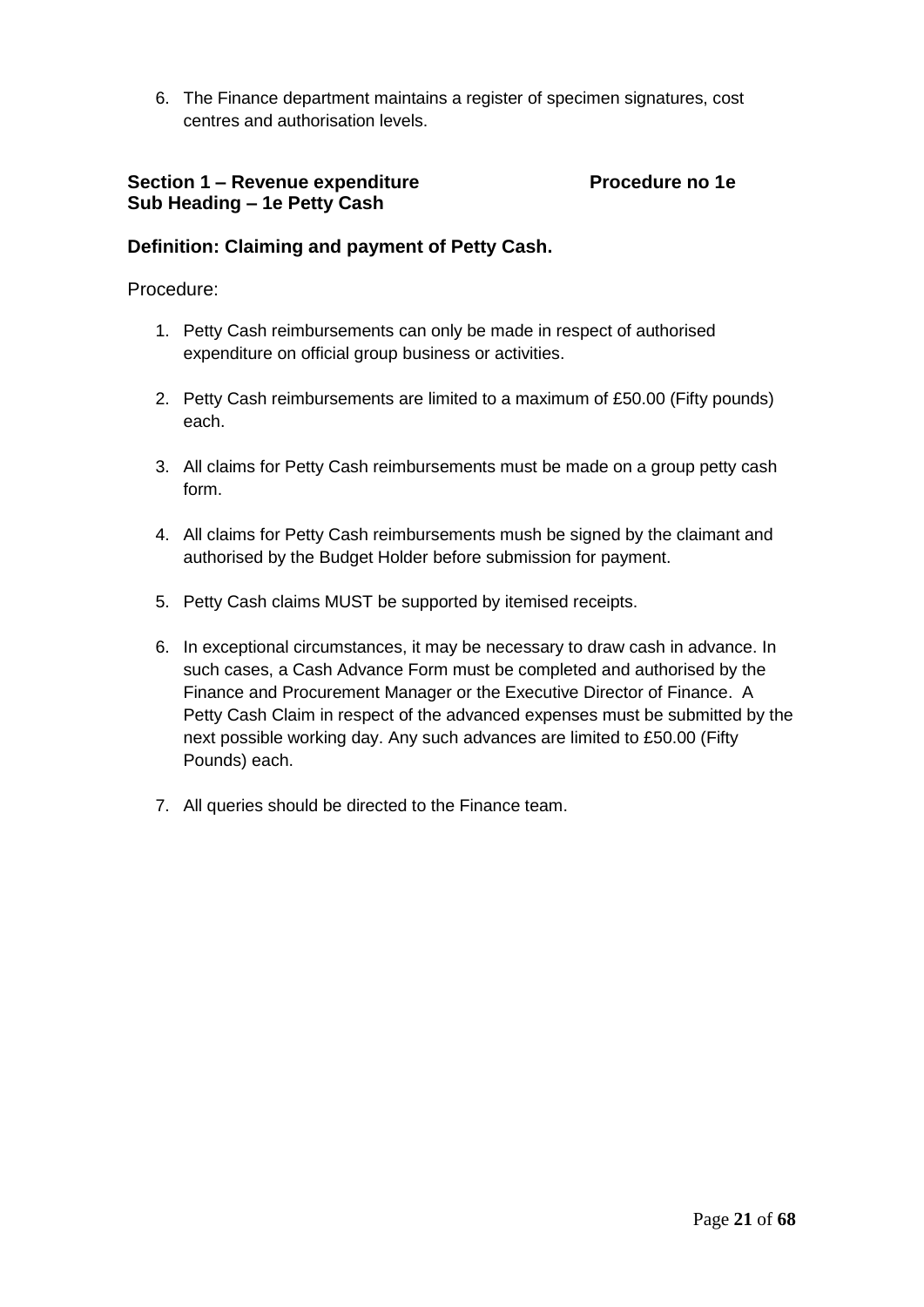# **Section 1 – Revenue Expenditure Procedure no 1f**

# **Sub Heading – 1f Expenses Claim Form**

Definition: To administer and pay travel and expenses claims.

- 1. Expenses claims will only be reimbursed in respect of legitimate and authorised travel and expenditure for and on behalf of official group business. Please refer to the latest 'Mileage and Subsistence Allowances' policy
- 2. All claims must be made on the Expenses Claim Form. The latest form can be found on SharePoint.
- 3. All Expenses Claim Forms must be completed by the claimant and authorised by the claimant's manager before submission for payment.
- 4. Claims MUST be supported by receipts or the claim will be rejected.
- 5. When completed and authorised for payment by the appropriate manager, all Expenses Claim Forms must be sent to Finance at the Medway Campus for processing by the 5<sup>th</sup> working day of the month.
- 6. No claims older than 3 months or the claim will be rejected.
- 7. All queries should be directed to the Finance team.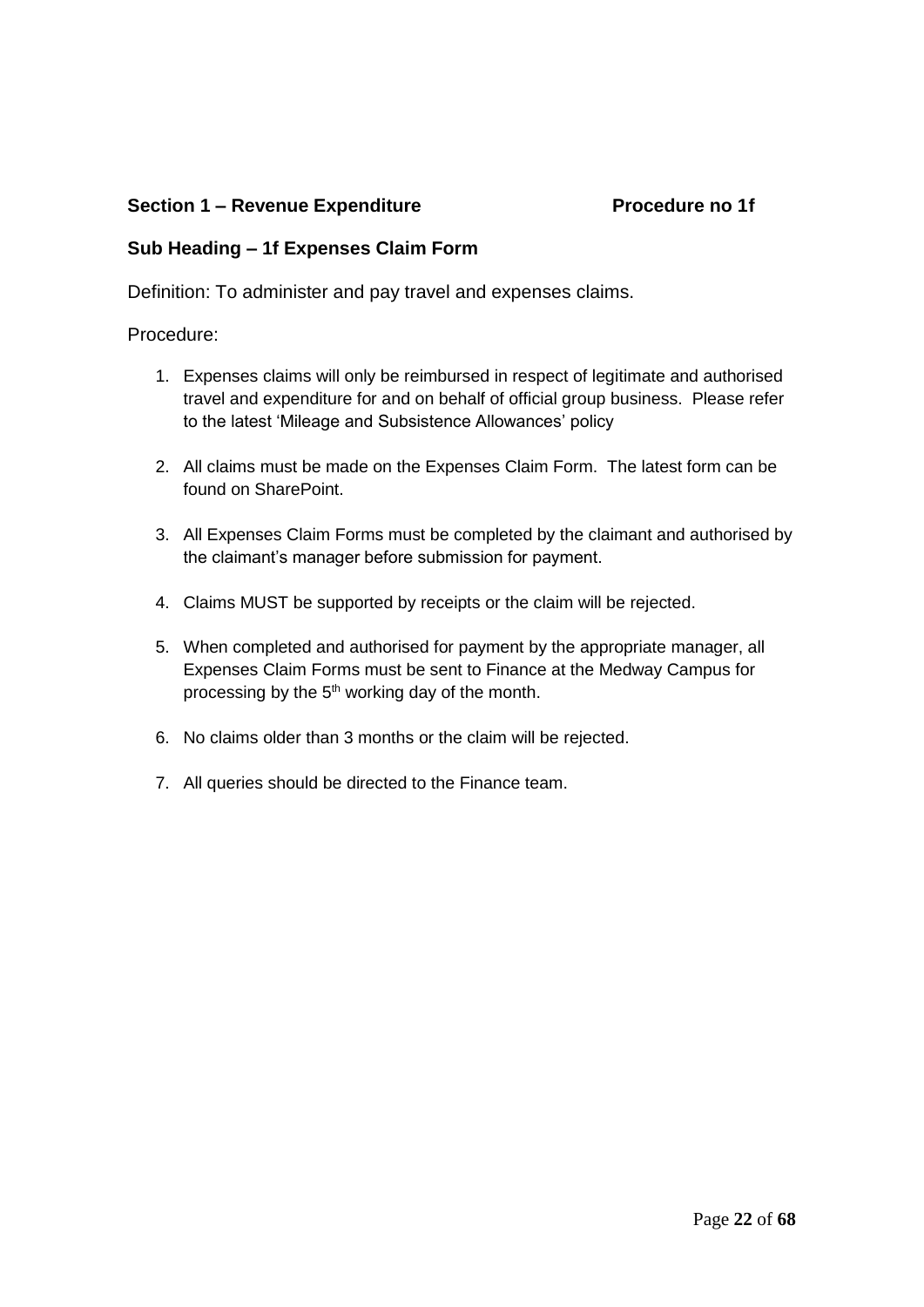# **Section 1 – Revenue Expenditure Procedure no 1g**

# **Sub Heading – 1g Credit Card Procedures**

Definition: To administer the purchasing of low value purchases below £250 with the use of a college credit card. Procedure:

- 1. GPC Barclaycards are for college use only and under no circumstances should they be used for personal purchases. Personal usage would be considered to be a breach of the Financial Regulations and will be reported to the Executive Director of Finance and Estates.
- 2. All new card applications will be approved by the 2 of the following approvers:- Executive Director of Finance and Estates, Finance and Procurement Manager and Financial Controller. No credit cards will be issued to contractors or temporary staff.
- 3. GPCs Barclaycards should be used to make high volume, low value purchases. GPCs can also be used to make occasional "one-off" purchases where a supplier is not already held on the system.
- 4. GPC Barclaycards are not replacing the existing "normal" method of purchasing via official purchase orders over the value of £250.
- 5. All credit card purchases must be approved by the Budget Holder before the transaction has been processed.
- 6. Under no circumstances should alcohol or petrol be purchased via a credit card, unless this has been pre-approved hospitality by the Principal or Managing Director of MKCTS.
- 7. On receipt of the monthly statement all cardholders must reconcile their statement and provide itemised receipts for all transactions with an explanation to what the purchase is for. All reconciled and authorised statements must be provided to Finance by the 5th working day on the month following.
- 8. All must be coded with a cost centre & expense code to allow the financial posting of the transaction into the group finance system.
- 9. All monthly statements must be authorised by the card holder and line manager.
- 10. The Finance Manager has the ability to deactivate cards and credit limits in the event of late statements being submitted or if insufficient funds within the card holders budget.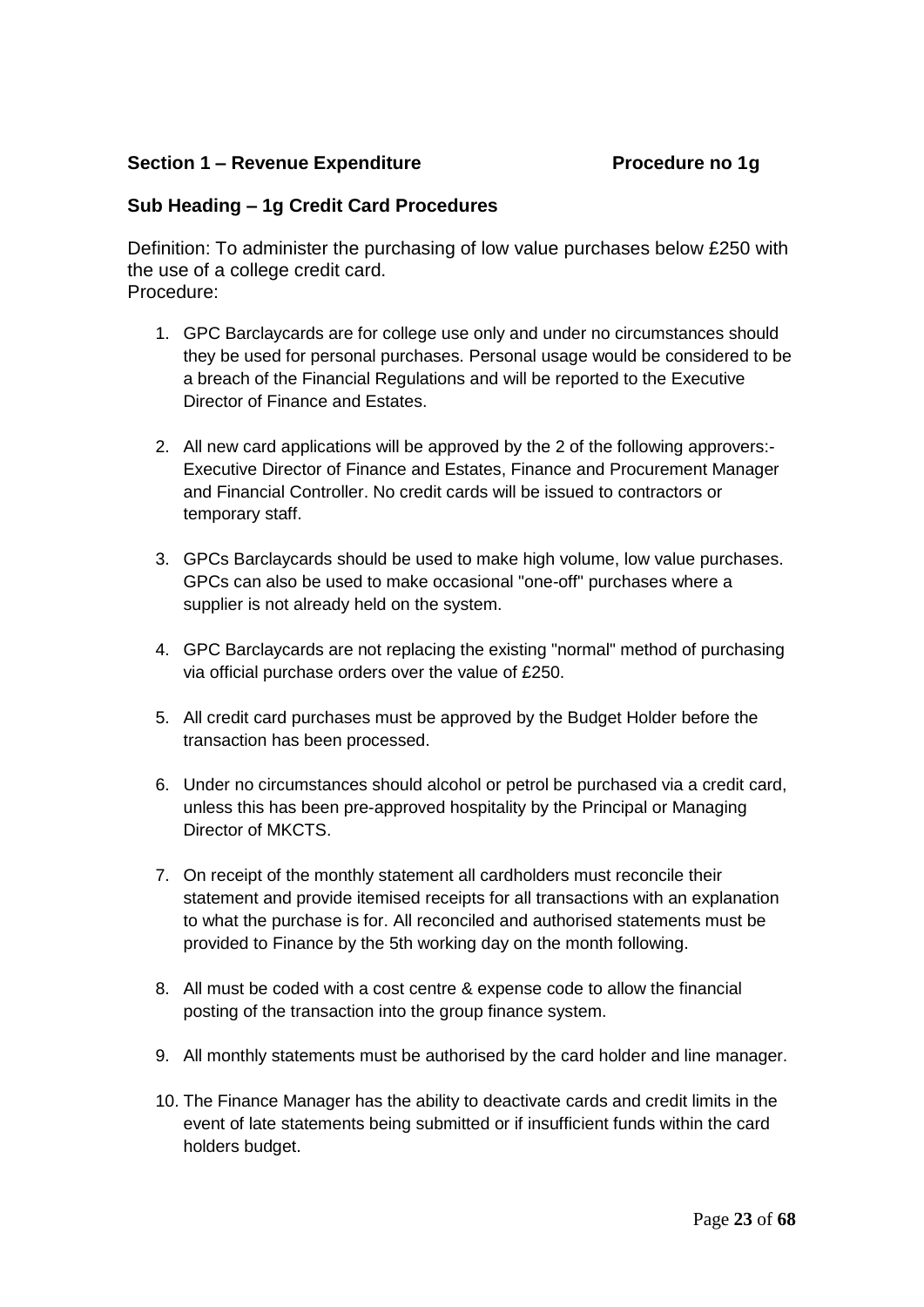- 11. The Executive Director of Finance and Estates has the right to withdraw any credit cards at any time.
- 12. Under no circumstances can a purchase over the credit limit can be split down into lower individual transactions and these will be reported to the Executive Director of Finance and Estates.
- 13. In the event of a card being lost please inform the Finance and Procurement Manager Immediately.
- 14. In the event of any fraudulent transactions on your card please inform the Finance and Procurement Manager immediately.

# **Credit Card Authorisation limits**

| <b>Standard Transaction Limit</b> | £250   |
|-----------------------------------|--------|
| <b>Standard Monthly Limit</b>     | £2,500 |

# **Exceptions – Single Transaction Limit/Monthly Limit**

| <b>Executive Director of Finance and Estates</b> | £5,000/£15,000 |
|--------------------------------------------------|----------------|
| Principal                                        | £5,000/£15,000 |
| <b>Executive Director of Employer Engagement</b> | £1,000/£5,000  |
| <b>Finance Manager</b>                           | £1,500/£5,000  |
| <b>Financial Controller</b>                      | £1,500/£5,000  |
| <b>Central Purchasing Team</b>                   | £1,000/£5,000  |
| <b>Head of Facilities</b>                        | £1,000/£5,000  |
| <b>Facilities Manager</b>                        | £1,000/£5,000  |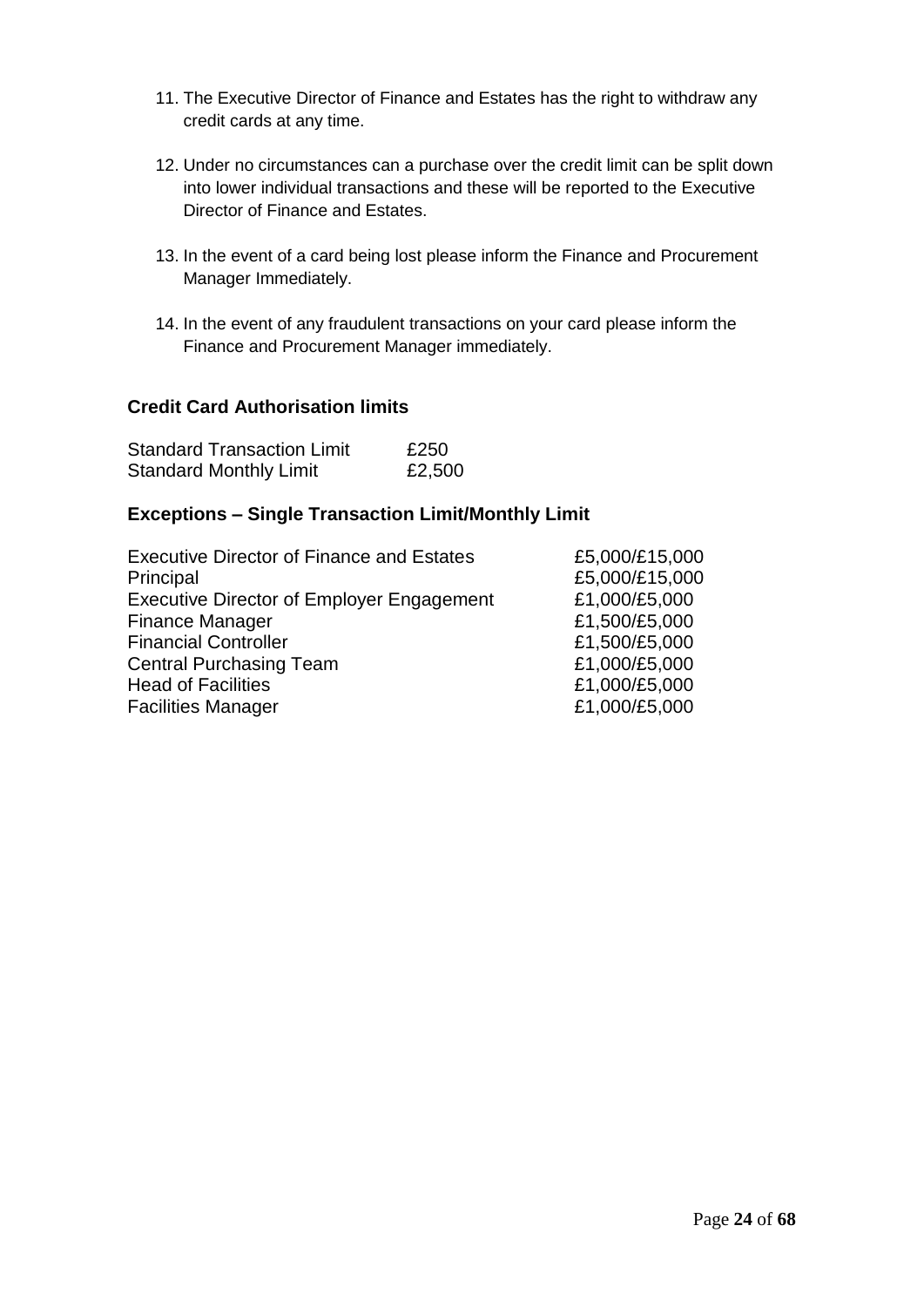# **Section 1 – New Suppliers and Modifications Procedure no 1h**

# **Sub Heading – 1h**

Definition: Setting up new suppliers and supplier modifications

- 1. All new suppliers' requests are completed by the purchasing individual and are requested via the eBIS system.
- 2. All requests must include the following information:
	- Supplier name
	- Supplier address
	- Contact details
	- Bank Details
	- Company Reg Number
	- Remittance email address
- 3. All supplier requests must have the suppliers bank details on letter headed paper attached to the request. Failure to complete this will mean the new supplier will be rejected.
- 4. If the supplier doesn't have a company registration number, both the purchasing department and potential new supplier must a complete an Employment Status Form, to allow a HMRC IR35 check to be completed by Finance.
- 5. Finance will check Companies House and call the registered phone number to complete a bank details check.
- 6. Finance will approve or reject all new supplier request on eBIS.

Supplier Modifications

- 1. All supplier modifications will be submitted via eBIS
- 2. A letter headed document must be attached to the request to show the changes required.
- 3. Finance will contact the supplier via the registered number to confirm the changes.
- 4. Finance will approve or reject the supplier modification.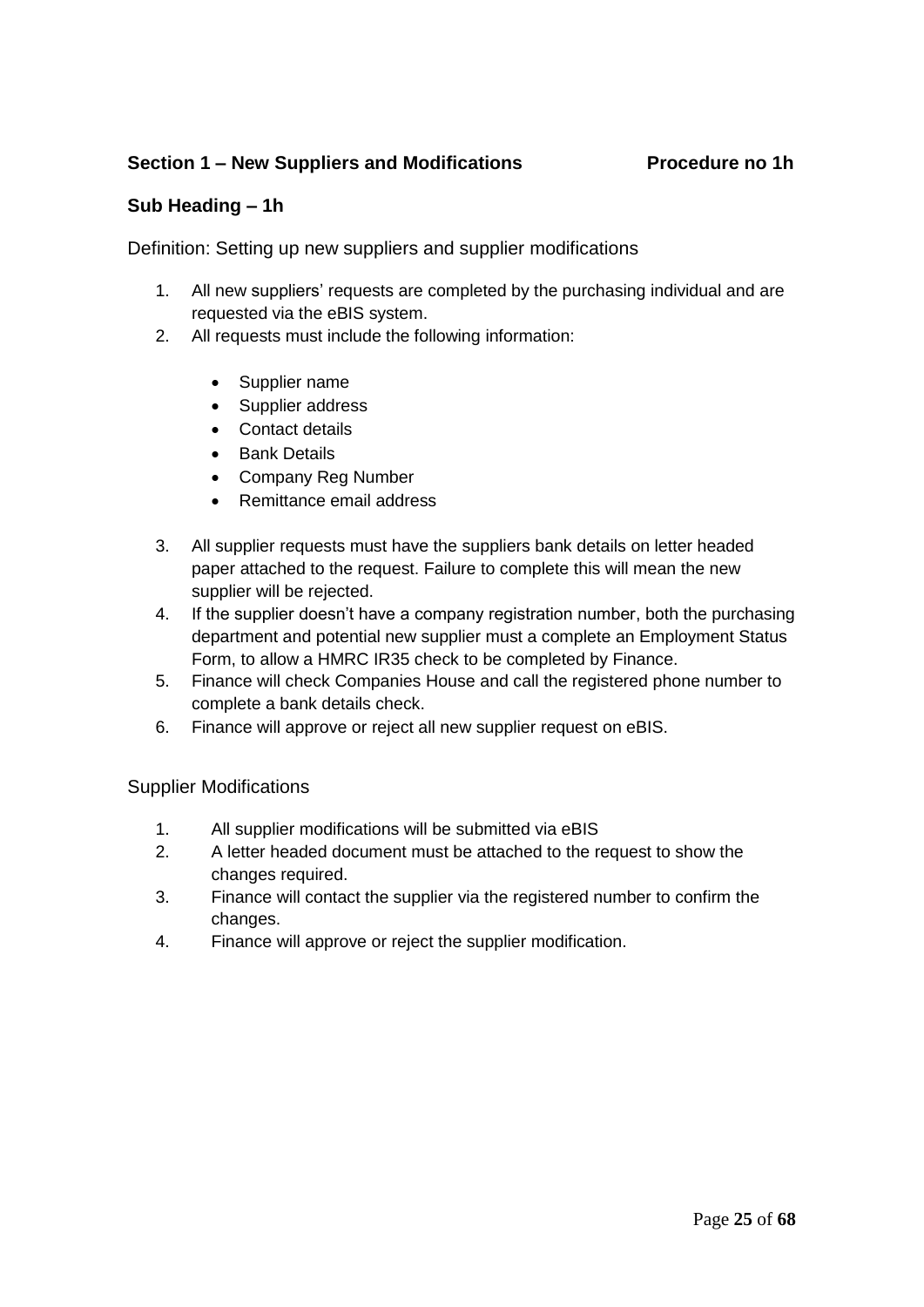# **Section 1 – Hospitality Procedure no 1I**

# **Sub Heading – 1I**

Definition: The use of group funds for hospitality purchases for external visitors only

- 1. MKC Hospitality cards will be provided to all governors, budget holders or delegated signatories.
- 2. MKC Hospitality cards requests must be sent to the Finance Manager by the budget holder.
- 3. MKC Hospitality cards can only be used on college premises at the campus refectories, Costa outlets, McLeods or Oaks.
- 4. Hospitality purchases are for external visitor business meetings only.
- 5. Alcohol must not be purchased with a hospitality card or GPC card.
- 6. For any large hospitality orders directly placed with our catering contractors, an order form must be completed with the budget holder's authorisation prior to the order being placed.
- 7. All off site hospitality must be pre-approved by an exec member before the event takes place and no alcohol can be claimed back unless pre-approved by a Group Exec Member.
- 8. All hospitality claims via an expenses claim form or GPC card must have a full itemised receipt as a proof of purchase and also the Budget Holders approval.
- 9. Any misuse of the college hospitality cards will result in the staff member being reported to the Executive Director of Finance and Estates.
- 10. In the event of losing your college hospitality card, please report this to the Finance Manager ASAP.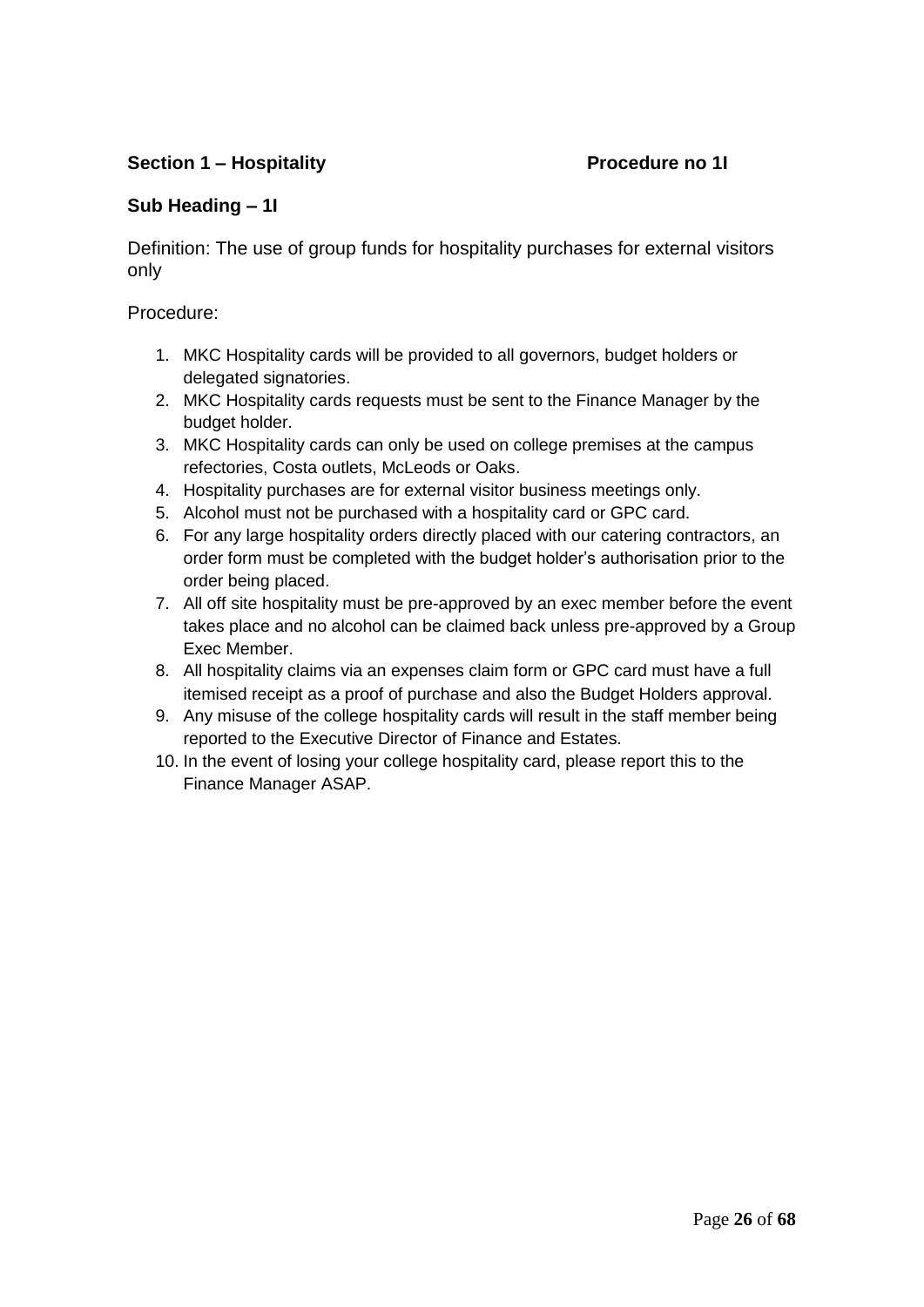# **Section 2 – Contracts and leases Procedure no 2a**

### **Sub Heading – 2a Contracts and leases**

Definition: Contracts and leases relate to any agreement that the group enters into which commits the group to any on-going and recurrent expenditure. This includes any lease, rental, hire purchase or similar contract.

- 1. All contracts, leases or similar agreements must be signed by the Principal or the Executive Director of Finance and Estates Funding (or deputy). The appropriate Manager may be delegated by the aforementioned to sign specific agreements for and on behalf of the College. N.B for the purposes of this procedure, "agreement(s)" will cover all contracts, etc.
- 2. All agreements must be ordered in accordance with procedure 1a. However, all purchase orders relating to these must be authorised and countersigned as per (1) above.
- 3. All queries should be directed to the Finance team.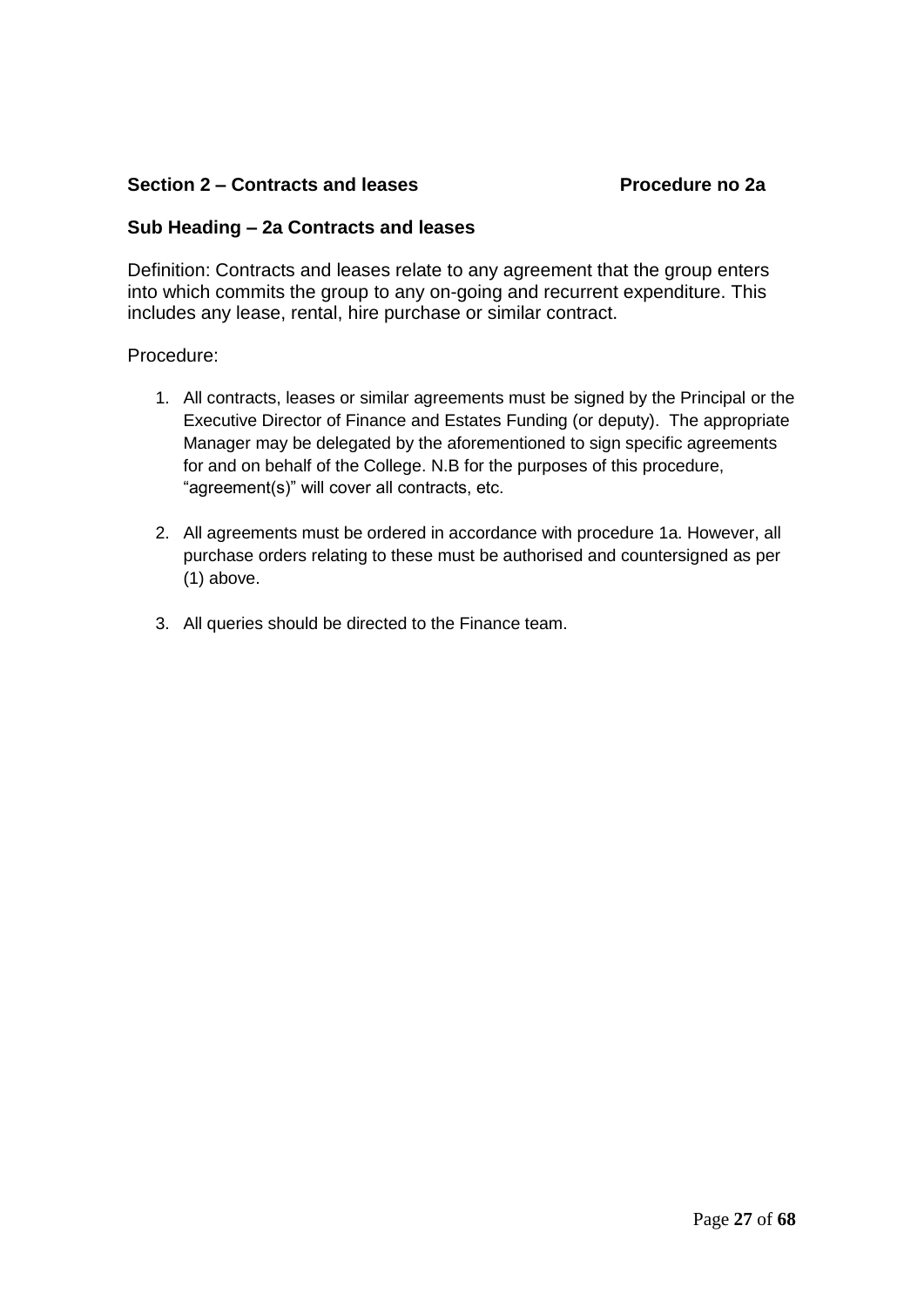# **Section 3 – Value Added Tax Procedure no 3a**

# **Sub Heading – 3a Invoicing**

Definition: The college is registered for Value Added Tax with HM Revenue and Customs,however its status is such that generally, the college cannot recover Input Tax.

MKC Training Services Ltd can recover Input Tax via the VAT Return Process.

# **Invoicing and Value Added Tax**

Procedure:

1. Although the College's registration is such that, as a general rule, it cannot recover input tax, it is obliged to account for and pay over value added tax on taxable outputs.

As such, invoice requests are checked in order to establish whether or not there are taxable outputs to charge and account for.

- 2. Sales invoices will show output tax at the appropriate rate.
- 3. At the end of each VAT quarter the Finance Manager will complete the VAT returns for both MKC & MKC Training Services Ltd.
- 4. On completion of the VAT returns the Financial Controller will complete a final review and sign off.
- 5. Both VAT returns will be submitted to HMRC by the VAT Deadline and paid via a manual payment.
- 6. All VAT queries should be directed to the Finance team.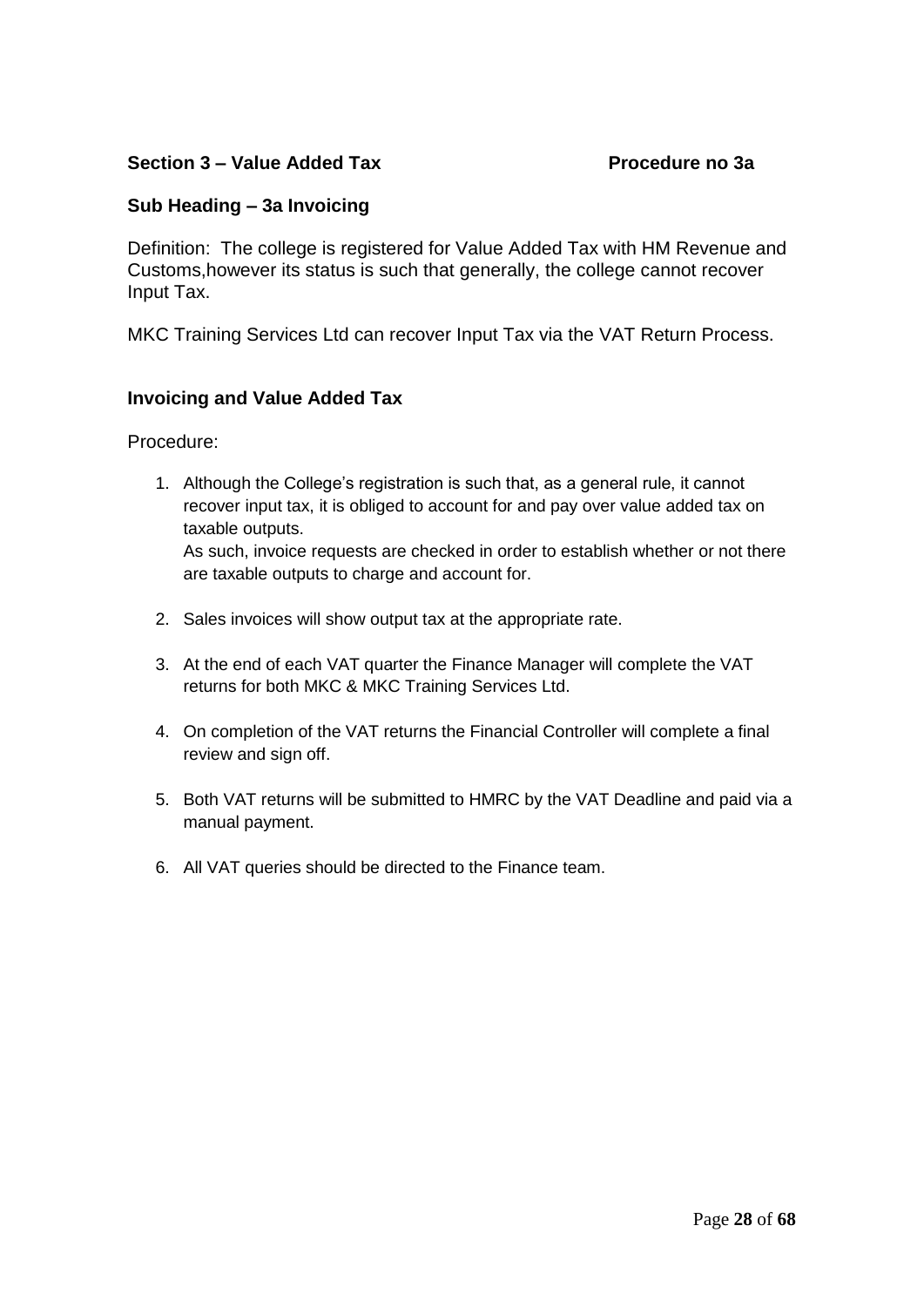# **Section 3 – Value Added Tax Procedure no 3b**

# **Sub Heading – 3b Returns**

Definition: Value Added Tax Returns

- 1. The group accounts for and pays over net Value Added Tax payable on a quarterly basis.
- 2. There are two separate calculations to be made in order to complete the quarterly return.
- 3. The Output Tax payable is the total Value Added Tax which arises on taxable outputs, such as sales invoices and cash sales.
- 4. Because the college cannot recover Input Tax from most purchases, it has agreed special dispensations with HMRC. They take the form of agreed formulae with which to determine notional input tax against known outputs.
- 5. At the end of each VAT quarter the Finance Manager will complete the VAT returns for both MKC & MKC Training Services Ltd.
- 6. On completion of the VAT returns the Financial Controller will complete a final review and sign off.
- 7. Both VAT returns will be submitted to HMRC by the VAT Deadline and paid via a manual payment.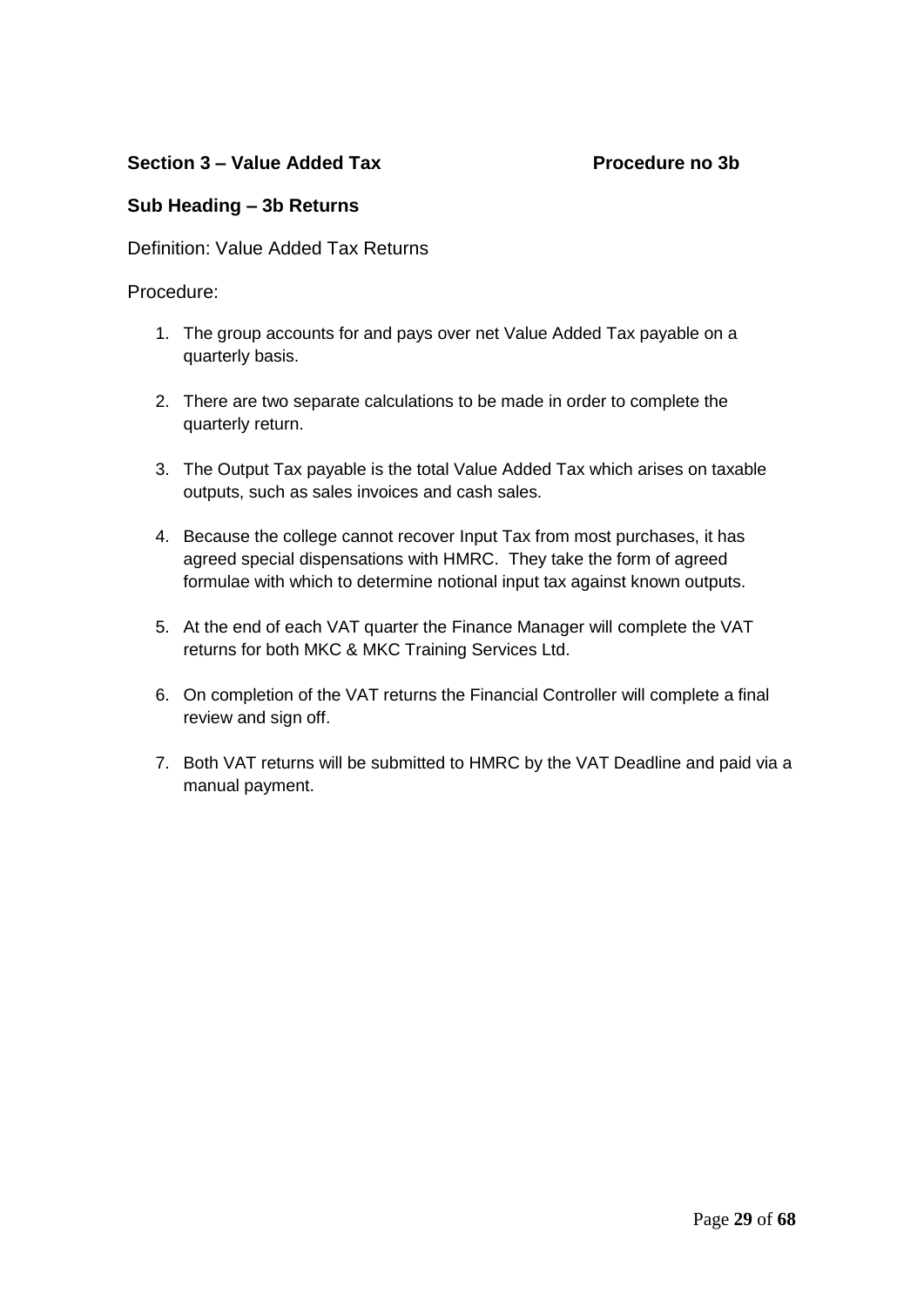# **Section 4 – Insurance Procedure no 4a**

# **Sub Heading – 4a Insurance – General**

Definition: The general principles and policy regarding college insurance matters are that the college has a duty to adequately insure its staff, students, property and the public whilst attending its properties or on official Group business. Group motor vehicles are to be covered for all risks at any time.

- 1 On behalf of the Group, each year the Executive Director of Finance and Estates (or deputy) & Finance and Procurement Manager undertakes a review of the college's portfolio with underwriters.
- 2 All insurance certificates are available on Sharepoint and the Public Liability insurance certificate must be displayed in the main public areas of all sites.
- 3 All queries relating to the Group insurance cover, contact the Finance and Procurement Manager.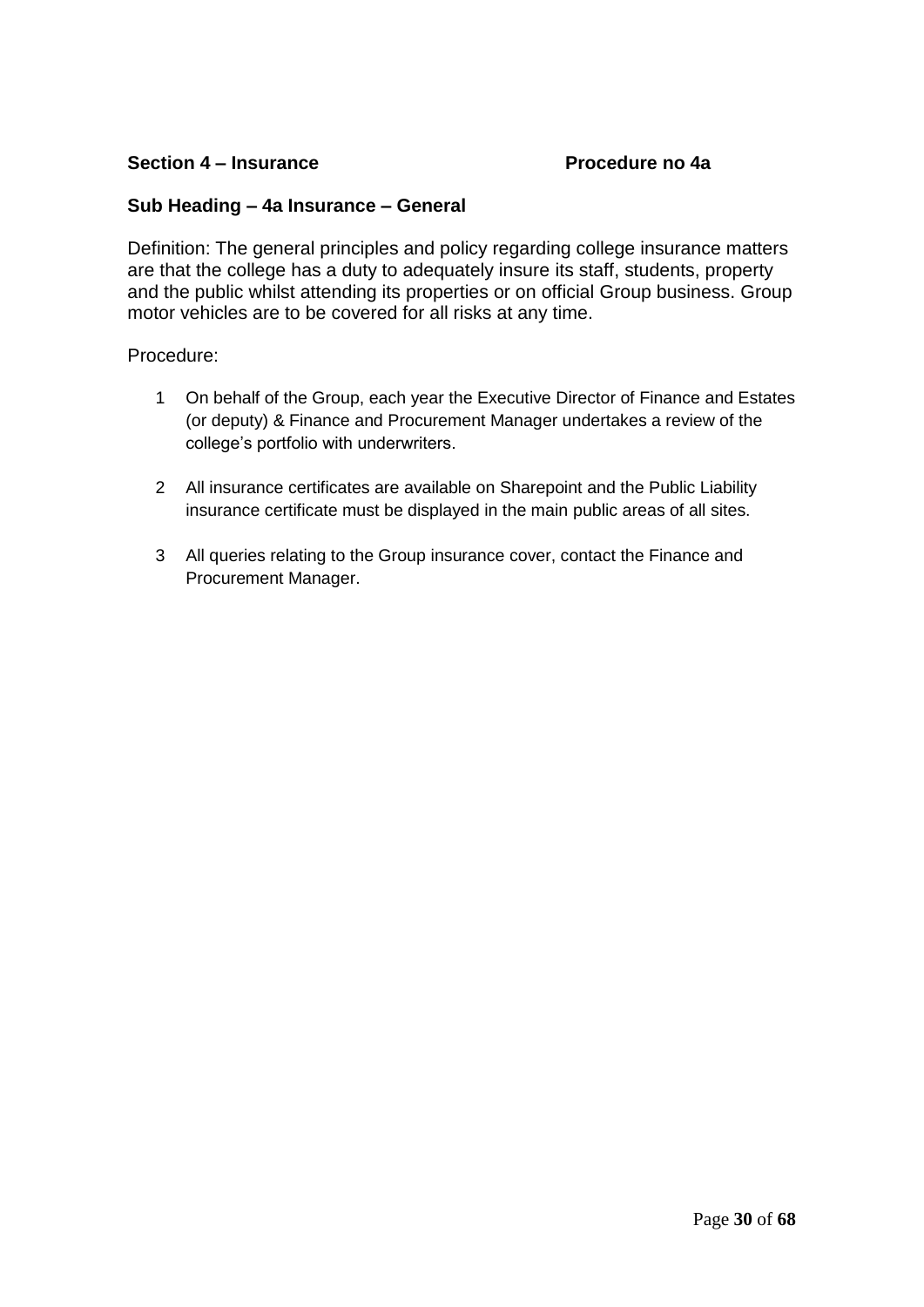### **Section 4 – Insurance Procedure no 4b**

# **Sub Heading – 4b Insurance – Claims**

Definition: Making insurance claims on the Group policy.

Procedure:

.

- 1. All potential claims must be alerted to the Insurers. This is irrespective of there being any subsequent claim.
- 2. The Finance and Procurement Manager is responsible for dealing with claims, however, some sensitive matters are dealt with at director level.
- 3. All queries relating to the Group insurance cover, contact the Finance and Procurement Manager.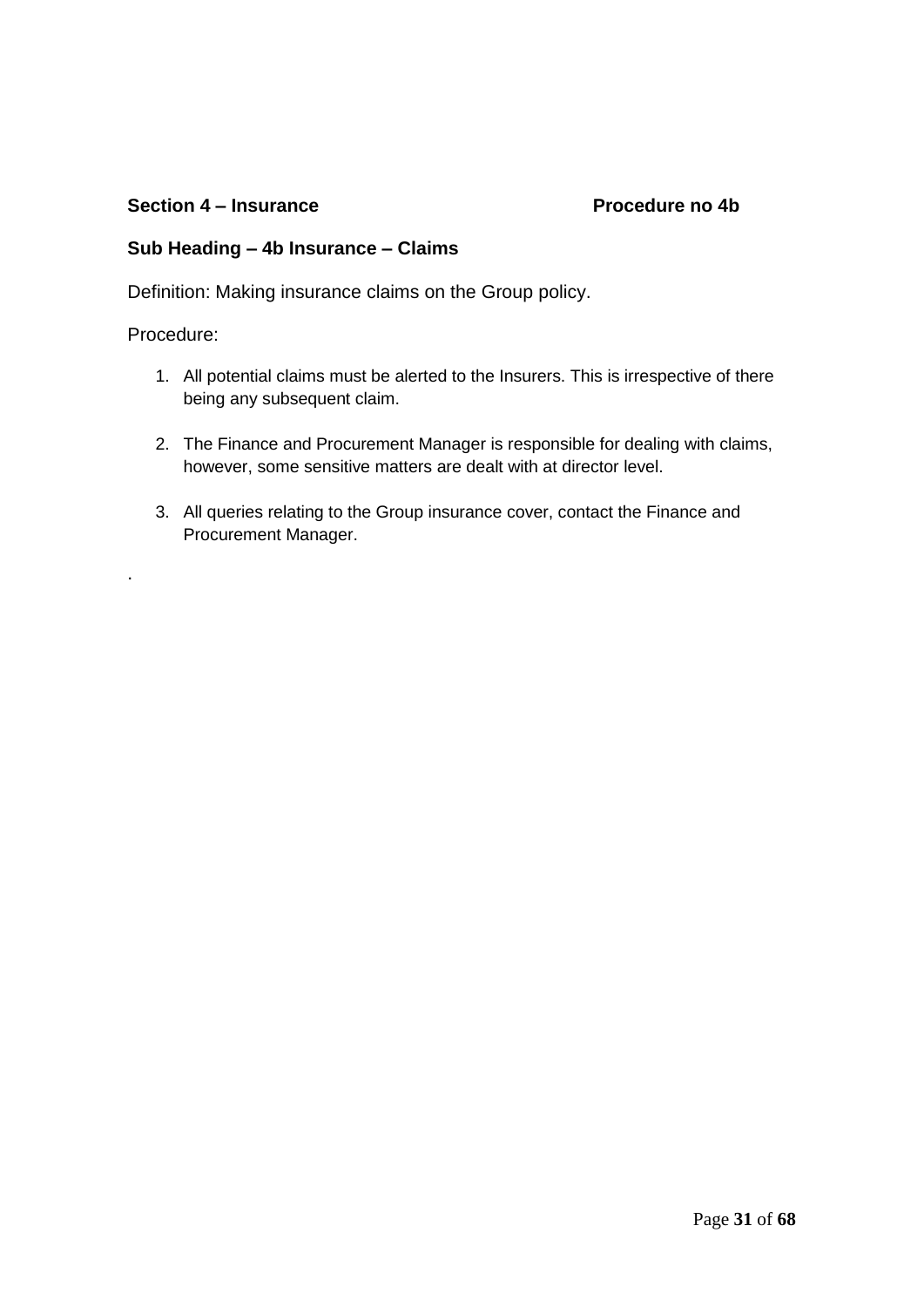# Section 4 – **Insurance** Procedure no 4c

### **Sub Heading – 4c Insurance – Students off-site**

Definition: The Group has a duty of care towards its student cohort and as such, it insures them on the Group travel policy for any occasion that students are on official Group business.

- 1. Before any student goes off site on official College business, an off-site proposal form must be completed on the Visit Approval System.
- 2. Depending on the nature of the trip (or work placement) full details must be declared on the VAS before the trip goes ahead. The number of student days off site is declared annually to the insurers, whose Travel Policy premium is adjusted accordingly.
- 3. Please see the Health & Safety Policy for further details which can be located on the Health & Safety Sharepoint page.
- 4. All queries relating to the Group insurance cover, contact the Finance and Procurement Manager.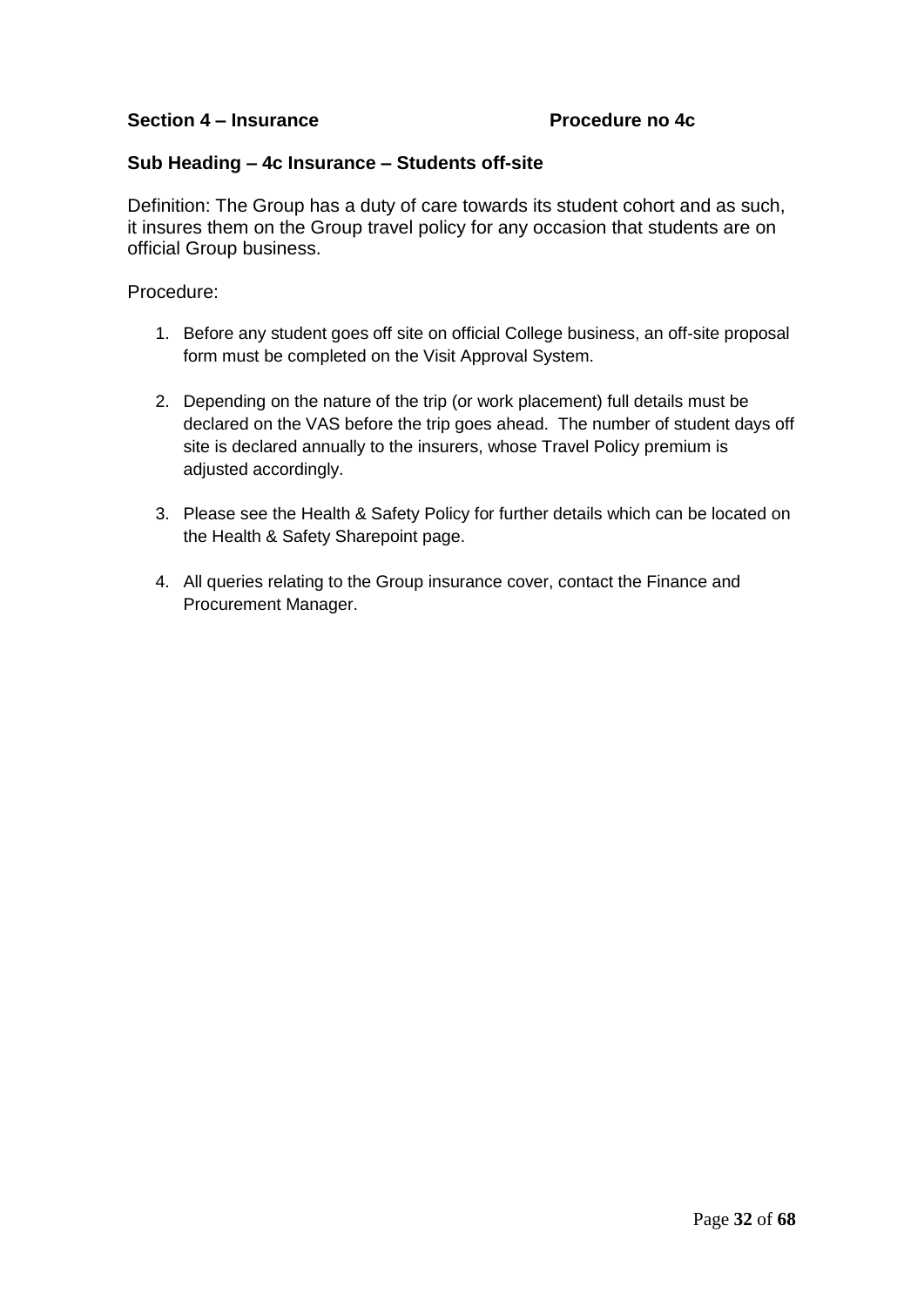# **Sub Heading – 5a Financial Reporting – Variance Analysis**

Definition: The limits requiring formal response to variances against budget

Procedure:

# **General**

- 1. Summary Management Accounts are produced on a monthly basis and are reported on at SLT and Finance & General Purposes Committee (F&GP) meetings, according to the month end timetable. These accounts identify variances for groups of income and for expenditure by salaries, sessional pay and non-pay.
- 2. Budget holders can access their live budget reports via the eBIS system at any point throughout the year and then drill down into the individual transactions online.
- 3. Non-pay budgets are profiled based on prior year expenditure, whilst pay budgets are profiled to take account of the cost of living increase in February. The sessional budget is profiled based on the pattern of expenditure in the previous year.
- 4. The Executive Director of Finance and Estates has a monthly meeting with the Principal at which key variances are discussed and follow up actions agreed. This is fed back into the following month's report, particularly where the variance is more than 10% of the YTD budget.
- 5. All variances on the summary Management Accounts exceeding 10% of the year-to-date budget will be supported by an explanatory note from the budget holder and/or the Finance Director and Estates (or deputy). Where necessary, a revised forecast will be provided.

# **Special Projects and Capital Expenditure**

- 1. All individual items over £10,000 are itemised in the budget and assigned a project code. Smaller items are grouped by division or area and assigned a project code for the group.
- 2. The reporting of these projects is included on the monthly financial reports that are issued to budget holders and in summary form as a schedule to the Summary Management Accounts.
- 3. Where actual or forecast expenditure on a particular project is at least 10% or £10,000 (the lower shall apply) more than the approved amount, the budget holder must provide justification for this and it will be reported to SLT and the F&GP Committee.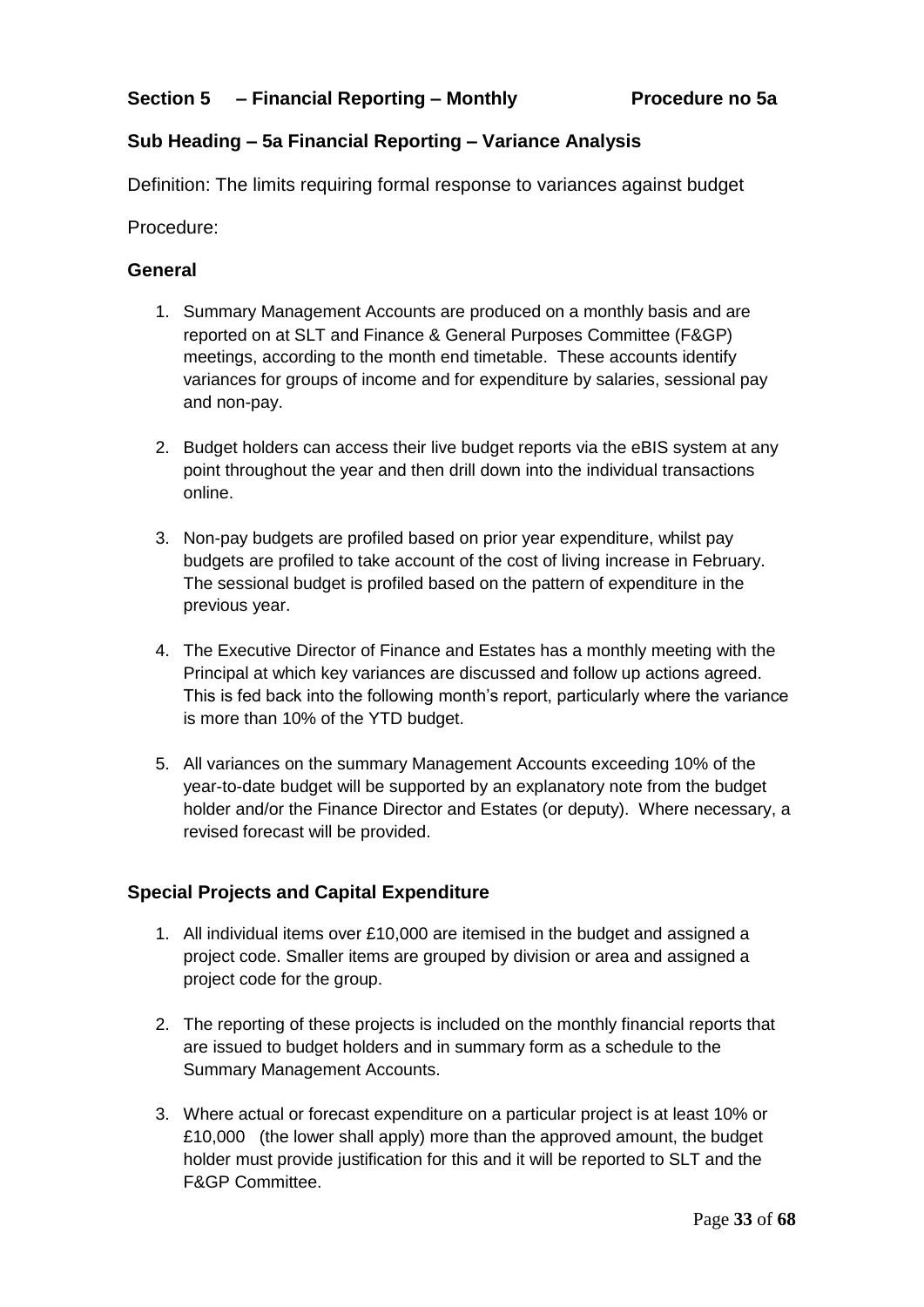# **Section 6 – Bank Accounts Procedure no 6a**

# **Sub Heading – 6a Bank Accounts – General**

Definition: General information regarding college Bank Accounts

- 1. The Group's bankers are Lloyds Bank. Investments maybe made with other banks and investment cash management companies in accordance with the Operating Cash Management Policy.
- 2. Any changes to the Group's bankers would have to be in line with college regulations.
- 3. All bank instruments have to be signed in accordance with the Bank Mandate in operation at that time.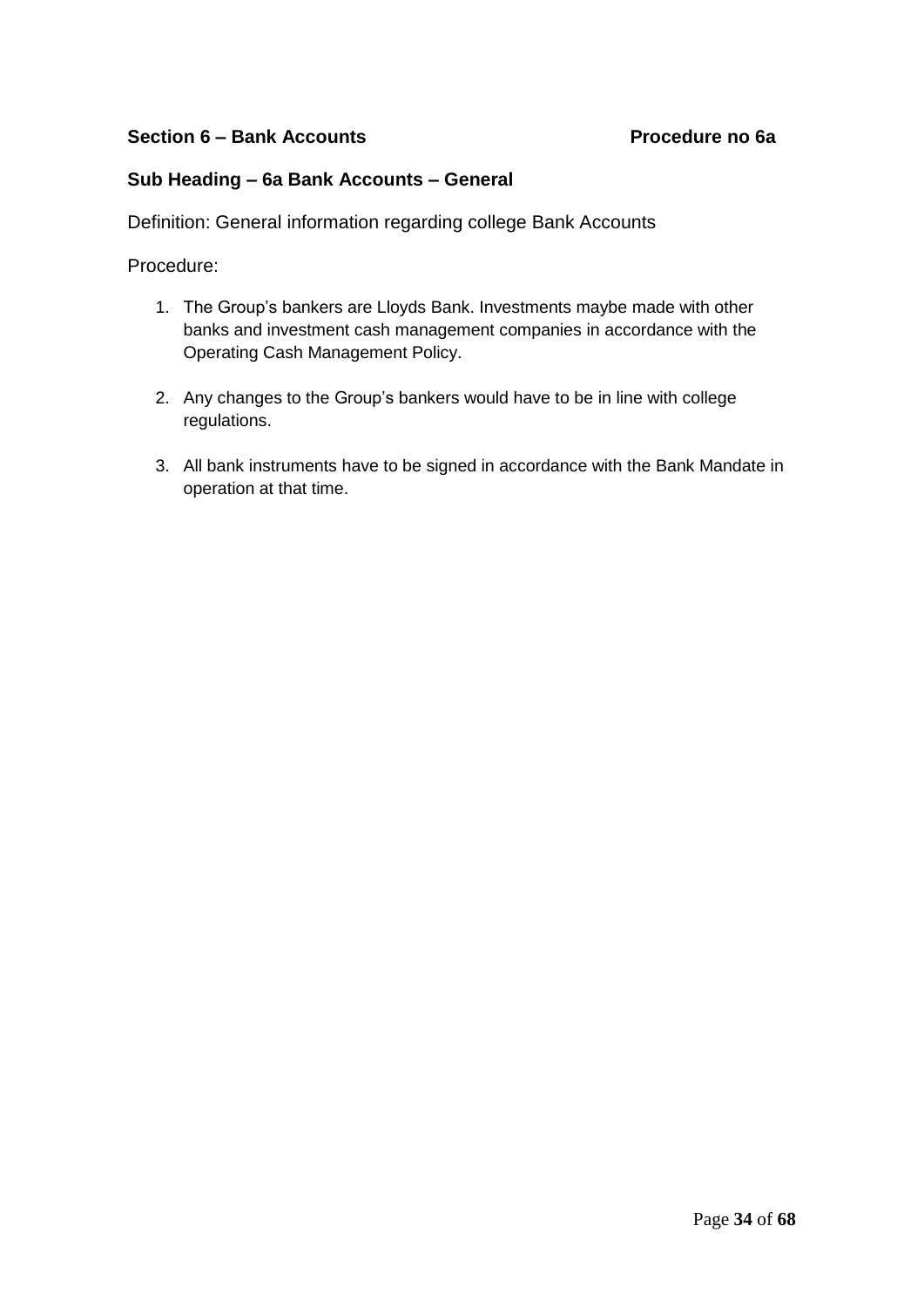# Section 6 – Bank Accounts **Procedure no 6b**

# **Sub Heading – 6b Bank Accounts – Mandates**

Definition: Information regarding Bank Mandates for Group's Bank Accounts

- 1. All bank mandates have to be agreed and authorised by two of the following: Executive Director of Finance and Estates (or deputy), Principal, CEO and / or the Finance and Procurement Manager and then reviewed by the Audit committee.
- 2. Each bank mandate should require at least 2 authorised signatories for every payment, no matter what value.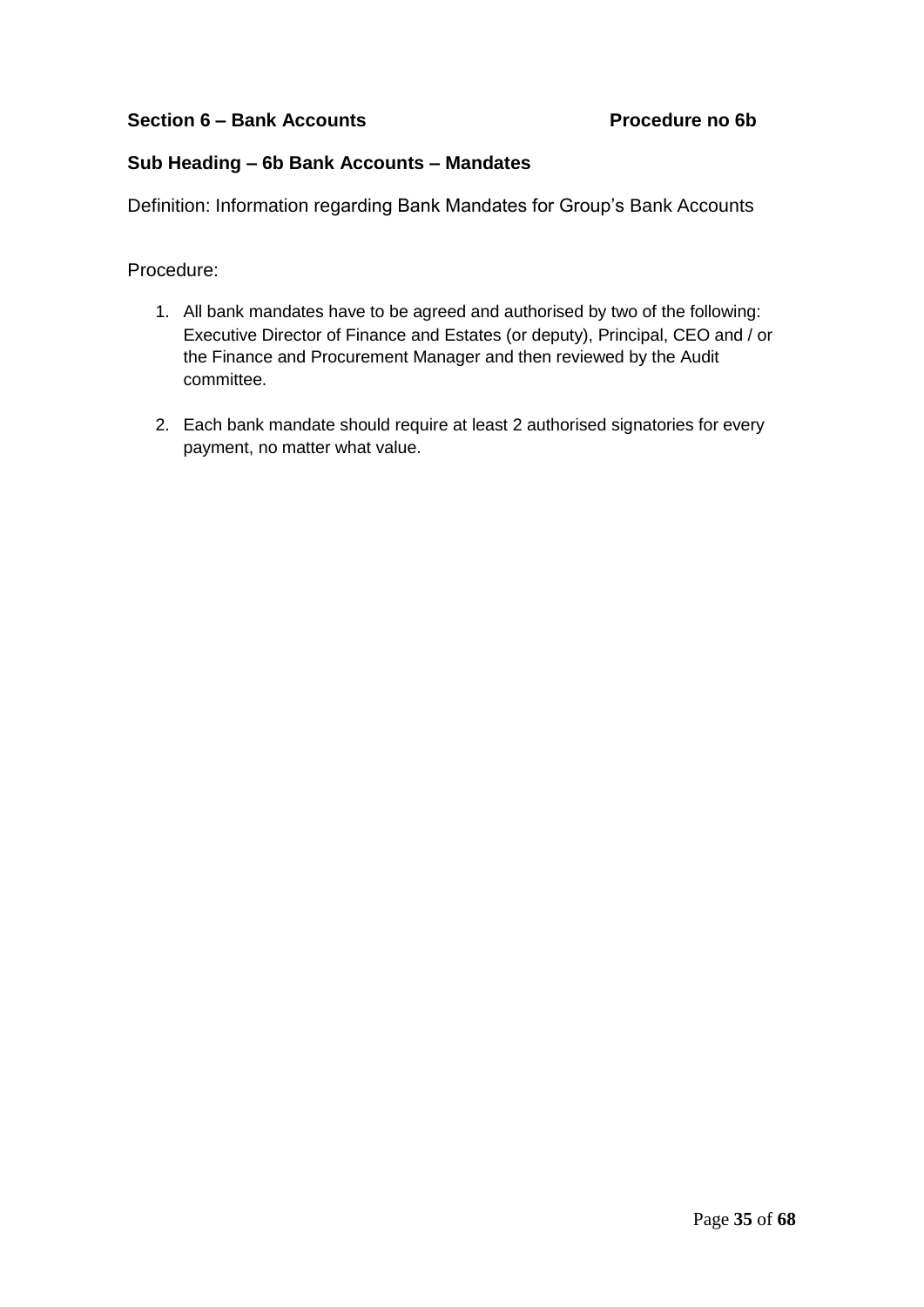# Section 6 – Bank Accounts Operation **Procedure no 6c**

# **Sub Heading – 6c Bank Accounts Operation – Reconciliation**

Definition: Reconciliation between the Groups Bank Accounts and Cash Ledger

- 1. Bank accounts must be reconciled to the cash ledger via the Open Accounts Bank Reconciliation module at the end of every calendar month or, additionally, at any other time, as directed by the Executive Director of Finance and Estates (or deputy).
- 2. The bank reconciliations are completed by the Accounts Payable team and reviewed by the Finance and Procurement Manager and authorised by the Financial Controller.
- 3. The bank reconciliations are kept in the Finance department.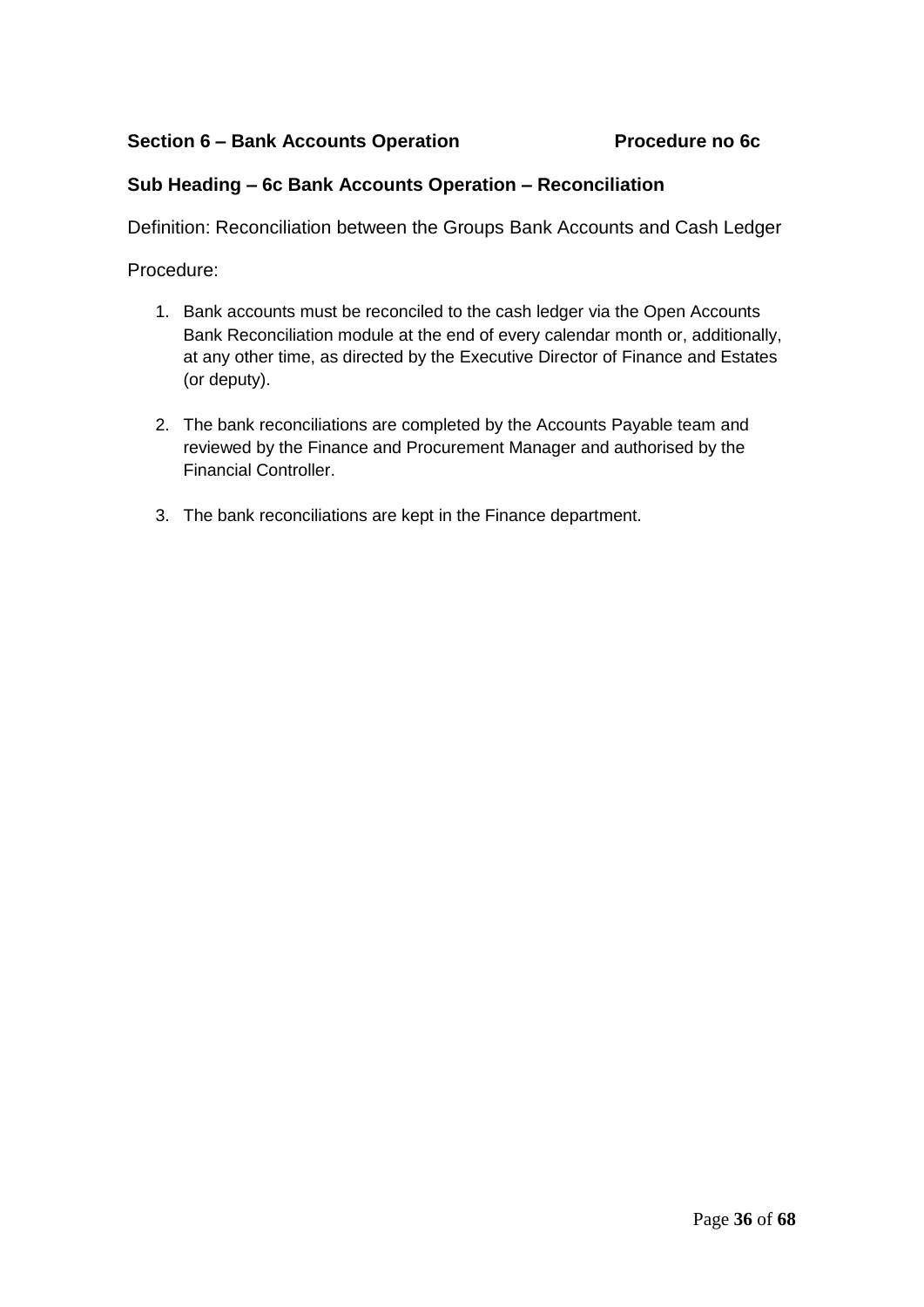# **Sub Heading – 6d Bank Accounts Operation Receipts**

Definition: Treatment of Groups income receipts

Procedure:

# **Payment of Invoices**

- 1. Credit Control receives payment with remittance advice.
- 2. An income Cash book Journal is prepared, using the remittance advice as the prime document.

# **Till Receipts**

- 1. The cashier processes all cash, cheques and card receipts.
- 2. All documentation is attached to the Z reading (Till listing) and passed to Credit Control for further processing.
- 3. The takings in the till are agreed with the Z reading and then passed to Credit Control for paying in.

# **Paying In and Posting**

- 1. Paying in slips are prepared and agreed with the daily banking forms. The payments are collected and paid in by a cash transit security company.
- 2. All documentation is cross referenced with the paying in slip number and then posted to the General Ledger.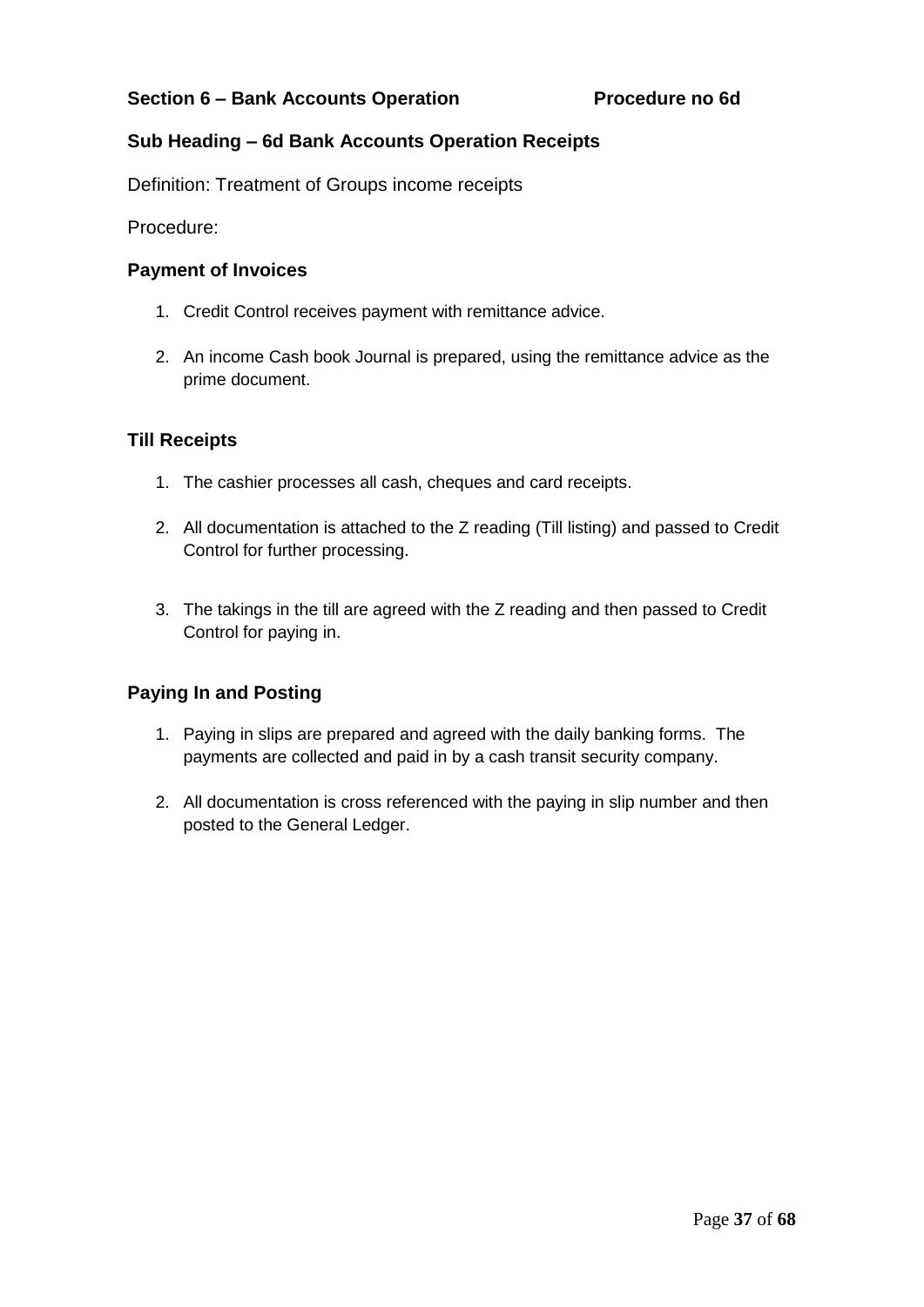# **Sub Heading - 6e Bank payments – General**

Definition: Payments are processed either by BACS payment Runs, Manual BACS, Faster payments, CHAPS payments or by GPC Barclaycards. The College does not process any cheque payments but does have access to cheque books if required.

### **BACS:**

- 1. Guidance notes on how to prepare & process BACS payments are available within the Finance Findirectorate folders.
- 2. All payments require 2 authorisers to approve and submit a payment online.

#### **Cheques:**

- 1. Manual cheque books are kept securely in a locked safe room.
- 2. No cheque books are permitted to be taken out of the custody of the Finance office.
- 3. The completion of all cheques is restricted to Finance staff only.
- 4. Group Policy No Cheques used and are only held for random requests.

# **Sales Invoice Forms**

1. All sales invoicing is completed by Credit Control within Finance. All Sales invoices are system generated on the receipt of a Sales Invoice Request form.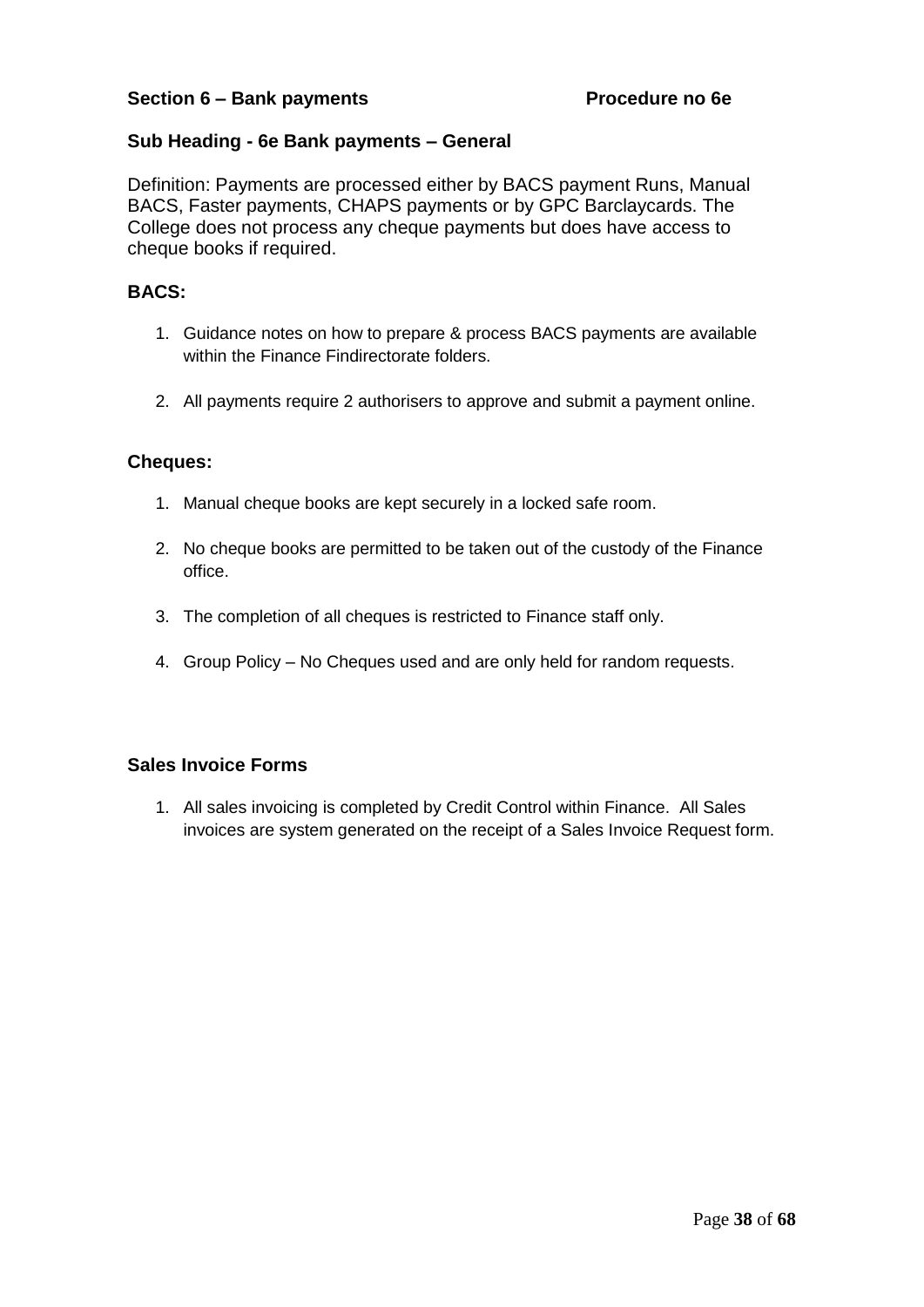# **Sub Heading – 8a General ledger – Chart of Accounts**

Definition: Chart of accounts

- 1. The structure of the Chart of Accounts will be determined by the Executive Director of Finance and Estates (or deputy).
- 2. Accounts codes, cost codes and project codes will only be opened (or closed) with the authority of the Executive Director of Finance and Estates, Finance & Procurement Manager or Financial Controller.
- 3. Should any queries arise, whatsoever, regarding accounts codes, contact the Executive Director of Finance and Estates or Financial Controller.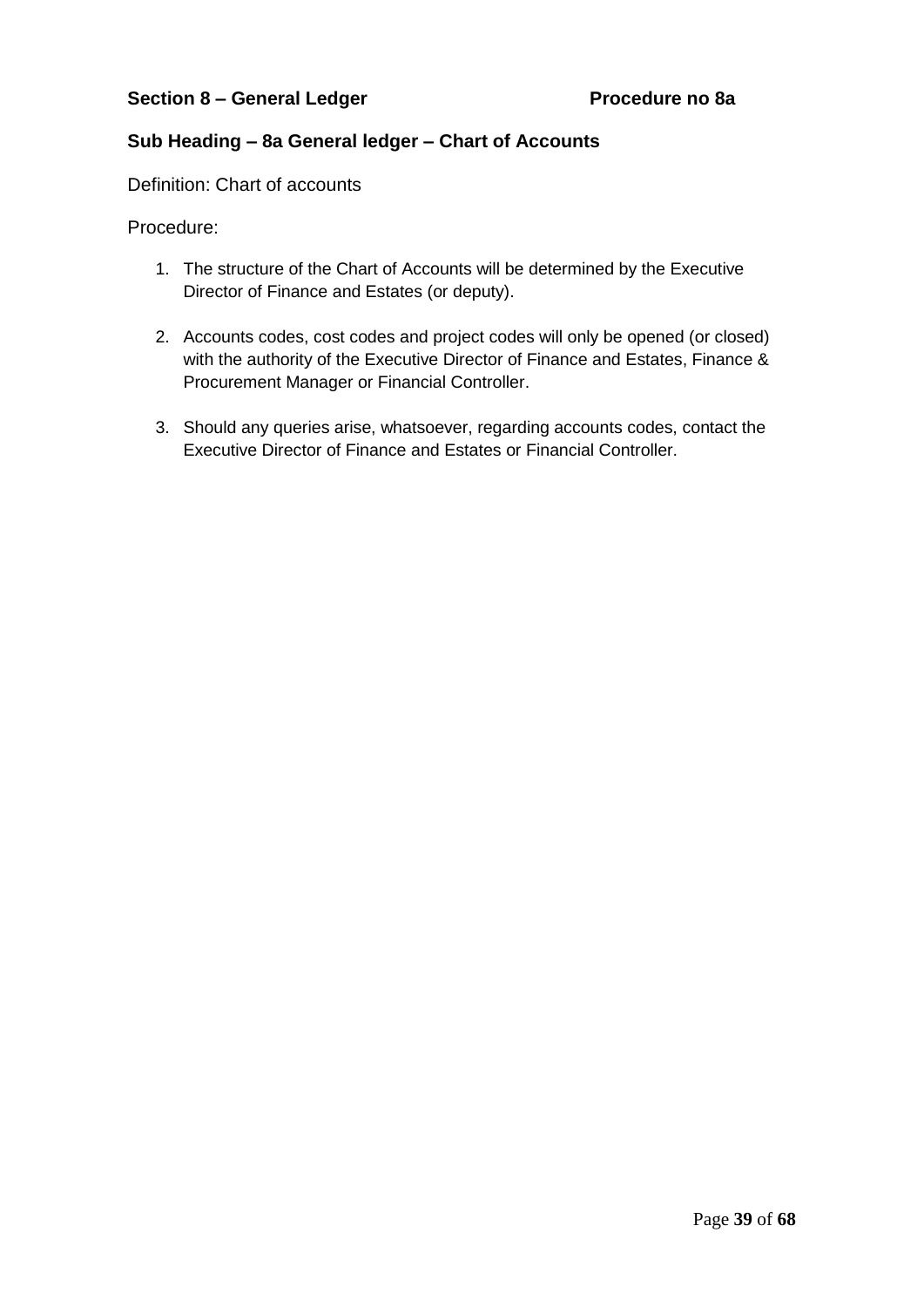# **Section 8 – General Ledger Procedure no. 8b**

# **Sub Heading – 8b General ledger – Postings**

Definition: Accounts postings

Procedure:

#### **Trade creditors**

1. The accounts payable system generates postings to the nominal ledger and the purchase ledger control accounts.

# **Journal transfers**

- 1. Any general ledger postings not generated from the creditors and debtors systems require a journal transfer posting. Thus, the journal transfer is the prime document.
- 2. All journal transfers must be authorised by one of the Executive Director of Finance and Estates (or deputy), Finance and Procurement Manager or Financial Controller.
- 3. A log of journal transfers is maintained by the Finance team.

# **Payroll**

- 1. Payroll postings are posted as a journal, from data provided by the payroll system once fully authorised in accordance with the procedure 1d.
- 2. Should any queries arise, whatsoever, regarding accounts postings, contact the Management Accountant or Financial Controller.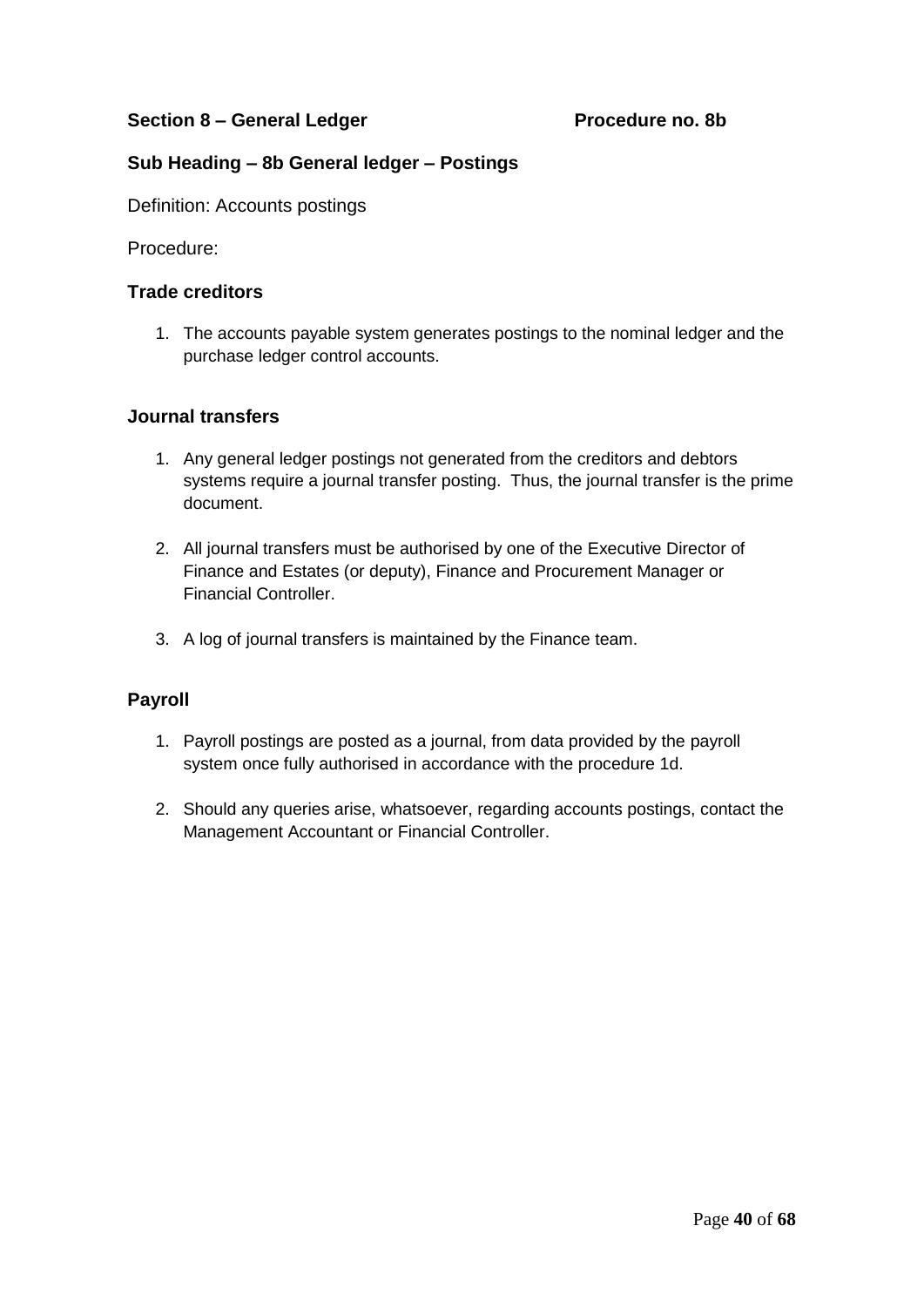# **Sub Heading – 9 Cash Handling**

Definition: Treatment of cash and Charities

Procedure:

# **Cash Payments**

- 1. All student payments must be dealt with directly by the Student Finance team or the Corporate Finance Team only. No other staff member is permitted to handle cash unless approved by the Finance Manager.
- 2. All Students to be directed to Student Finance desk to make payment for Trips, uniform, Equipment, bus tickets and course fees.
- 3. All payments are processed through the college till while the student is present and a receipt provided as proof of purchase.

# **Charity Collections**

- 1. Charity collections must be stored within the Student Finance safe when not being used and signed out each day by a member of staff.
- 2. All cash must be held in a lockable cash tin and secure at all times.
- 3. All charity collections must be paid into the College via the Student Finance till and the Finance Manager will make payment to the charity online.
- 4. Charity Collections must for an approved registered charity only, please contact the Finance Manager with any queries.
- 5. The Finance department will provide a presentation cheque for a Marketing photo with the students and charity.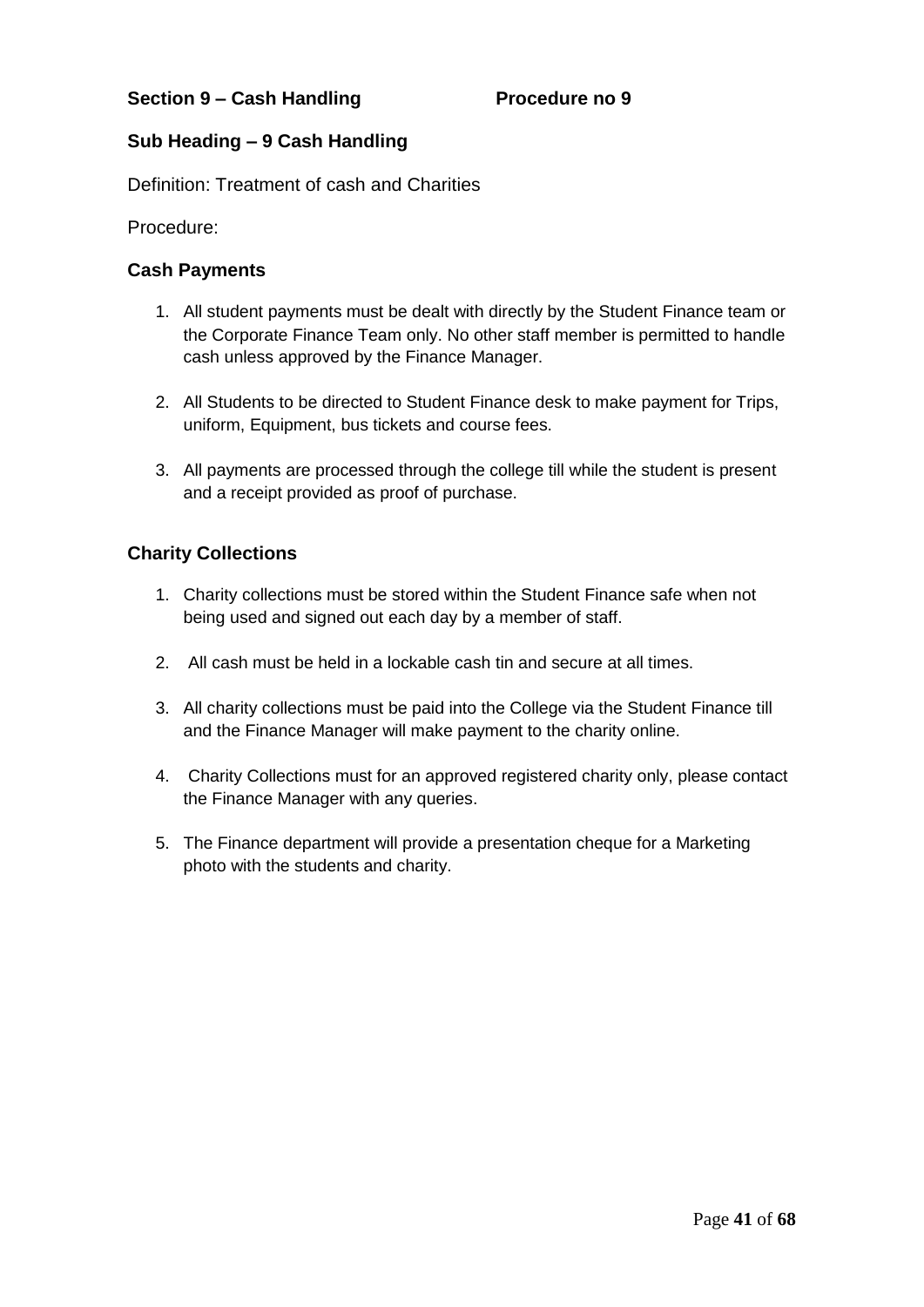# **Sub Heading – 10 Fixed Assets**

Definition: Treatment of Fixed Assets

Procedure:

# **Tangible fixed assets:**

Land and buildings

Land and buildings inherited from the Local Education Authority (LEA) are stated in the balance sheet at valuation based on open market value for existing use as at 1 April 1993. Land and buildings acquired subsequently are included in the balance sheet at cost. Cost includes the original purchase price of the asset and the costs attributable to bringing the asset to its working condition for its intended use. Buildings are depreciated over the expected useful economic life to the Group of 50 years with elements of the buildings depreciated at fewer years in order to comply with component accounting requirements as under:

| Windows, roofs -                     | 25 years |
|--------------------------------------|----------|
| Lifts                                | 15 years |
| Flooring, partitioning -             | 10 years |
| Cabling, fire alarms, CCTV, blinds - | 5 years  |

Where land and buildings are acquired with the aid of specific grants, they are capitalised and depreciated as above. The related grants are credited to a deferred capital grant account and released to the income and expenditure account over the expected useful economic life of the related asset on a basis consistent with the depreciation policy taking into account the requirements of component accounting in FRS 102.

A review for impairment of a fixed asset is carried out if events or changes in circumstances indicate that the carrying amount of any fixed asset may not be recoverable.

On adoption of FRS 15 "Tangible fixed assets", the Group followed the transitional provision to retain the book value of land and buildings, which were revalued in 1993, but not to adopt a policy of revaluations of these properties in future. These values are retained subject to the requirement to test assets for impairment in accordance with FRS 102.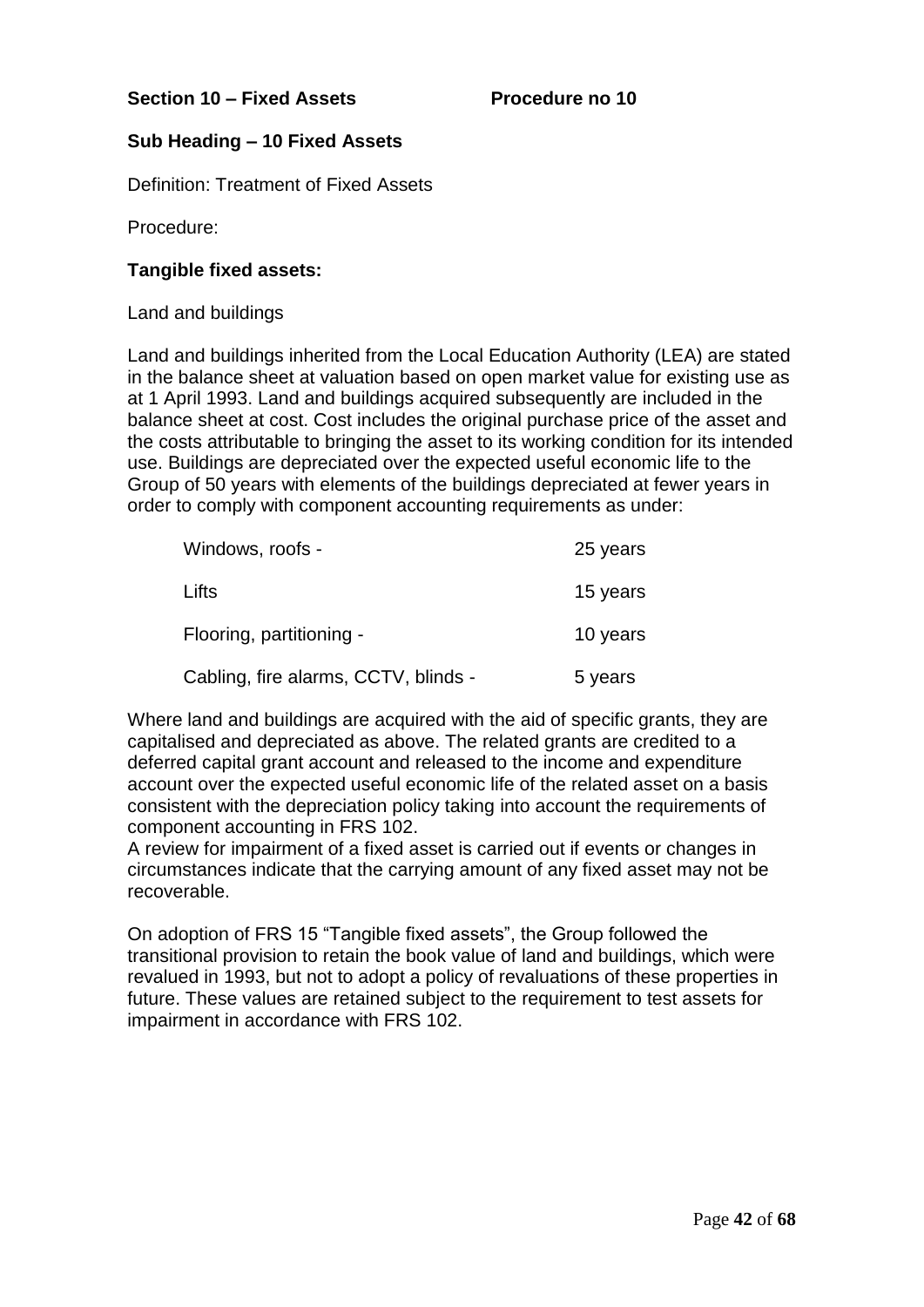# **Subsequent expenditure on existing fixed assets**

Where significant expenditure is incurred on tangible fixed assets it is charged to the Statement of Comprehensive Income in the period it is incurred, unless it meets one of the following criteria, in which case it is capitalised and depreciated on the relevant basis:

- Market value of the fixed asset has subsequently improved
- Asset capacity increases

• Substantial improvement in the quality of output or reduction in operating costs

• Significant extension of the asset's life beyond that conferred by repairs and maintenance

# **Equipment**

Equipment costing less than £1,000 per individual item is written off to the Statement of Comprehensive Income in the period of acquisition. All other equipment is capitalised at cost.

Cost includes the original purchase price of the asset and the costs attributable to bringing the asset to its working condition for its intended use. All equipment is depreciated on a straight-line basis over its estimated useful economic life as follows:

Equipment 10 - 25% pa

Where equipment is acquired with the aid of specific grants it is capitalised and depreciated in accordance with the above policy, with the related grant being credited to a deferred capital grant account and released to the Statement of Comprehensive Income over the expected useful economic life of the related equipment.

# **Capitalisation of interest costs**

All loan interest incurred on relevant borrowings is capitalised up to the date of practical completion. Following which, interest is charged to Statement of Comprehensive Income.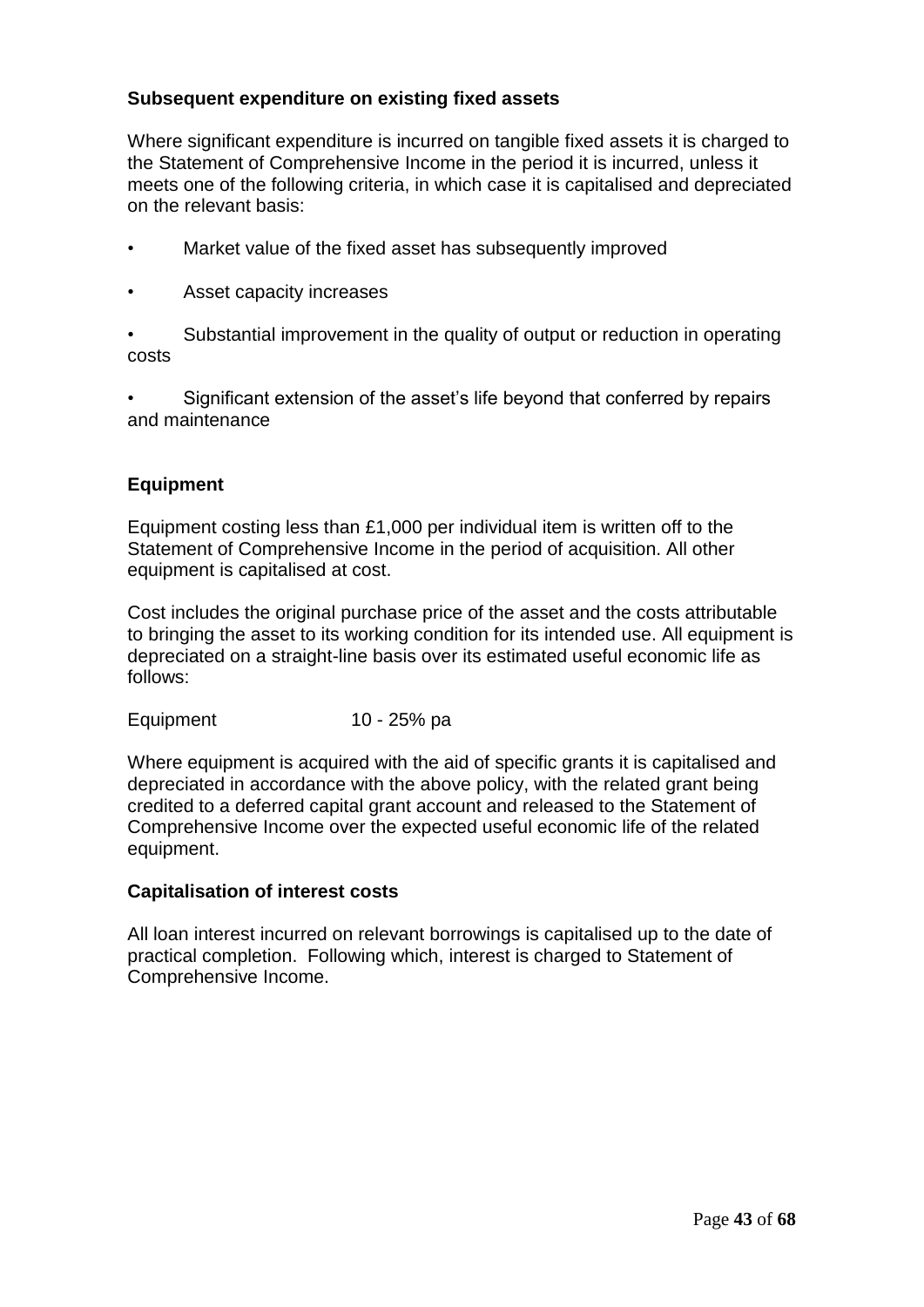# **GROUP ANTI-FRAUD POLICY AND RESPONSE PLAN**

# **CONTENTS**

| $\mathcal{P}$  |  |  |  |
|----------------|--|--|--|
| 3.             |  |  |  |
| 4.             |  |  |  |
| 5 <sub>1</sub> |  |  |  |
| 6.             |  |  |  |
| 7 <sub>1</sub> |  |  |  |
| $8_{-}$        |  |  |  |
|                |  |  |  |
|                |  |  |  |
|                |  |  |  |
|                |  |  |  |
|                |  |  |  |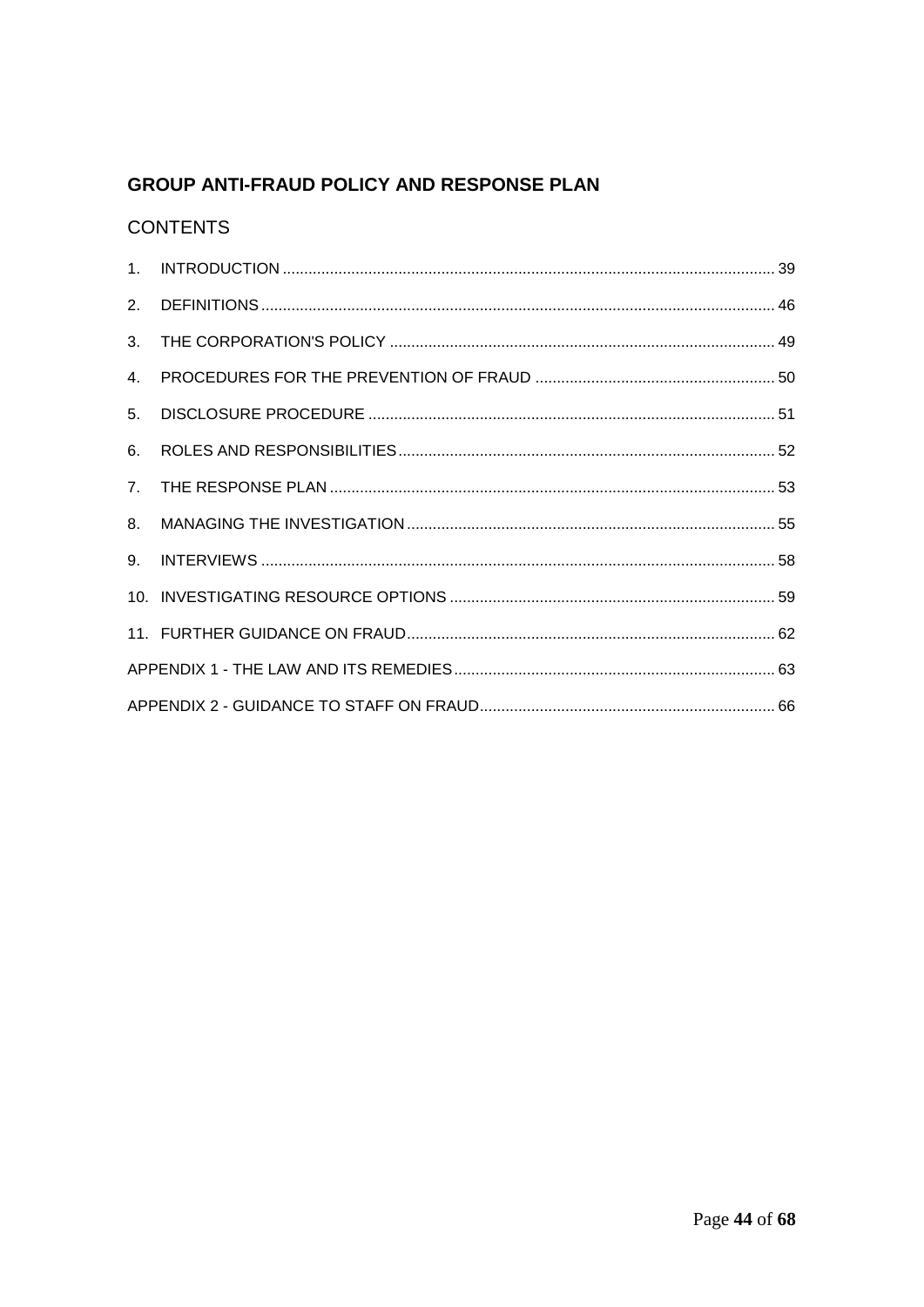# **MIDKENT COLLEGE GROUP – ANTI-FRAUD POLICY AND RESPONSE PLAN**

# <span id="page-44-0"></span>**1. INTRODUCTION**

One of the basic principles of public sector organisations is the proper use of public funds. It is therefore important that all those who work in the public sector are aware of the risk of and means of enforcing the rules against fraud and other illegal acts involving dishonesty. For simplicity all such offences are hereafter referred to as "fraud" except where the context indicates otherwise. This document sets out the Group's policy and response plan for detected or suspected fraud.

The Corporation already has procedures in place that reduce the likelihood of fraud occurring. These include Financial Regulations, documented procedures and a system of internal control. In addition the Corporation tries to ensure that a risk awareness culture exists in the Group.

This document is intended to provide direction and help to managers and staff who find themselves having to deal with suspected cases of theft, fraud or corruption. It gives a framework for a response and advice and information on various aspects and implications of an investigation.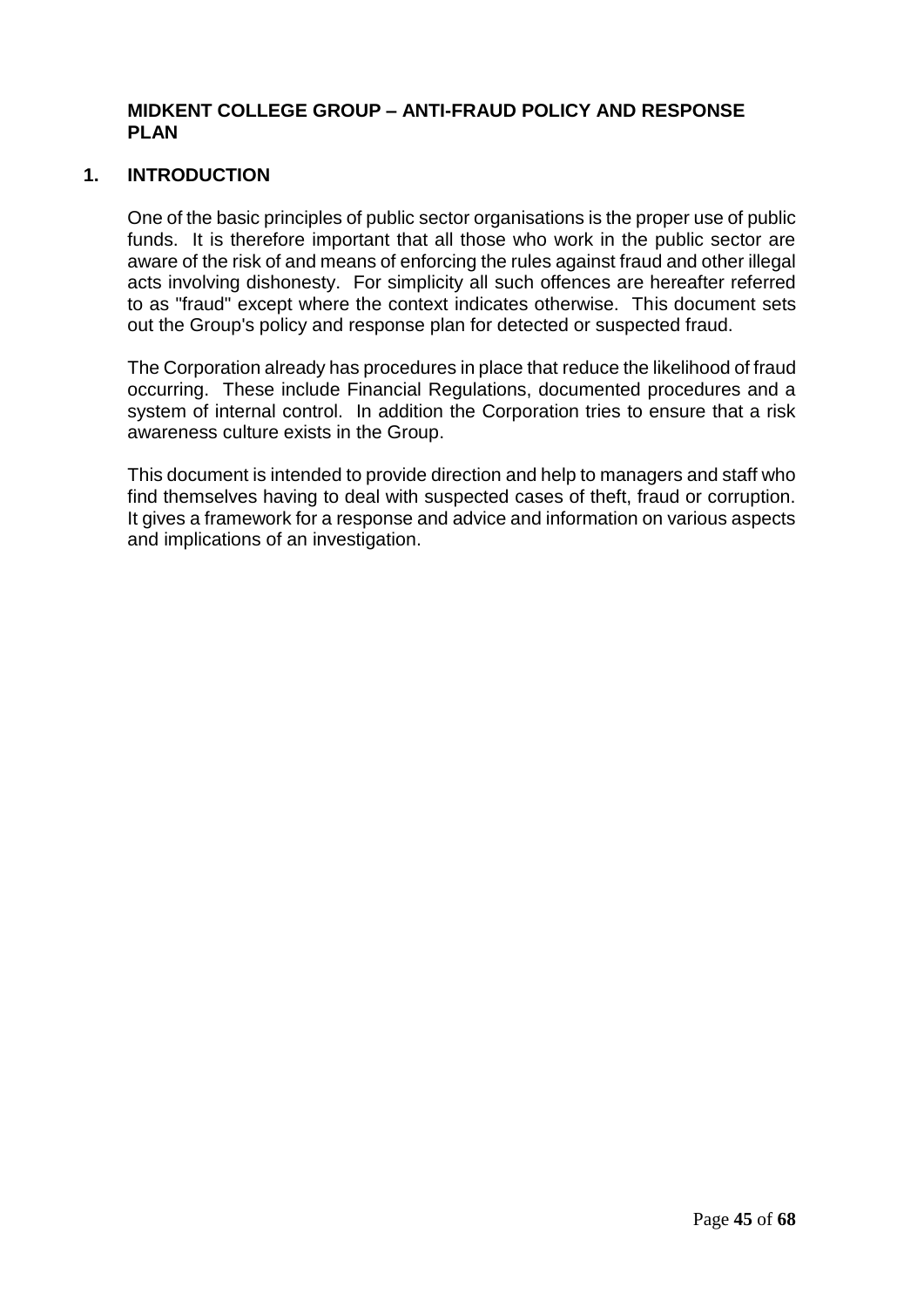# <span id="page-45-0"></span>**2. DEFINITIONS**

- 2.1. The Fraud Act 2006, came into force on the 15 January 2007, and fraud has been given a legal definition. The act introduced provision for a general offence of fraud which is broken into three sections:
	- Fraud by false representation
	- Fraud by failing to disclose information
	- Fraud by abuse of position

### **Fraud by false representation**

Representation must be made dishonestly, and is made with the intention of making a gain or causing a loss or risk of loss to another.

A representation is defined as false if it is untrue or misleading and the person making it knows that it is, or might be, untrue or misleading. Representation can be stated by words or communicated by conduct i.e. written, spoken or by electronic means.

#### **Fraud by failing to disclose information**

Fraud by failing to disclose information details that a fraud will have been committed, if a person fails to declare information which he/she has a legal duty to disclose. There is a requirement that the person acts dishonestly and intends to make a gain for himself/herself, cause a loss to another or expose another to a risk of loss.

#### **Fraud by abuse of position**

Fraud by abuse of position requires a person who is in a privileged position to act dishonestly by abusing the position held; and by doing so, fails to disclose to another person, information which he/she is legally required to disclose. The dishonest act must be with the intention of making a gain for himself / herself or another. Alternatively it may be with the intention of causing a loss or risk of loss to another. The offence may be committed by omitting to make a declaration as well as by an act.

2.2. The introduction of the Fraud Act 2006 does not prevent the prosecution of offences under the various Theft Acts and Forgery and Counterfeiting Act, e.g. theft, counterfeiting and falsification of documents.

# 2.3. **Bribery Act**

The Bribery Act 2010 repealed previous corruption legislation and has introduced the offences of offering and / or receiving a bribe. It also places specific responsibility on organisations to have in place sufficient and adequate procedures to prevent bribery and corruption taking place. Bribery is defined as "Inducement for an action which is illegal unethical or a breach of trust. Inducements can take the form of gifts loans, fees rewards or other privileges." Corruption is broadly defined as the offering of the acceptance of inducements, gifts or favours,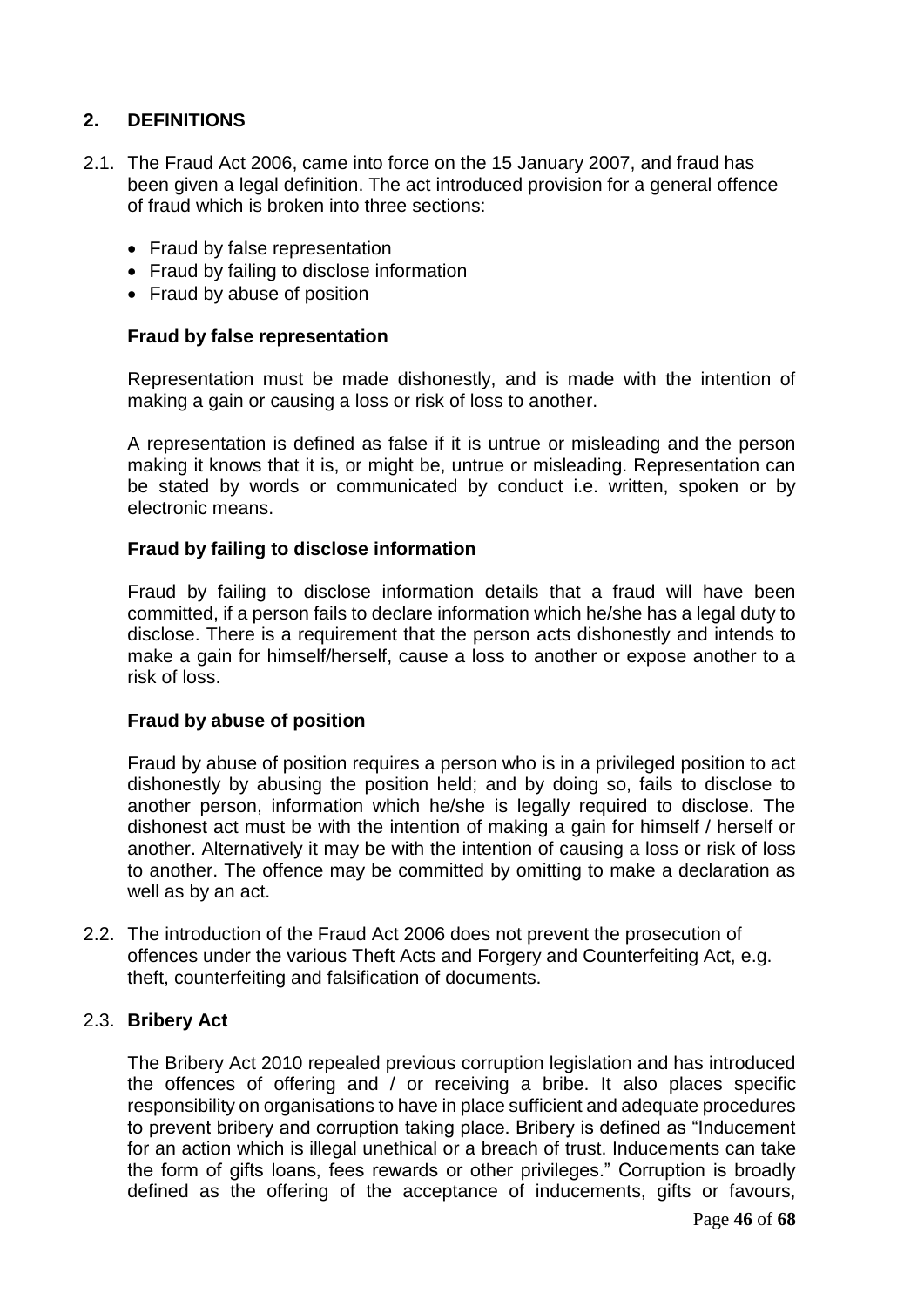payments or benefit in kind which may influence the improper action of any person; corruption does not always result in a loss. The corrupt person may not benefit directly from their deeds; however, they may be unreasonably using their position to give some advantage to another.

It is expected that all staff members will lead by example in acting with the utmost integrity and ensuring adherence to all relevant regulations, policies and procedures.

The Bribery Act replaces the offences at common law and under the Public Bodies Corrupt Practices Act 1889, the Prevention of Corruption Act 1906 and the Prevention of Corruption Act 1916 (known collectively as the Prevention of Corruption Acts 1889 to 1916) with new consolidated bribery legislation.

**Bribery** - Giving or receiving a financial or other advantage in connection with the improper performance of a position of trust, or a function that is expected to be performed impartially or in good faith.' (Bribery Act 2010).

Bribery is, in the conduct of the college's business, the offering or accepting of any gift, loan, payment, reward or advantage for personal gain as an encouragement to do something which is dishonest, illegal or a breach of trust.

Bribery is a criminal offence and the College prohibits any form of bribery. We require compliance, from everyone connected with our business, with the highest ethical standards and anti-bribery laws applicable. Integrity and transparency are of utmost importance to us and we have a zero tolerance attitude towards corrupt activities of any kind, whether committed by fellows, employees or by third parties acting for or on behalf of MidKent College or MKC Training Services Ltd.

It is a criminal offence to:

- · offer a bribe;
- · accept a bribe;
- · bribe a foreign official;
- · fail to prevent a bribe.

You should be aware that if you are found guilty by a court of committing bribery, you could face up to 10 years in prison and/or an unlimited fine. The Group could also face prosecution and be liable to pay a fine.

The purpose of this bribery policy is to convey to all fellows, employees and interested parties of MidKent College Group the rules of the Group in relation to our unequivocal stance towards the eradication of bribery and our commitment to ensuring that the Group conducts its business in a fair, professional and legal manner.

This policy applies to all fellows and employees of the Group, regardless of seniority or location. It also extends to anyone working for or on our behalf e.g. those engaged by us on a self-employed basis or an agency arrangement.

We will encourage the application of this policy where our business involves the use of third parties e.g. suppliers; contractors.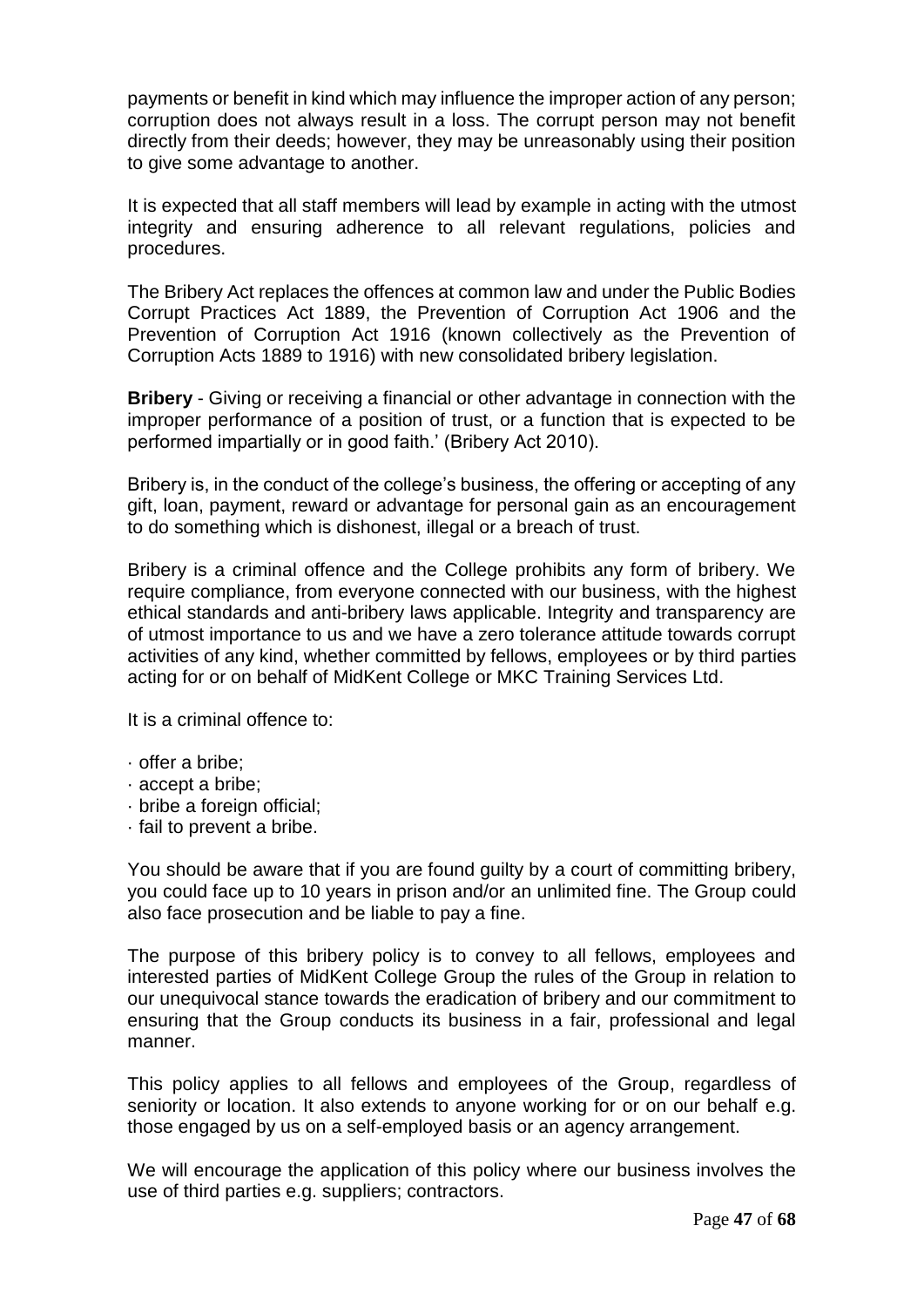# **Bribery Policy**

It is prohibited, directly or indirectly, to offer, give, request or accept any bribe i.e. gift, loan, payment, reward or advantage, either in cash or any other form of inducement, to or from any person or company in order to gain commercial, contractual or regulatory advantage for the Group, or in order to gain any personal advantage for an individual or anyone connected with the individual in a way that is unethical.

It is also prohibited to act in the above manner in order to influence an individual in his capacity as a foreign public official. You should not make a payment to a third party on behalf of a foreign public official.

If you are offered a bribe, or a bribe is solicited from you, you should not agree to it unless your immediate safety is in jeopardy. You should immediately contact the Executive Director of Finance and Estates so that action can be taken if considered necessary. You may be asked to give a written account of events. If you, as a fellow, employee or person working on our behalf, suspect that an act of bribery, or attempted bribery, has taken place, even if you are not personally involved, you are expected to report this to the Principal or to the Executive Director of Finance and Estates. You may be asked to give a written account of events.

Appropriate checks will be made before engaging with suppliers or other third parties of any kind to reduce the risk of our business partners breaching our antibribery rules.

The Group will ensure that all of its transactions, including any sponsorship or donations given to charity, are made transparently and legitimately. The Group takes any actual or suspected breach of this policy extremely seriously and will carry out a thorough investigation should any instances arise. We will uphold laws relating to bribery and will take disciplinary action against any individual, or other relevant action against persons working on our behalf or in connection with us, should we find that an act of bribery, or attempted bribery, has taken place. This action may result in your dismissal if you are an employee, or the cessation of our arrangement with you if you are self-employed, an agency worker, contractor etc. Fellows and employees are reminded of the College's Whistleblowing policy which is detailed in the Employee Handbook and on the College's website.

# 2.4. **Irregularity**

An irregularity may be any significant matter or issue, other than fraud or corruption, which is so defined and prescribed by the Audit and Risk Committee as to fall within the general principles of this policy and which may warrant consideration or investigation under the this policy.

For example, an irregularity may be where a member of staff makes a genuine error or mistake in the course of their duties/responsibilities, but where this error or mistake is subsequently hidden from the Group, perhaps to the on-going detriment to the College. Additionally, an irregularity may also involve consideration of the possible inappropriate use of the Groups funds or assets, but which may not technically constitute fraud or corruption.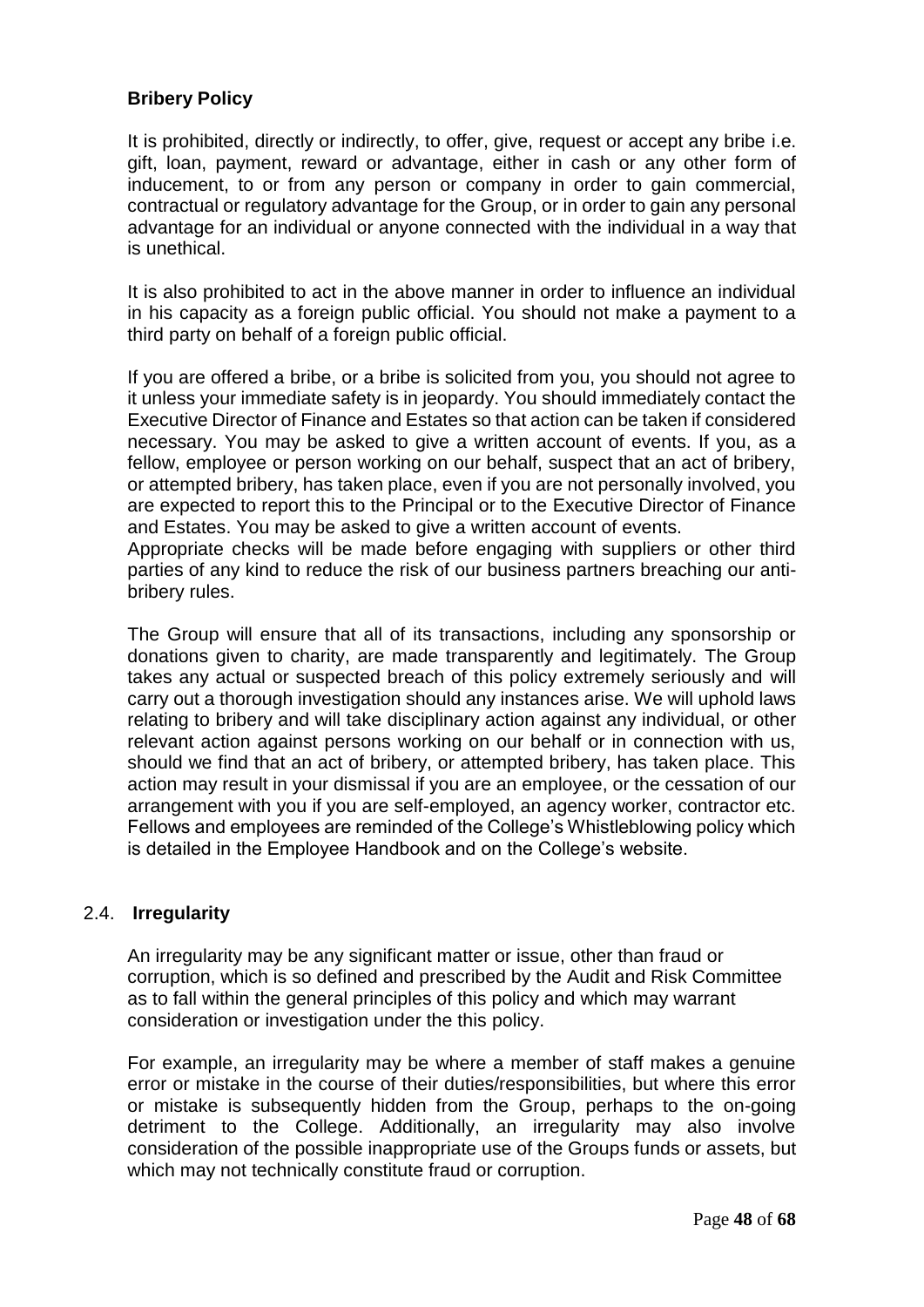# <span id="page-48-0"></span>**3. THE CORPORATION'S POLICY**

The Corporation is absolutely committed to maintaining an honest, open and wellintentioned atmosphere within the Group. It is therefore also committed to the elimination of any fraud within the Group, and to the rigorous investigation of any such cases.

The Group is firmly committed to following the Nolan Committee principles for public life, and all staff are expected to work in accordance with these principles:

- *Selflessness*: taking decisions solely in the public interest
- *Integrity*: not placing oneself under financial or other obligations that may influence the performance of official duties
- *Objectivity*: making choices solely on merit
- *Accountability:* being accountable for actions and decisions and submitting to appropriate scrutiny
- *Openness:* being as open as possible about decisions and actions, giving reasons and only restricting information when the wider public interest demands this
- *Honesty:* declaring any private interests relating to public duties and resolving such conflicts in a way that protects the public interest
- *Leadership:* promoting these principles by leadership and example.

The Corporation wishes to encourage anyone having reasonable suspicions of fraud to report them. Therefore it is also the Corporation's policy, which will be rigorously enforced, that no employee will suffer in any way as a result of reporting reasonably held suspicions.

All members of staff can therefore be confident that they will not suffer in any way as a result of reporting reasonably held suspicions of fraud. For these purposes "reasonably held suspicions" will mean any suspicions other than those which are raised maliciously and found to be groundless.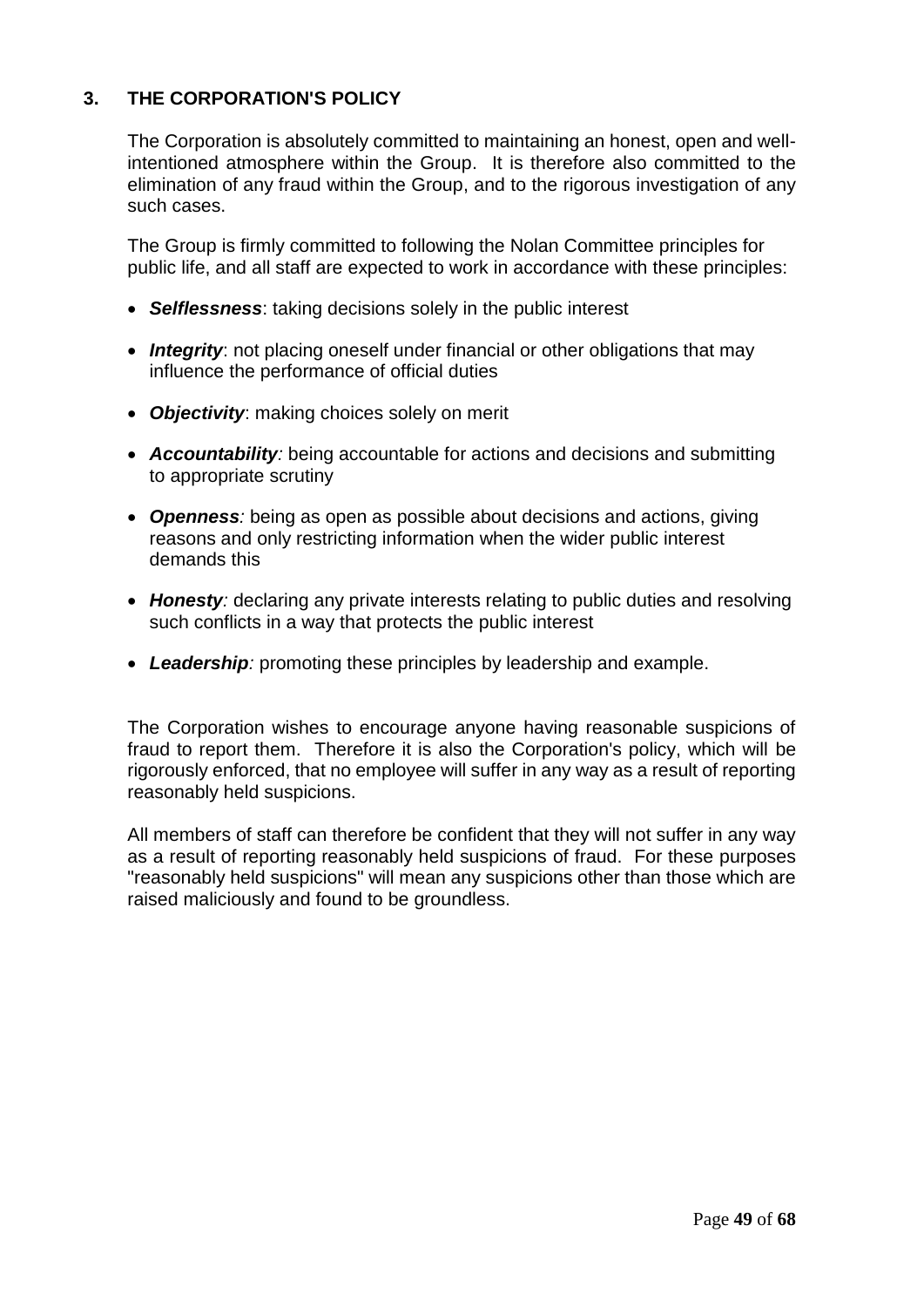# <span id="page-49-0"></span>**4. PROCEDURES FOR THE PREVENTION OF FRAUD**

The Group will implement the following procedures to help prevent incidents of fraud, irregularity and corruption.

- Devise appropriate Financial Regulations and Financial Procedures.
- Ensure all employees are aware of their responsibilities under the Financial Regulations and Procedures.
- Recruit staff in accordance with the approved Human Resources Policy.
- Draw attention to staff responsibilities under the Financial Regulations and Procedures during staff induction.
- Maintain a Register of Interests of Senior Post Holders, Directors and Governors.
- Encourage staff to discuss any perceived weaknesses in financial controls with the Executive Director of Finance and Estates or with other senior managers.
- Actively encourage Internal Audit to review financial and other systems potentially subject to fraud and corruption on a risk based cyclical basis.
- Require that external audit liaise with internal audit and ensure the College operates in accordance with the Instruments and Articles of Government and the Financial Memorandum.
- Continue to support the work of the Audit and Risk Committee.
- Ensure that Internal and External Auditors have access to all financial and other relevant documentation and appropriate reporting rights to the highest levels of the Corporation.
- Review Internal and External Auditors' reports through meetings of senior managers, Audit and Risk Committee and, where appropriate, meetings of the full Board of Governors.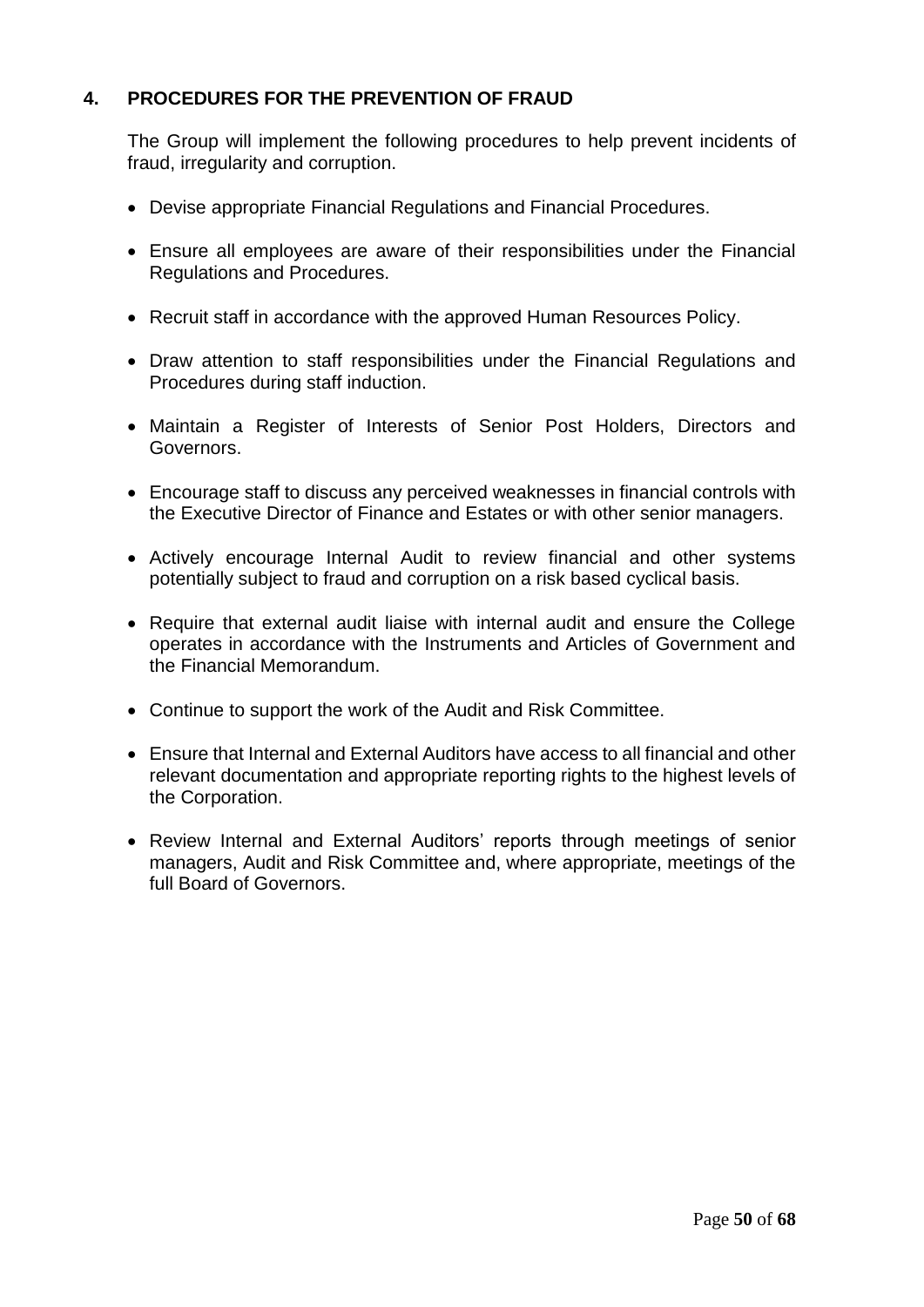# <span id="page-50-0"></span>**5. DISCLOSURE PROCEDURE**

Any disclosure will be dealt with in accordance with College Whistleblowing Policy and Procedure.

If an employee suspects her/his line manager, the employee may wish to make use of the provisions of the confidential reporting policy. An employee may choose to contact the charity "Public Concern at Work" on 0207-404-6609 who would offer the employee advice on how to proceed.

Time may be of the utmost importance to prevent further loss to the College.

It should be noted that under no circumstances should a member of staff speak or write to representatives of the media or another third party about a suspected fraud without the express authority of the Principal. Care needs to be taken to ensure that nothing is done that could give rise to an action for slander or libel.

In some cases, e.g. if a major diversion of funds is suspected, speed of response will be crucial to avoid financial loss.

As a pre-requisite it is strongly advised that the Group establishes a liaison with the local police or fraud squad. An established line of communication should assist future action when a fraud is detected. If such a liaison is not already in place the Group should contact the local divisional commander of the police who will nominate a contact.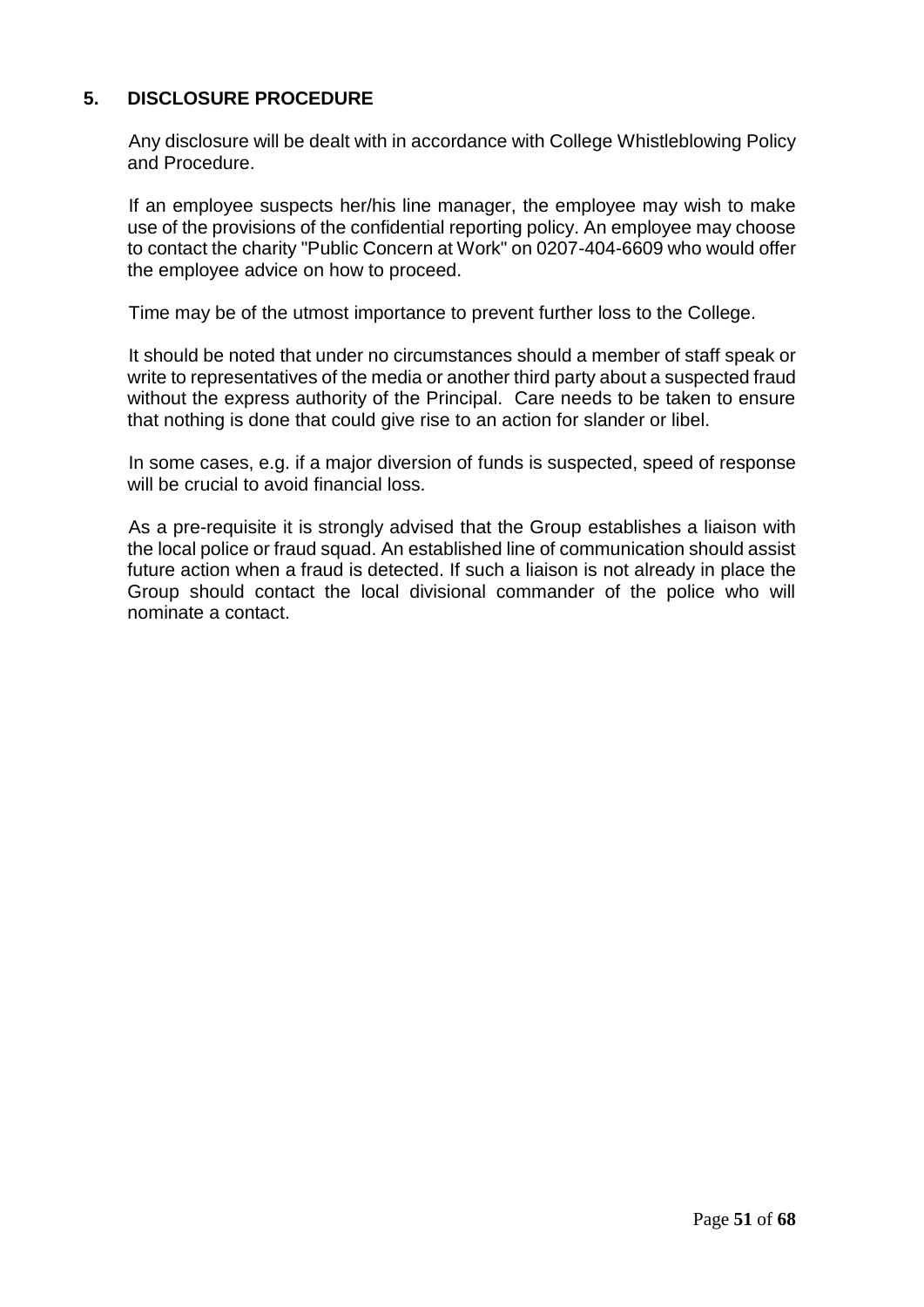# <span id="page-51-0"></span>**6. ROLES AND RESPONSIBILITIES**

Responsibility for investigating fraud has been delegated to the Nominated Officer, who will normally be the Executive Director of Finance and Estates but, if circumstances so require, would be the Clerk to the Governors.

The Nominated Officer should be a senior employee who is authorised to treat inquiries confidentially and anonymously if so requested by the employee contacting her/him. The Nominated Officer should attempt to monitor requests for details of the fraud policy in case a fraudster attempts to obtain information on how the Group deals with fraud.

The Nominated Officer will need to receive appropriate training in the prevention and detection of fraud and equally importantly in responding tactfully and appropriately to concerns raised by staff.

The Nominated Officer will also be responsible for informing third parties when appropriate. The Nominated Officer will normally inform the internal auditor at the first opportunity and delegate to the internal auditor responsibility for leading any investigation whilst retaining overall responsibility her/himself.

Where a member of staff is to be interviewed or disciplined the Nominated Officer will consult and take advice from the senior manager responsible for Human Resources matters. This manager will advise those involved in the investigation in matters of employment law and in other procedural matters, such as disciplinary and complaints procedures and that any evidence supplied could be used in any criminal prosecution case

The Nominated Officer is authorised to receive inquiries of staff confidentially and anonymously in accordance with the confidential reporting policy.

All allegations of fraud should be reported to the Chair of the Audit and Risk Committee by the Nominated Officer. Where there is prima facie evidence of fraud, the issues raised, including the handling of the investigation should be considered by the Audit and Risk Committee. The Nominated Officer will report on the progress and conclusion of the investigation to the Audit and Risk Committee.

Where the Audit and Risk Committee believes that there is evidence of irregularity, fraud, corruption, or any impropriety, the Chair of the Audit and Risk Committee must inform the Chair of the Corporation who should raise the matter at the next meeting of the governing body. Where the matter is considered significant, the governors should consider holding a special meeting.

The College, its internal audit service and, where appropriate, its external auditor must report to the EESFA's Chief Executive, copied to the Chief Auditor, without delay, serious weaknesses, significant frauds, major accounting and other control breakdowns of which they are aware.

The Nominated Officer is responsible for fostering an anti-fraud culture with all staff aware of their duty to protect the assets of the College. To this end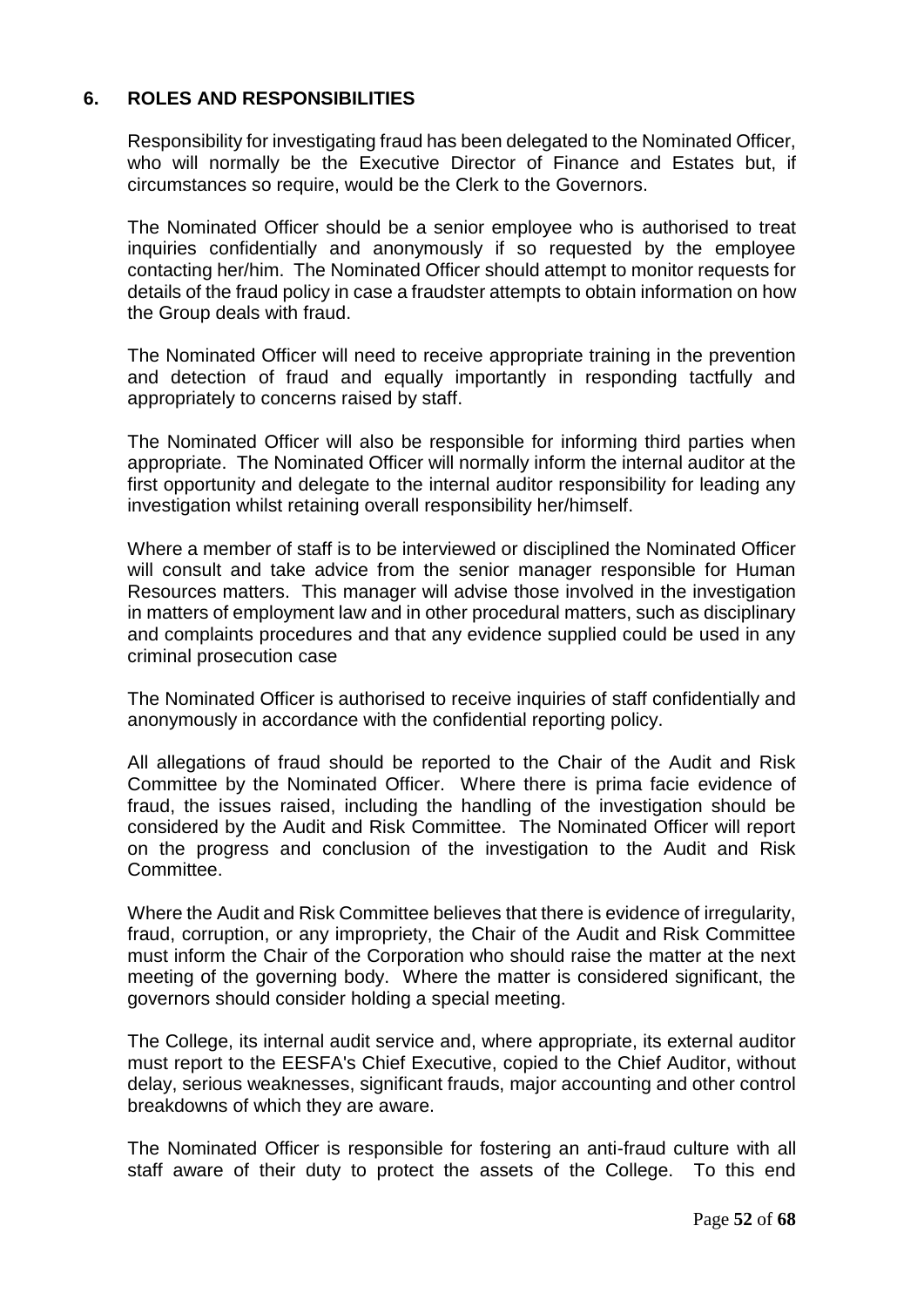appropriate efforts, including training, should be made to both prevent and detect fraud occurring.

# <span id="page-52-0"></span>**7. THE RESPONSE PLAN**

# 7.1. **The Nominated Officer Records Details Immediately in a Log**

The log will contain details of all reported suspicions, including those dismissed as minor or otherwise not investigated. It will also contain details of actions taken and conclusions reached.

# 7.2. **The Principal and Nominated Officer Consider Need to Inform the Corporation**

All allegations of fraud should be reported to the Chair of the Audit and Risk Committee by the Nominated Officer. The Chair of the Audit and Risk Committee may consider it necessary to report the issues directly to the Chair of the Corporation. The Audit and Risk Committee will consider reports from the Nominated Officer on the progress and conclusion of the investigation to the Audit and Risk Committee.

# 7.3. **The Principal and Nominated Officer Consider Need to Inform Internal Audit**

The Nominated Officer will inform and consult the internal auditor immediately in all but the most trivial cases.

# 7.4. **The Principal and Nominated Officer Considers Need to Inform External Audit**

The Nominated Officer will inform the external auditors where the loss may exceed the delegated limit or where a criminal act appears to have occurred.

# 7.5. **The Principal Informs the ESFA if appropriate**

The Principal must report to the EESFA's Chief Executive, copied to the Chief Auditor, without delay, serious weaknesses, significant frauds, major accounting and other control breakdowns of which they are aware. A serious weakness would be one, which may result in a significant fraud or irregularity, and may include cases of irregularities in expenditure which could lead to suspicions of fraud. Significant fraud is usually where one or more of the following factors are involved:

- $\bullet$  the sums of money are in excess of £5,000
- the particulars of the fraud are novel, unusual or complex
- there is likely to be great public interest because of the nature of the fraud or the people involved

There may be circumstances that do not fit this definition. In these cases or any other, the College should seek advice or clarification from the Council's Chief Auditor.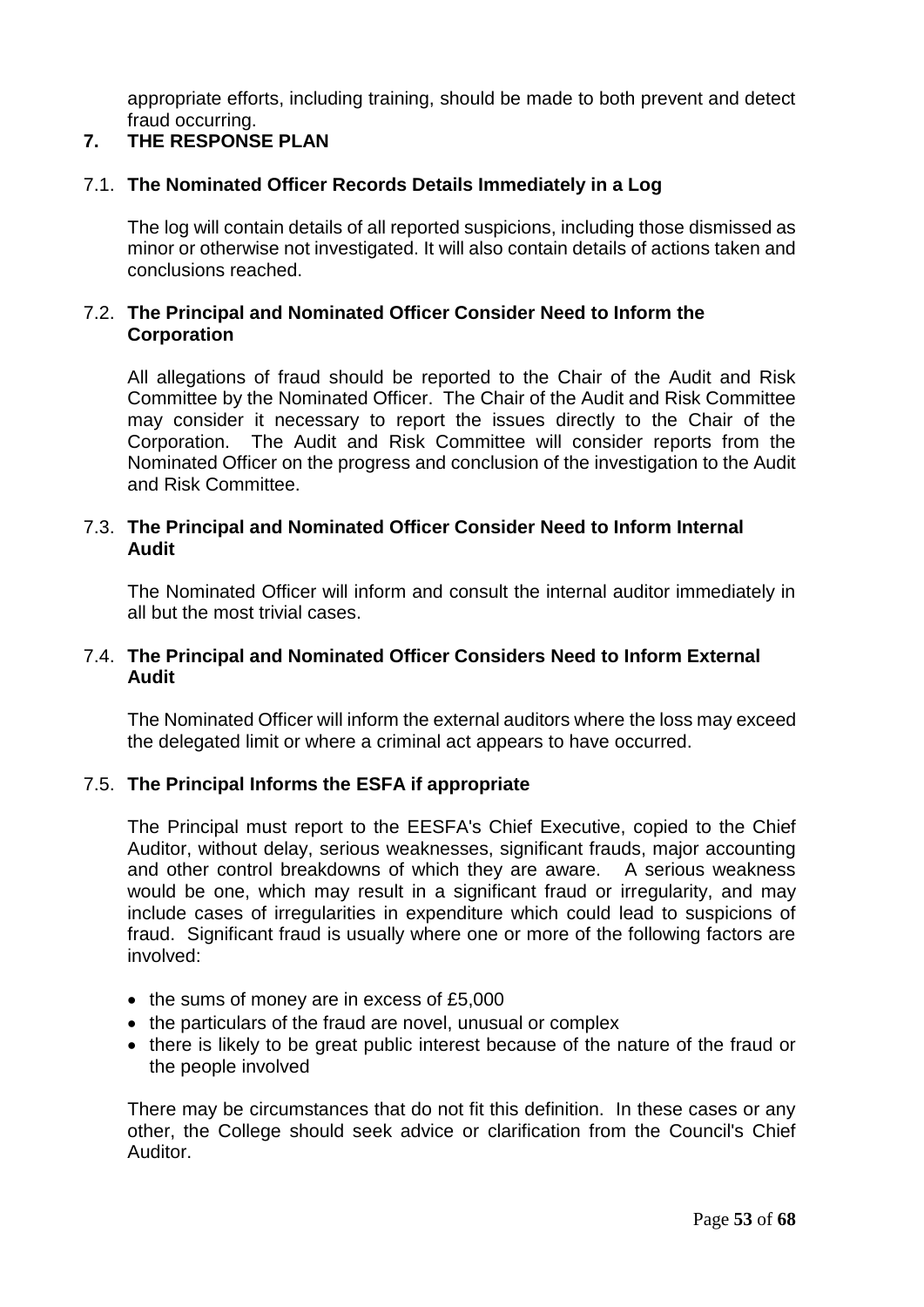# 7.6. **The Principal and Nominated Officer Consider Need to Inform the Police**

If a criminal act is suspected, particularly fraud or corruption it is essential that there is the earliest possible consultation with the police. The decision to involve the police will include the following considerations:

- The Group's Financial Regulations.
- Whether the investigation requires further resources to conclude.
- The means to recover losses through civil actions.
- Prosecution of the perpetrator(s) through criminal action.
- Disciplinary action and dismissal of the perpetrator(s) (through formal disciplinary procedures).
- Procedures for the preservation of evidence.
- Management of public relations.
- Potential seriousness of the malpractice.
- Whether the malpractice is fraud.
- Number and seniority of the persons involved.
- Apparent complexity of the case.
- Whether the malpractice is thought to be continuing.
- Involvement of individuals or organisations outside the Group.
- Need to display deterrent action.

In any event the police should be contacted before any overt action is taken which may alert suspects and precipitate the destruction or removal of evidence. This includes taking action to stop a loss or tighten controls, such as suspension from duty in accordance with the College Disciplinary Policy and Procedure.

The decision to inform the police will be taken in consultation with the Chairmen of Governing Body, Audit & Risk and Finance & General Purposes Committees.

The Police will often be able to advise on how to draft a statement to the staff or the press.

#### 7.7. **Managing Publicity and Enquiries from Outside the College**

The Group's policy is not to give any information about investigations into suspected fraud or irregularities. The reason for this policy is that putting information into the public domain may alert suspects, compromise legal actions and / or open the College to legal action against it for libel or slander. All such enquiries are to be referred to the Media Officer (or Director of Communications and Marketing) in Marketing.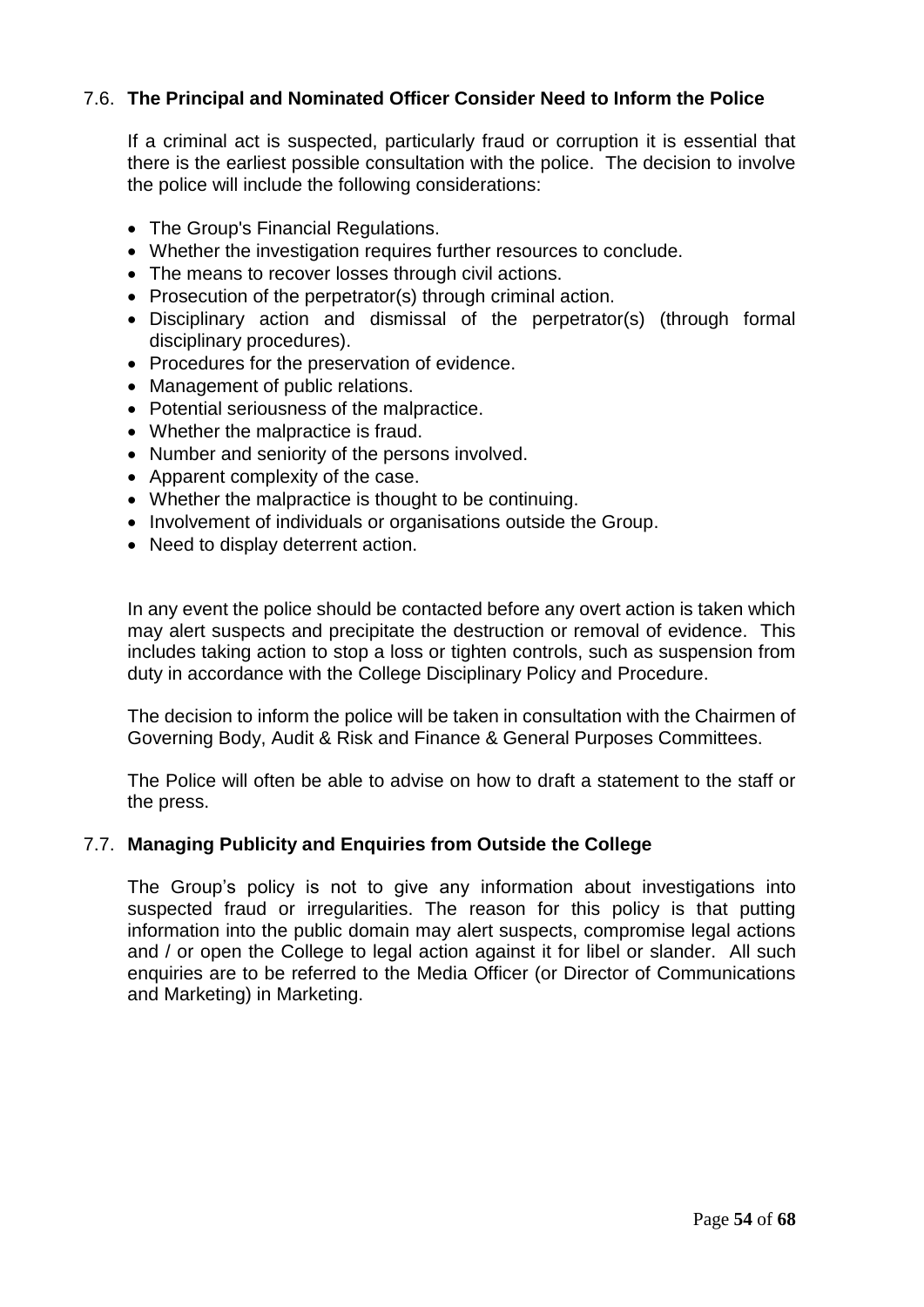# <span id="page-54-0"></span>8. **MANAGING THE INVESTIGATION**

# 8.1. **The Nominated Officer to Appoint a Manager to Oversee Investigation.**

Normally the manager would be the internal auditor. The circumstances of each case will dictate who will be involved and when. The following is intended to be general guidance to assist management in deciding the best course of action.

### 8.2. **Diary of Events**

The manager overseeing the investigation (referred to hereafter as the Investigating Officer) should initiate a Diary of Events to record the progress of the investigation.

### 8.3. **"Does it appear a Criminal Act has taken place?"**

In some cases of course this question may be asked more than once during an investigation. The answer to the question obviously determines if there is to be fraud investigation (or other criminal investigation). In practice it may not be obvious if a criminal act has taken place. If a criminal event is believed to have occurred the police, external audit and the Corporation should now be informed if this has not already been done.

### 8.4. **Investigate Internally**

If it appears a criminal act has not taken place the next step would be an internal investigation to determine the facts, what if any disciplinary action is needed, what can be done to recover a loss and what may need to be done to improve internal control to prevent the event happening again. This will be carried out in accordance with the College Disciplinary Policy and Procedure.

Broadly, where no criminal act has taken place the event could have three outcomes. The most serious would be where it is decided there was gross misconduct short of a criminal act. The outcome is likely to be dismissal if a member of staff is involved. Less serious would be if it was decided that there was negligence or an error of judgment that caused the event. This is unlikely to lead to dismissal but might involve disciplinary procedures. Finally, it may be concluded there is no case for an individual to answer.

In each case the Investigating Officer should consider what can be done to recover any loss and whether anything should be done to improve control to prevent the event happening again.

#### 8.5. **Recovering a Loss**

Where recovering a loss is likely to require a civil action it will probably be necessary to seek legal advice. Where external legal advisors are used the Investigating Officer must ensure there is coordination between the various parties involved. If the loss may be covered by insurance the Investigating Officer should inform the manager responsible for insurance matters.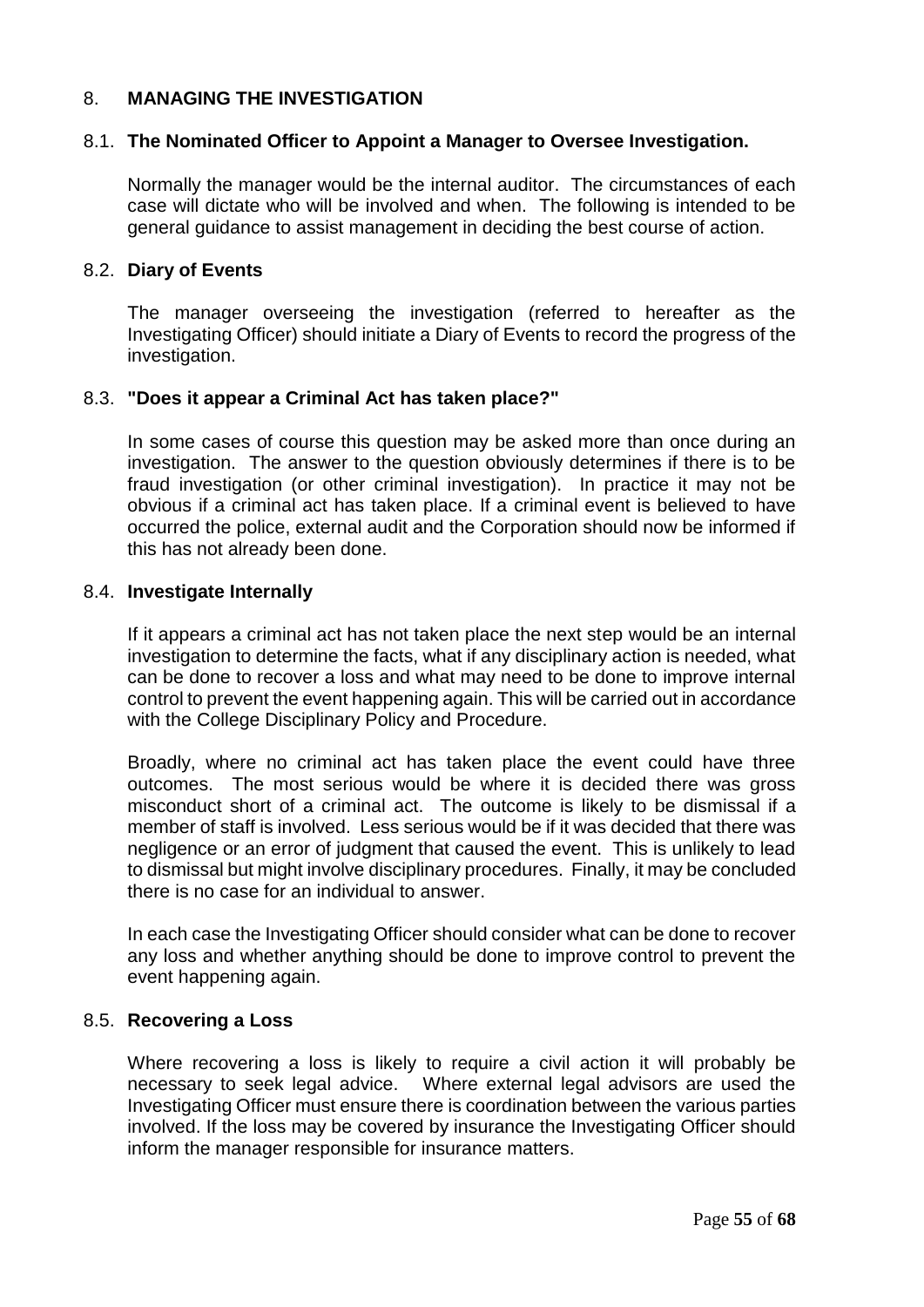# 8.6. **Gathering Evidence**

For the purposes of criminal proceedings, the admissibility of evidence is governed by the Police and Criminal Evidence Act (PACE). For non-criminal (i.e. civil or disciplinary) proceedings, PACE does not apply.

The collection of evidence must be coordinated if several parties are involved in an investigation, e.g. internal audit, police and solicitors. Evidence gathering requires skill and experience and professional guidance should be sought where necessary. There is considerable amount of case law concerning the admissibility of evidence.

### 8.7. **Physical Evidence**

Upon taking control of any physical evidence, it is very important that a record is made of the time and place it is taken. If evidence consists of several items, for example many documents, each one should be tagged with a reference number corresponding to the written record.

#### 8.8. **Witnesses**

If a witness to the event is prepared to give a written statement, it is best practice for an experienced member of staff, preferably from Human Resources, to take a chronological record using the witness's own words. (The witness must be happy to sign the document as a true record, but the involvement of an independent person usually helps to keep the statement to relevant facts).

#### 8.9. **Losses and Compensations Register**

Delegated limits for approving the writing off of losses and special payments should be set.

#### 8.10.**Insurance**

The possibility of recovering a loss through insurance should not be overlooked. There may be time limits for making a claim and in certain cases claims may be invalidated if legal action has not been taken.

#### 8.11.**More Detailed Investigation**

It will be necessary to decide whether further investigation is required, and if so, by what means it should be undertaken. Consideration is given to the often conflicting objectives of maximising control and minimising cost.

Points of good practice for any investigation include:

- Having an established line of communication with the local police or fraud squad.
- Identifying a manager responsible for the investigation. The manager should be independent of the area under investigation.
- Define the objectives of the investigation.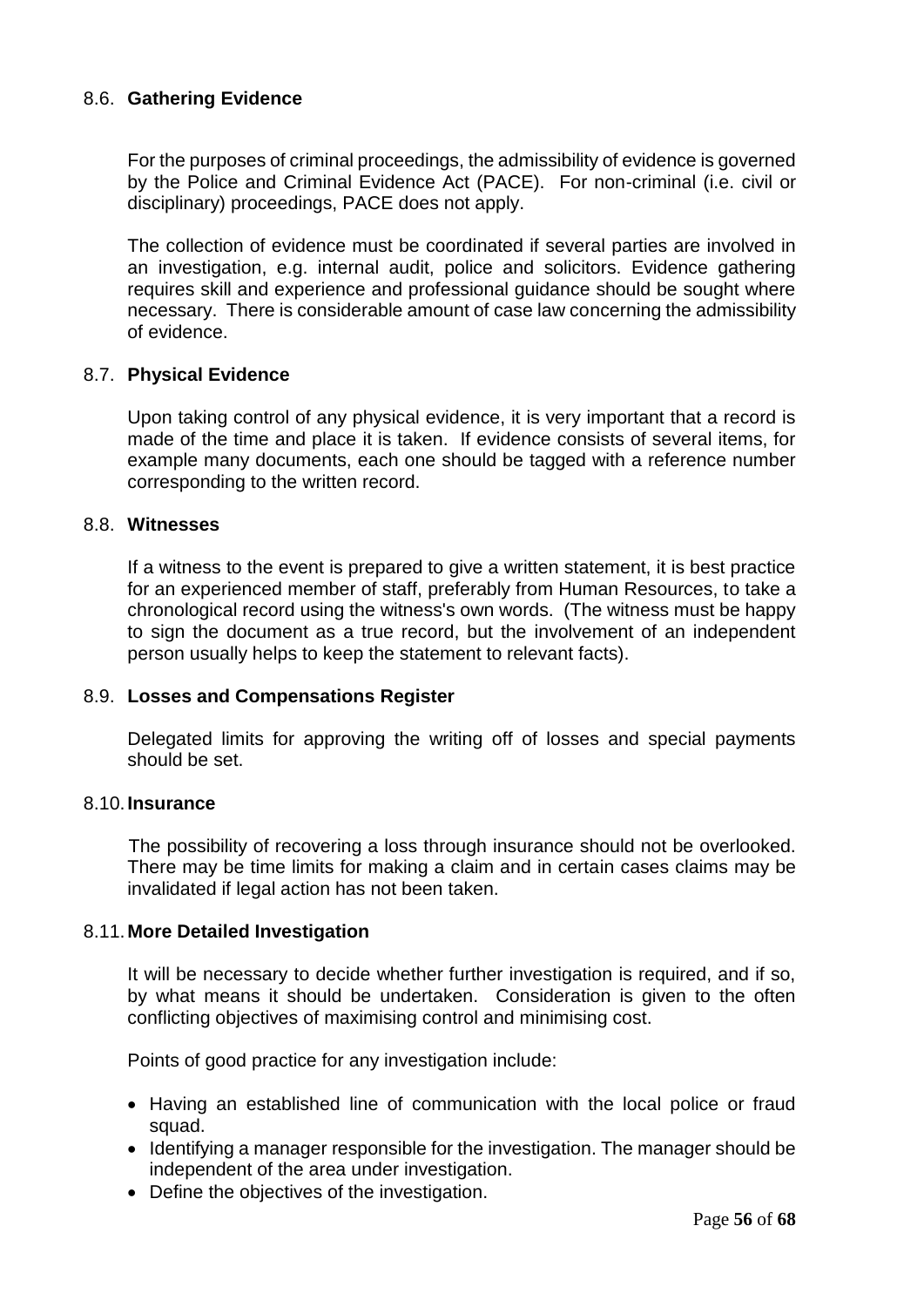- Define scope and timing of investigation and likely outputs.
- Seek advice where necessary from such sources as police, internal and external audit, legal advisors.
- Agree resources required for investigation.
- Define responsibilities.
- Budget and monitor resources used (costs and time).
- Monitor progress and inform as required.
- Consider lessons to be learned, e.g. how control can be improved.
- Draw up an action plan based on lessons learned.
- Keep proper records including a diary of events.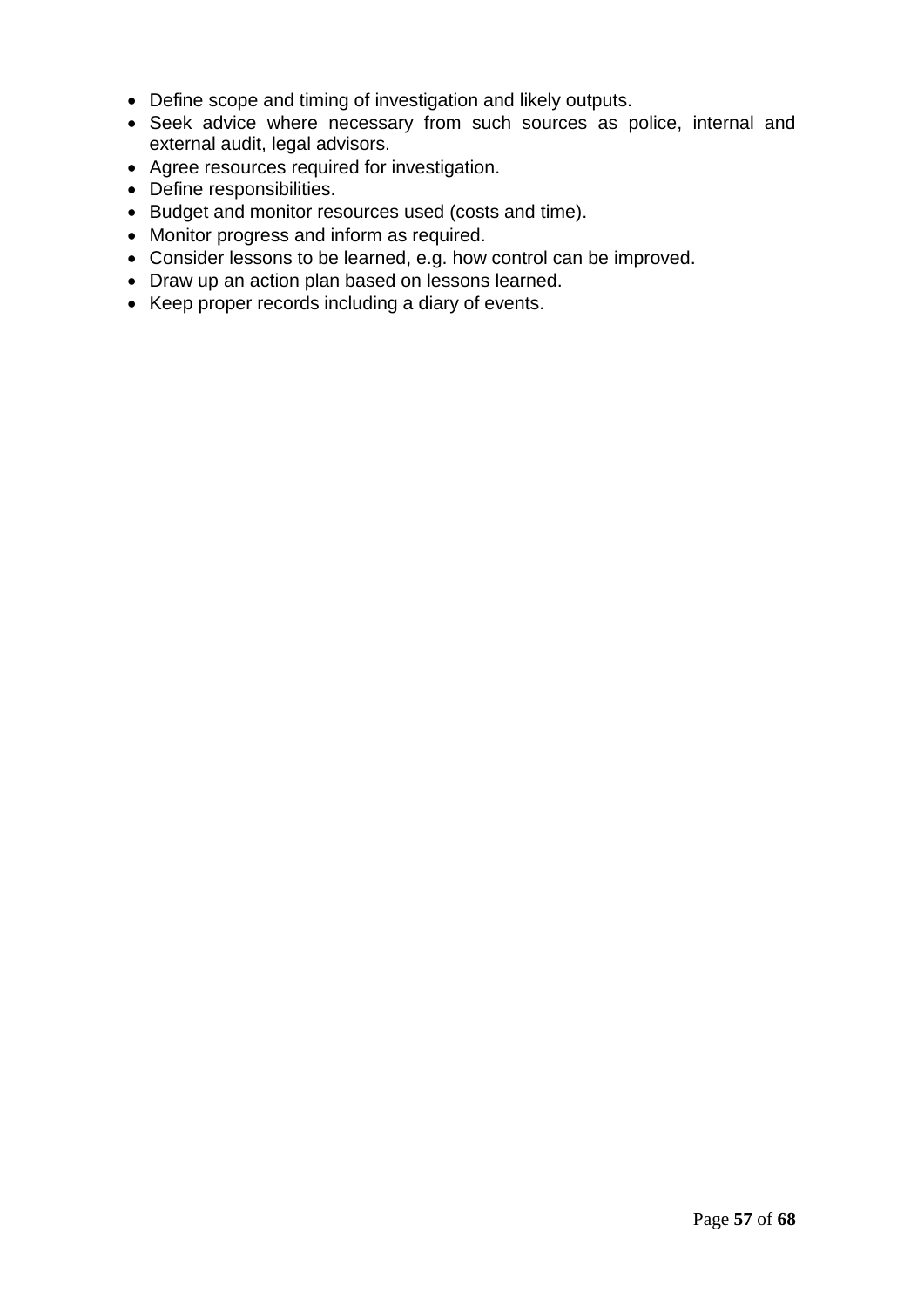# <span id="page-57-0"></span>**9. INTERVIEWS**

Interviews under caution can only be undertaken by Police officers, not College staff. If the question of an interview under caution arises then by that stage the Police must have been informed and asked to be involved.

The following applies to interviews that are not under caution.

A manager, whose purpose is to find out the facts, has the right to ask an employee to account for his/her actions in respect of that employment. The Human Resources Department should be advised and the Disciplinary Policy and Procedure followed. The Disciplinary Policy and Procedure details the actions to be taken and the disciplinary outcomes possible.

All interviews must be conducted fairly. In particular, comments such as "if you do not tell me the truth you will get the sack" will render any evidence obtained inadmissible in court or disciplinary hearings. Interviews conducted by managers, internal or external auditors may be admissible in a criminal trial at the discretion of the trial Judge.

It should be noted that investigations carried out prior to an individual being charged are open to discovery by that individual's defence, should that become necessary.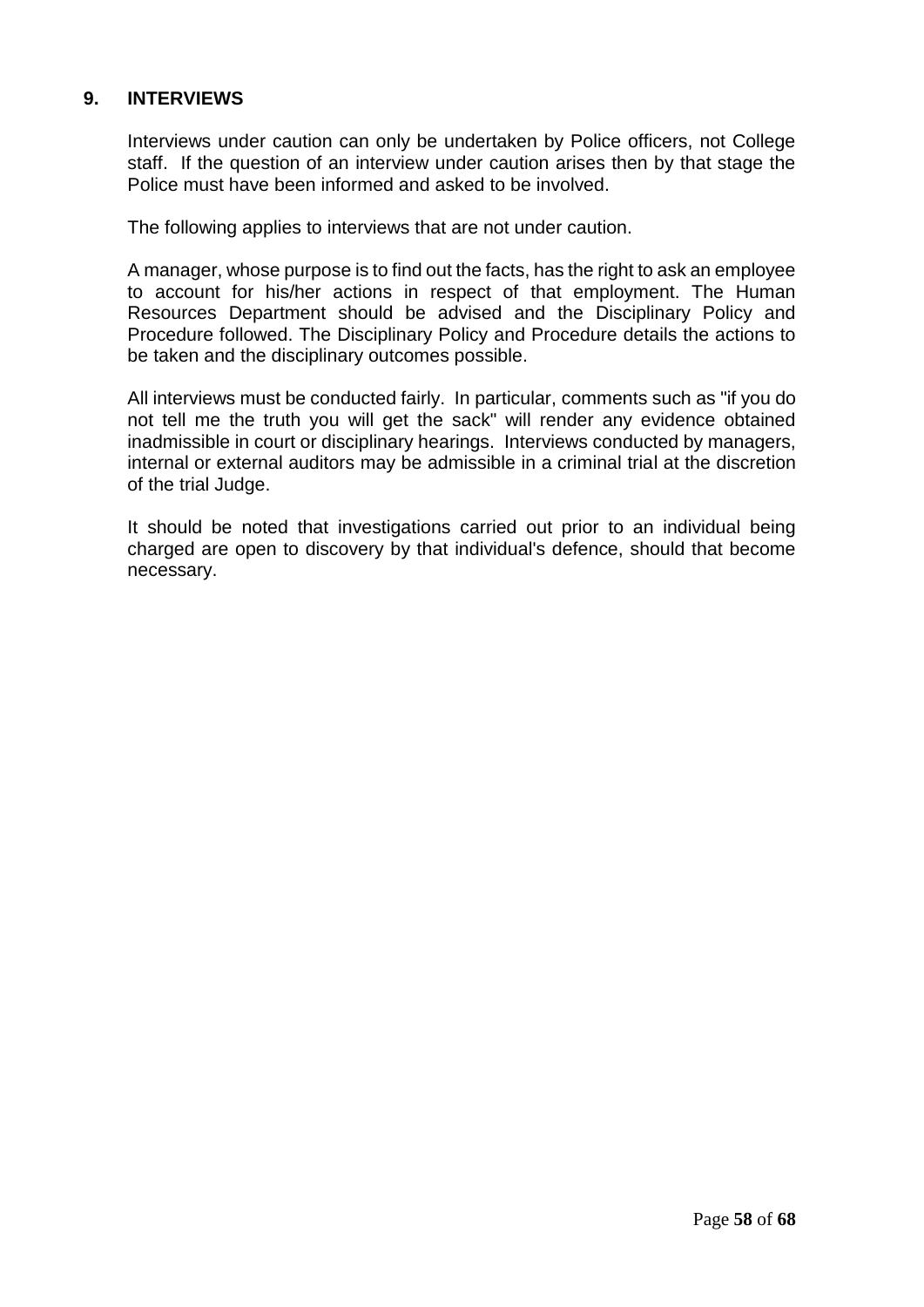# <span id="page-58-0"></span>**10. INVESTIGATING RESOURCE OPTIONS**

After completion of initial fact finding in accordance with procedures, the following options for resourcing an investigation are available to the College. These options are not mutually exclusive. In complex cases a number of different parties will need to be involved.

Some internal auditors have considerable experience in fraud investigations. In many cases internal audit will be the most suitable resource to manage and coordinate an investigation from the point of view of cost, experience and effectiveness.

| <b>Action</b>                                           | <b>Advantages</b>                              | <b>Disadvantages</b>                                                     |
|---------------------------------------------------------|------------------------------------------------|--------------------------------------------------------------------------|
| No action required                                      | No incremental cost                            | Fails to allay suspicions,<br>deter or recover lost College<br>assets    |
| (Not usually a possible<br>option)                      |                                                |                                                                          |
|                                                         |                                                | Clear message to staff that<br>"they can get away with it"               |
|                                                         |                                                | Possible adverse publicity if<br>suspicion eventually<br>becomes public  |
| Use spare capacity within<br>the College to investigate | No incremental cost                            | Lack of independence                                                     |
|                                                         | Entirely managed by the<br>College             | Lack of knowledge of<br>PACE/evidence gathering                          |
|                                                         |                                                | Little or no investigative<br>experience                                 |
|                                                         |                                                | May delay involving the<br>police until it is too late                   |
| Use Internal Audit to<br>investigate                    | Sometimes good<br>knowledge of                 | Cost                                                                     |
|                                                         | investigations, PACE and<br>evidence gathering | Sometimes little knowledge of<br>evidence gathering<br>processes or PACE |
|                                                         | <b>Familiar with the College</b>               |                                                                          |
|                                                         | Can be managed by the<br>College               |                                                                          |
|                                                         |                                                |                                                                          |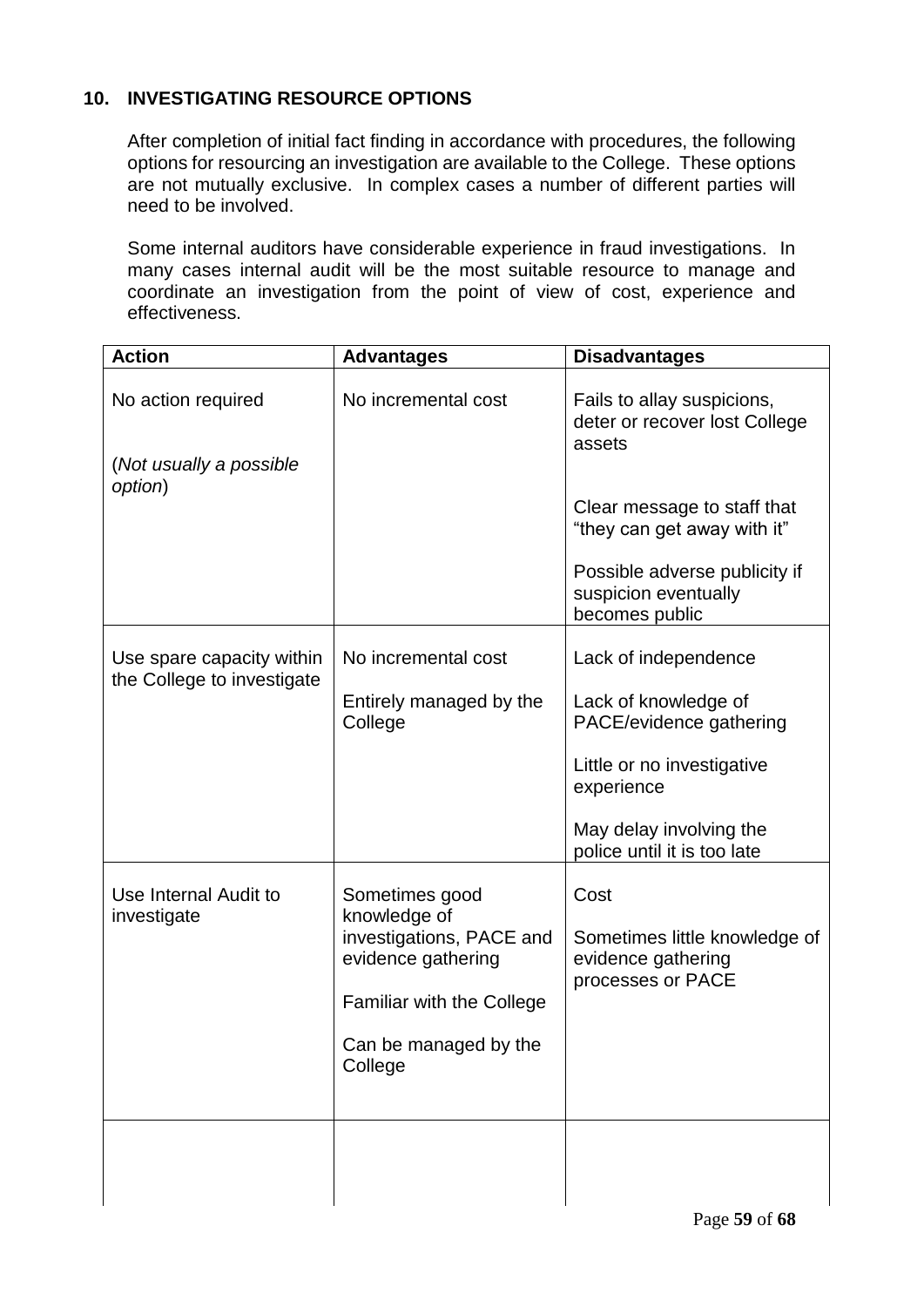| Use Human Resources to<br>assist in staff matters        | <b>Familiar with the College</b>                                                                                           |                                                                                                              |
|----------------------------------------------------------|----------------------------------------------------------------------------------------------------------------------------|--------------------------------------------------------------------------------------------------------------|
|                                                          | Can be managed by the<br>College                                                                                           |                                                                                                              |
|                                                          | Good knowledge of<br>College procedures<br>relating to employment<br>and of relevant<br>employment law                     |                                                                                                              |
| <b>Action</b>                                            | <b>Advantages</b>                                                                                                          | <b>Disadvantages</b>                                                                                         |
| Use External Audit to<br>investigate                     | Independent                                                                                                                | Cost                                                                                                         |
|                                                          | Some knowledge of<br><b>PACE</b>                                                                                           | Further from the control of the<br>College                                                                   |
|                                                          | <b>Familiar with the College</b>                                                                                           | Possibly limited knowledge of<br>evidence gathering<br>processes and insufficient<br>investigative expertise |
| Use an external specialist<br>consultancy to investigate | Independent                                                                                                                | Cost                                                                                                         |
| e.g. Forensic specialists<br>or lawyers                  | Knowledgeable on the<br>rules of evidence and<br>evidence gathering<br>processes, together with<br>investigative expertise | Lack of existing knowledge of<br>the College                                                                 |
|                                                          | Can be managed by the<br>College                                                                                           |                                                                                                              |
|                                                          | Can advise on dealing<br>with the media                                                                                    |                                                                                                              |
| Call the Police                                          | No incremental cost                                                                                                        | Potentially little control over<br>the investigation                                                         |
|                                                          | Independent                                                                                                                | Goal tends to be gathering                                                                                   |
|                                                          | Good knowledge of<br><b>PACE</b>                                                                                           | evidence for conviction,<br>which may be different from<br>the College's objective                           |
|                                                          | Access to large<br>resources                                                                                               |                                                                                                              |
|                                                          | Powers extend beyond<br>the confines of the<br>College                                                                     | Greater possibility of<br>publicity, which may or may<br>not be adverse                                      |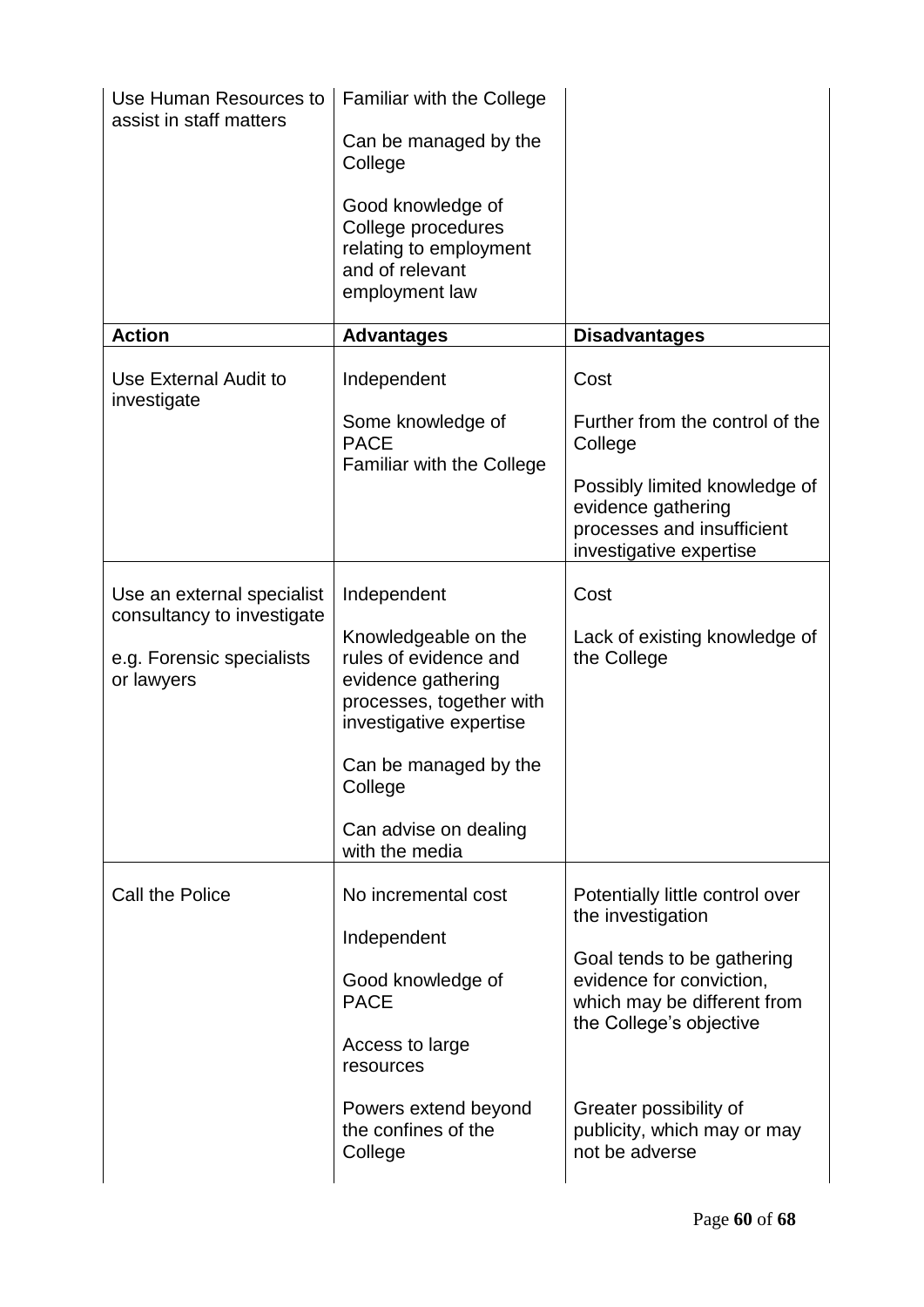| Can assist with dealing<br>with the media | Possible lack of sensitivity to<br>the College |
|-------------------------------------------|------------------------------------------------|
|                                           | Difficult to revoke                            |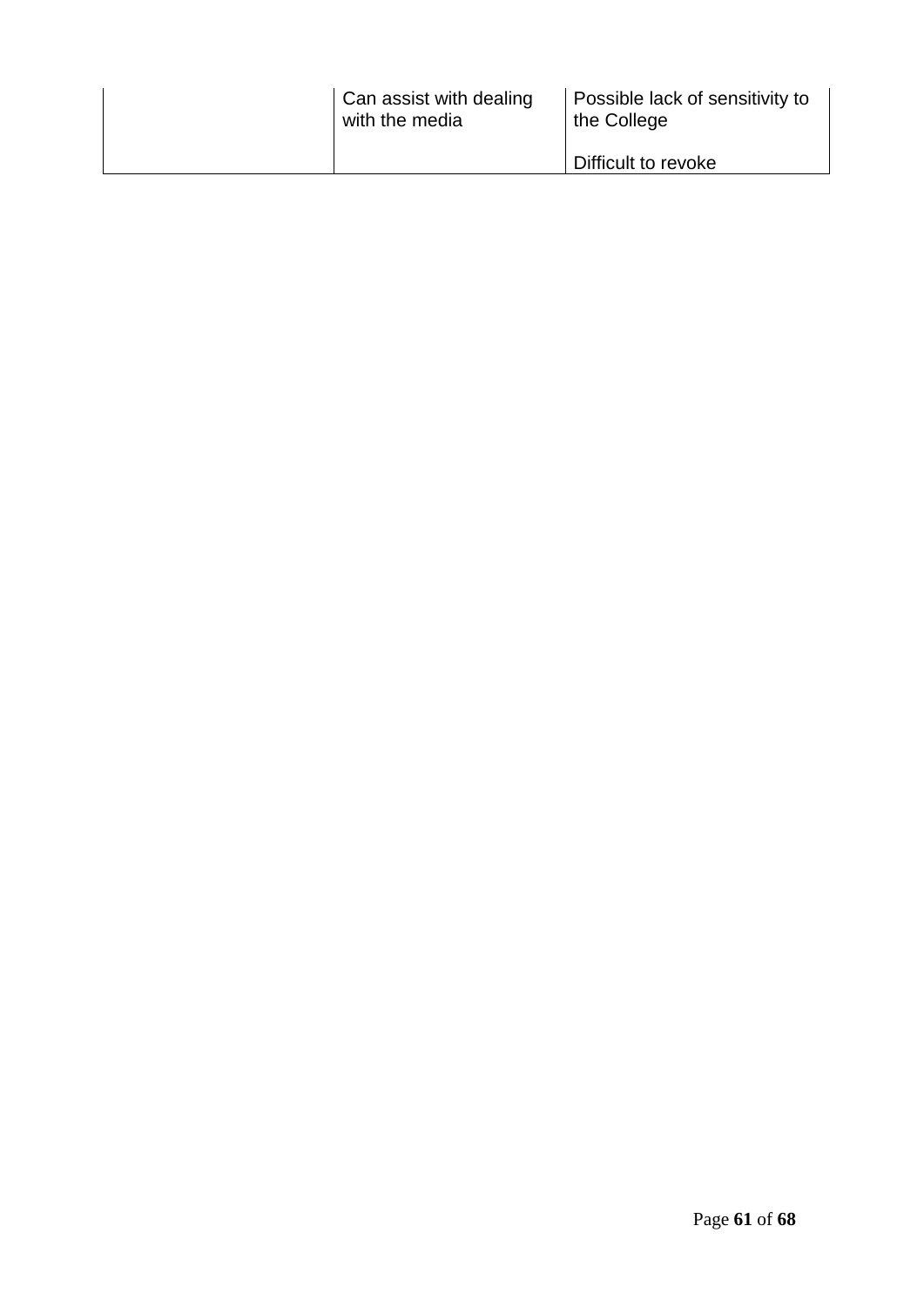# <span id="page-61-0"></span>**11. FURTHER GUIDANCE ON FRAUD**

Further information relevant to forming a policy on the response to fraud can be found in the following:

| <b>Title</b>                                       | <b>Publisher</b>        | <b>Contents</b>                                                             |
|----------------------------------------------------|-------------------------|-----------------------------------------------------------------------------|
| Protecting the Public Purse                        | <b>Audit Commission</b> | Fraud and corruption<br>prevention, detection,<br>responses                 |
| Fraud and Corruption Audit<br>Manual               | <b>Audit Commission</b> | Prevention and audit strategies                                             |
| Opportunity Makes a Thief                          | <b>Audit Commission</b> | Computer abuse survey,<br>including fraud, theft, sabotage,<br>hacking etc. |
| The Investigation of Fraud<br>in the Public Sector | <b>CIPFA</b>            | Guidance for internal auditors<br>on fraud investigation                    |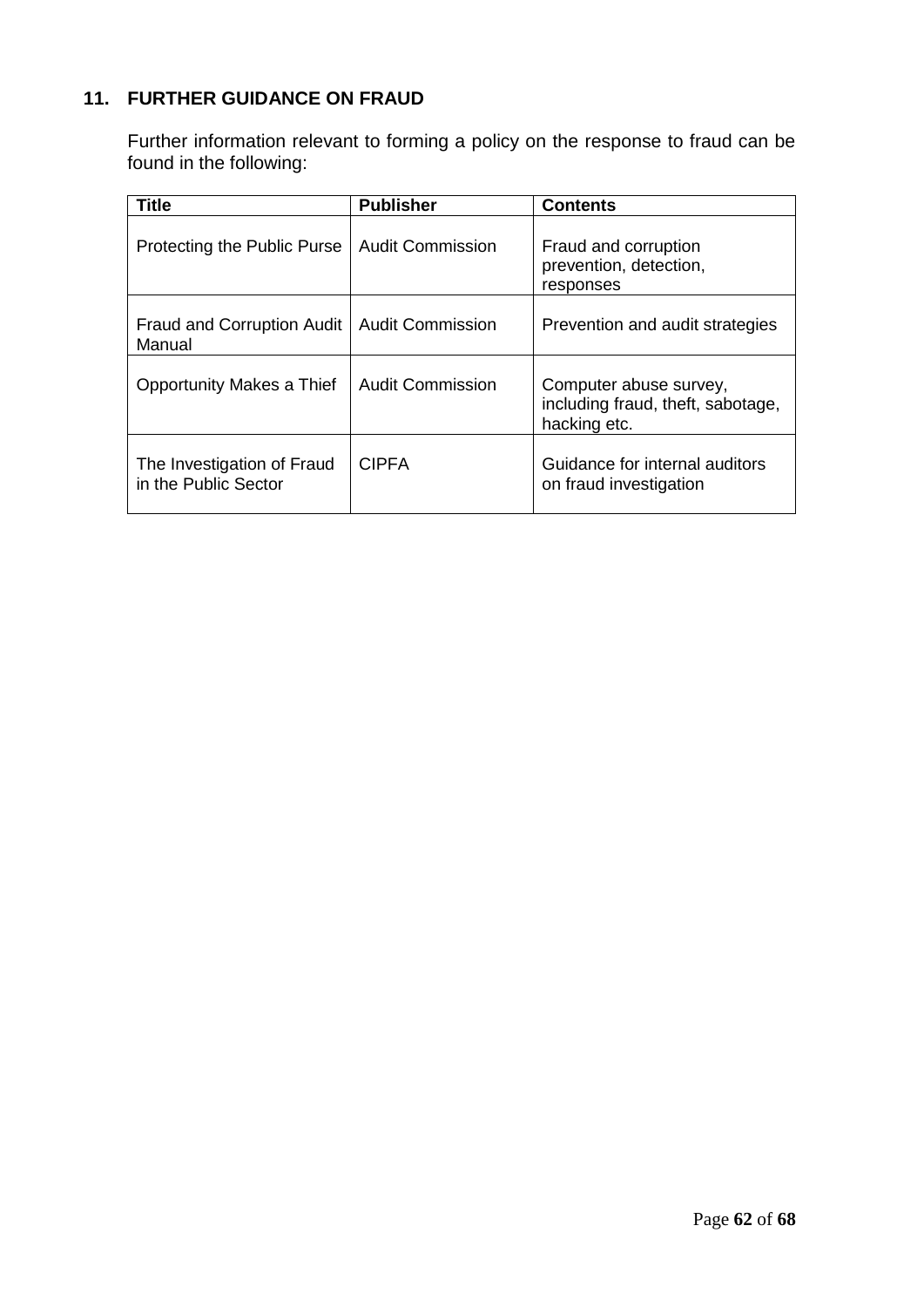# <span id="page-62-0"></span>**APPENDIX 1 - THE LAW AND ITS REMEDIES**

Criminal law may impose sanctions on the defendant for causing loss, while civil law may assist the Group to recover its loss.

In civil law the method of concealment (in the case of fraud) is unlikely to be a key factor in the value of compensation or the drafting of the statement of claim.

In criminal law, the nature of the deceit is highly relevant in the framing of charges, but the law is not primarily concerned with restitution or recovery of the proceeds of fraud or theft - although there are statutory powers to award compensation and to order restitution or forfeiture in some circumstances. However, criminal law now requires the financial benefits (to the criminal) to be quantified as part of the investigation process. The proceeds direct, and indirect, can now be seized and dealt with by the court of trial.

There is no reason why the criminal prosecution and civil process cannot be taken at the same time if the evidence supports such action. But there are dangers in unilateral un-coordinated action.

### 1.1. **Civil Law Remedies**

The following is a brief description of some of the commoner civil law remedies. It is not comprehensive and legal advice should be sought before action is taken.

#### **1.1.1. Monies Had and Received**

The claim will refer to funds of the plaintiff which have been 'had and received' by the defendant at the plaintiffs expense - and will seek their recovery.

#### 1.2. **Interest**

The plaintiff is likely to be entitled to interest on the amount lost, and there is provision for claims for interest under court rules and statute.

### 1.3. **Tracing**

Tracing is an equitable remedy for the recovery of assets. Its meaning is that the trail by which assets have been removed must be followed through the hands they pass through after leaving control of the plaintiff.

# 1.4. **Freezing Order or Restraint Order**

In some cases a court order can be used to freeze the assets of a person suspected of fraud or a person who has been convicted of a criminal offence in respect of their fraudulent activity. A Freezing Order may be used in conjunction with criminal or civil proceedings. A Restraint Order can only be related to criminal proceedings, when it may be a simpler alternative to a Freezing Order where proceedings have been or are about to be instituted.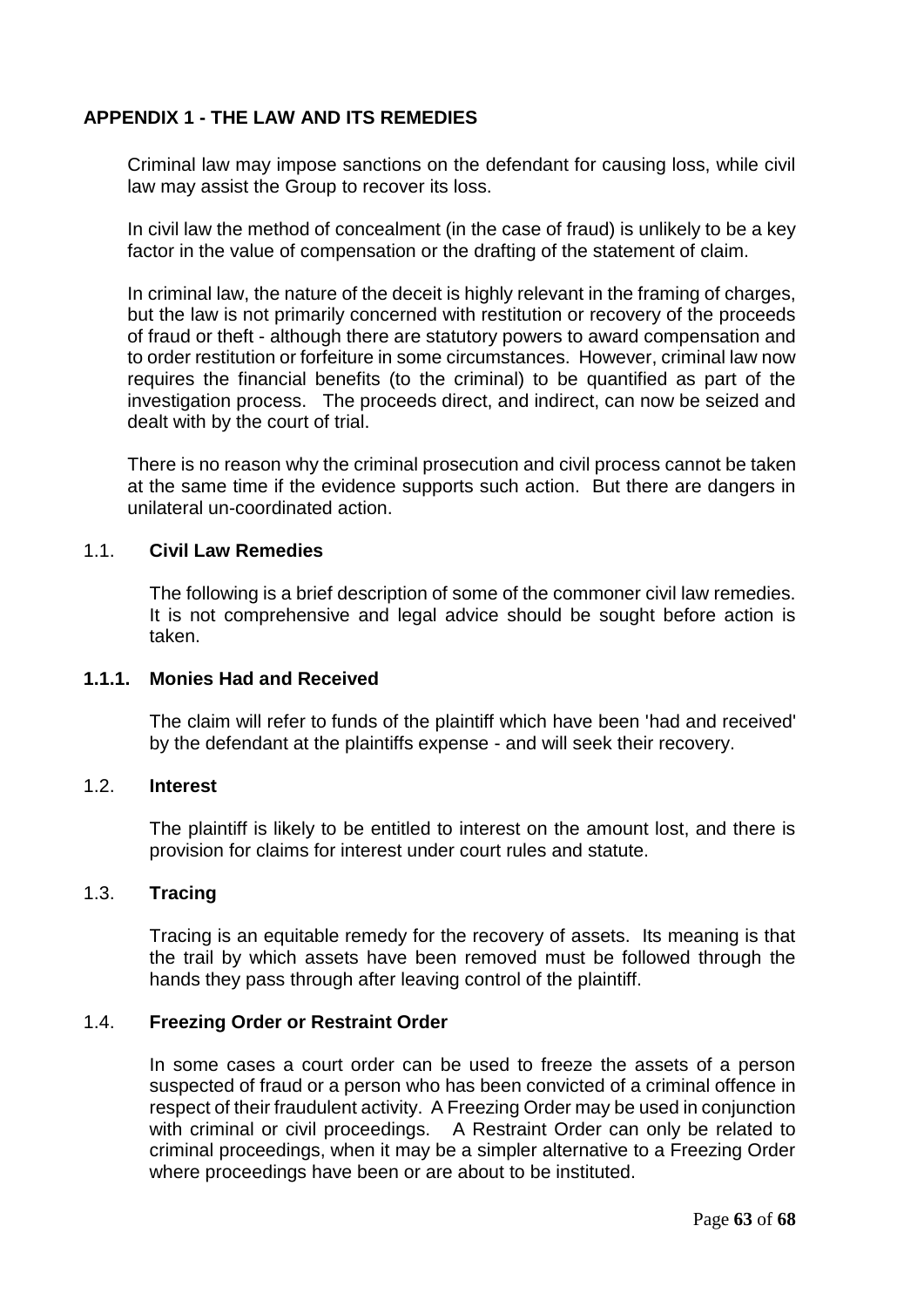# 1.5. **Damages for Deceit**

A defendant may become liable in tort to the plaintiff for damages arising out of the act, and if the plaintiff can establish this liability, there is entitlement to be put back into the position that would have been if the tortious act had not been committed. If successful, this claim may result in the award of damages beyond mere recovery of assets stolen.

# 2. **Criminal Law**

The following are brief descriptions of some of the criminal offences most relevant in this context. It is not comprehensive, and legal advice should be sought before action is taken.

### 2.1. **Theft**

The misappropriation of College assets for gain or otherwise:

# **Section 1 Theft Act 1968:** *A person who dishonestly appropriates property belonging to another with the intention of permanently depriving the other of it.*

# 2.2. **Fraud**

English law does not specifically define fraud, however, Buckley J's description in Re *London and Globe Finance Ltd* encapsulates the two key ingredients: *'to defraud is to deprive by deceit'* thereby underlining the two essential elements in fraud:

deception or concealment, and deprival or loss to the victim.

The following are the most frequently used definitions:

### **Section 15 Theft Act 1968:** *A person who by any deception dishonestly obtains property belonging to another with the intention of depriving the other of it.*

### **Section 16 Theft Act 1968:** *A person who by any deception dishonestly obtains for himself or another any pecuniary advantage.*

This offence is committed where a person obtains employment or increased remuneration, for example by falsely stating qualifications or professional history.

*Section* **17(1)** *Theft Act* **1968:** *(False Accounting) A person who dishonestly with* **a** *view to gaining for himself or another or with intent to cause loss to another* 

*(a) destroys, defaces, conceals or falsifies any account or any record or document made or required for any accounting purpose, or*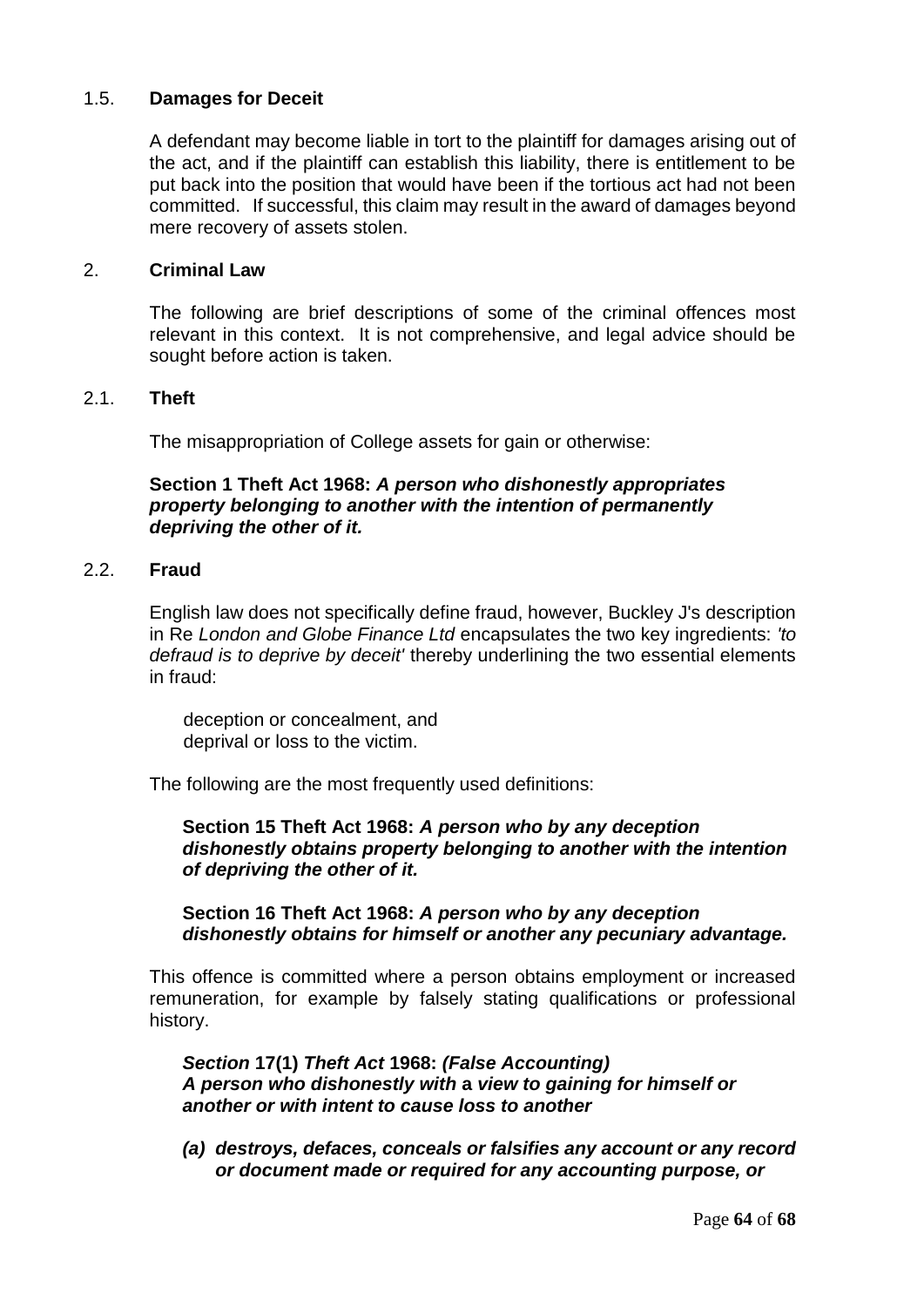# *(b) in furnishing information for any purpose produces or makes use*  **of** *any account or any such record or document as aforesaid, which to his knowledge is or may be misleading, false or deceptive in any material particular.*

This is a very wide ranging offence dealing with fraudulent transactions.

In criminal law, every individual element of the statutory wording must be proved beyond reasonable doubt. The essential difference between theft and criminal deception is reflected in the two terms 'appropriates' and 'by deception obtains'.

Under section 15, for 'deception' to be proved it must be established that the proposition on which the victim acted was false and that the defendant knew the proposition to be false. Secondly, this section requires evidence of the obtaining ownership, possession or control of property and includes obtaining for another person or enabling another person to obtain or retain property.

Essentially, section 15 is used in circumstances where ownership of the property concerned has been gained by the accused without the consent of the owner.

### 2.3. **Corruption**

The definition (in the context of the Prevention of Corruption Acts) is: *the offering, giving, soliciting or acceptance of an inducement or reward which may influence the action of any person.* 

### 2.4. **Damage**

Relates to arson, vandalism or sabotage of property, including computer systems and records.

**S1(1)** *Criminal Damage Act* **1971:** *Any person who without lawful excuse destroys or damages any property belonging to another intending to destroy or damage such property, or being reckless* **as**  *to whether any such property would be destroyed or damaged.* 

There are many other offences dealing with criminal activity.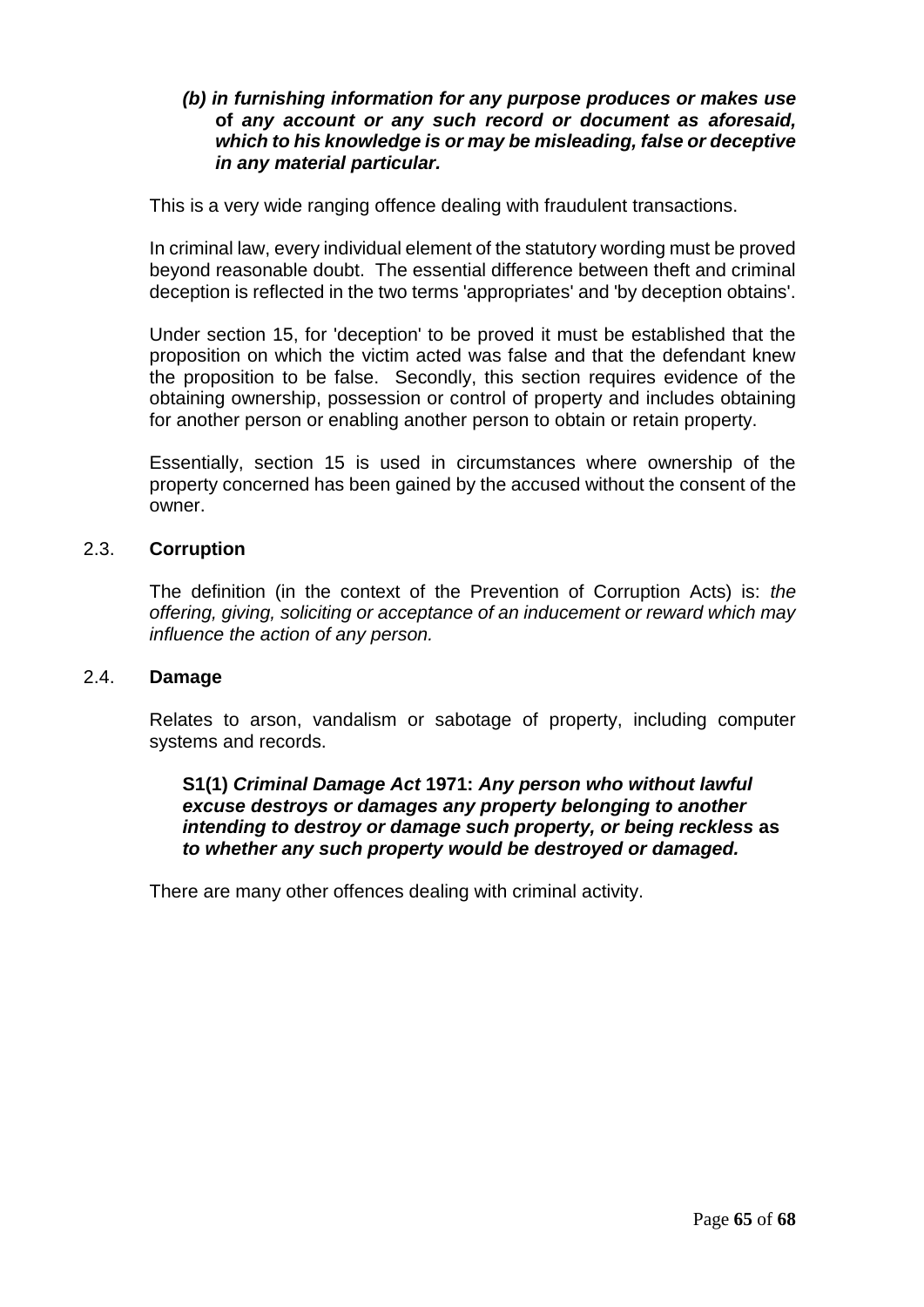# <span id="page-65-0"></span>**APPENDIX 2 - GUIDANCE TO STAFF ON FRAUD**

[NB This section is intended to be used as a separate instruction to be given to staff]

As part of the Corporation's programme to follow best practice in corporate governance, this document is approved by the Corporation as outlining the College's policy and advice to employees in dealing with fraud or suspected fraud or other illegal acts involving dishonesty.

All staff have a responsibility to protect the assets of the College.

# 1.1. **The Corporation's Policy**

The Corporation is absolutely committed to maintaining an honest, open and well-intentioned atmosphere within the College, so as best to fulfil the objectives of the College. It is therefore also committed to the elimination of fraud within the College, to the rigorous investigation of any such cases, and where fraud or other criminal act is proven to ensure that wrong doers are appropriately dealt with. The College will also take appropriate steps to recover any assets lost as a result of fraud.

The College is firmly committed to following the Nolan Committee principles for public life, and all staff are expected to work in accordance with these principles:

- *Selflessness*: taking decisions solely in the public interest
- **Integrity**: not placing oneself under financial or other obligations that may influence the performance of official duties
- *Objectivity*: making choices solely on merit
- *Accountability:* being accountable for actions and decisions and submitting to appropriate scrutiny
- *Openness:* being as open as possible about decisions and actions, giving reasons and only restricting information when the wider public interest demands this
- *Honesty:* declaring any private interests relating to public duties and resolving such conflicts in a way that protects the public interest
- *Leadership:* promoting these principles by leadership and example.

The Corporation wishes to encourage anyone having reasonable suspicions of fraud to report them. The College's policy, which will be rigorously enforced, is that no employee should suffer as a result of reporting reasonably held suspicions.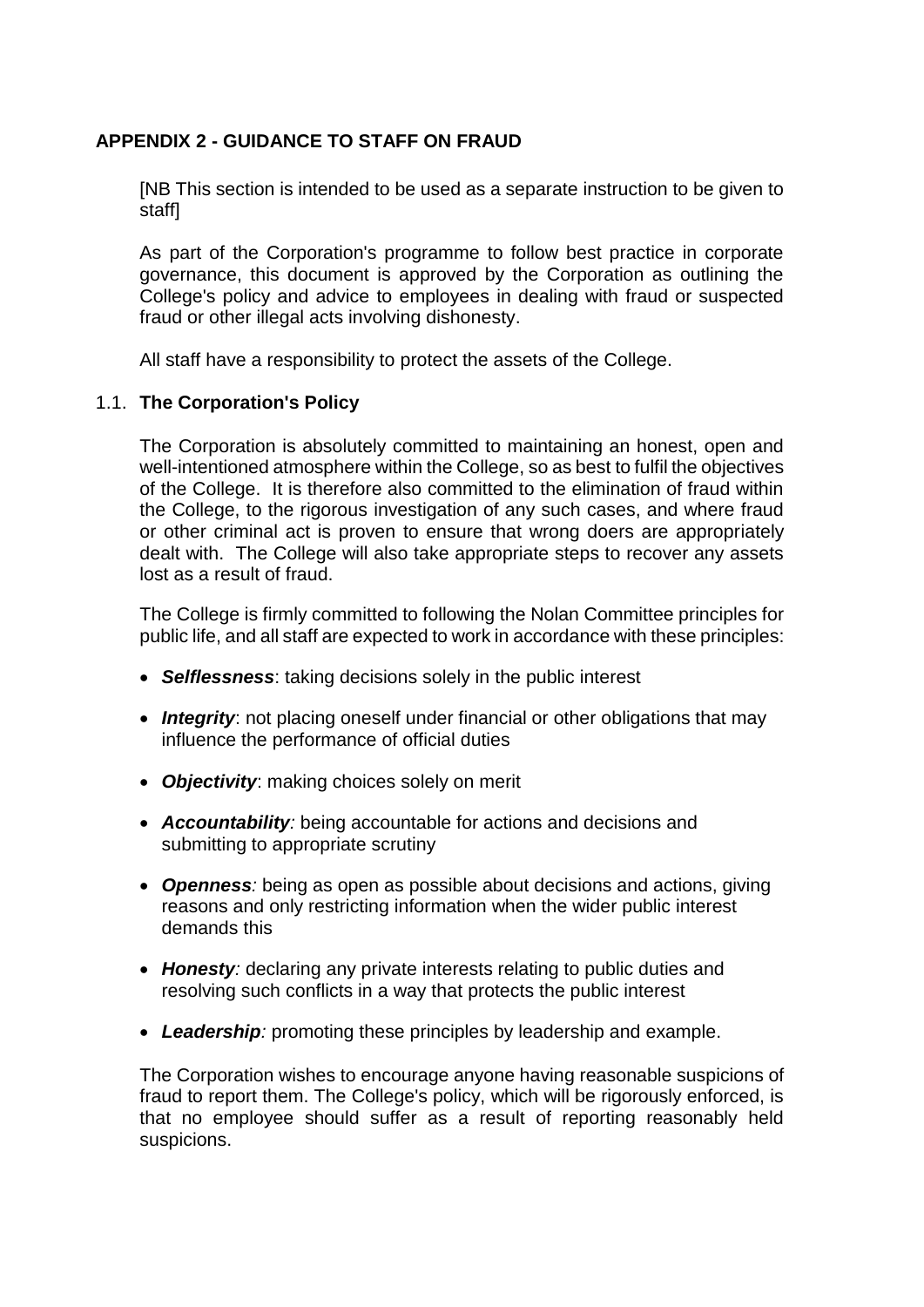The Corporation has therefore set in place procedures designed to minimise the likelihood of the College being a victim of fraud, and a response plan to be followed in the event of suspected fraud being reported, and these guidance notes issued to all staff.

# 1.2. **Instructions to Staff**

You should be assured that there will be no recriminations against staff who report reasonably held suspicions. Victimising or deterring staff from reporting concerns is a serious disciplinary matter. Any contravention of this policy should be reported to the Principal or Chairman of the Audit and Risk Committee. Equally however, abuse of the process by raising malicious allegations could be regarded as a disciplinary matter.

If you believe you have good reason to suspect a colleague, student or other person of a fraud or an offence involving the College or a serious infringement of College rules, examples of which could include:

- theft of College property;
- abuse of College property;
- deception or falsification of records (e.g. fraudulent time or expense claims),

You should discuss it in the first place with your manager - unless you suspect the manager of involvement in the fraud, in which case you should go to the next more senior person. Alternatively you may first discuss the matter confidentially and anonymously with the Nominated Officer (normally be the Director of Finance but, if circumstances so require, would be the Clerk to the Governors).

If you are concerned about speaking to another member of staff you could ask for advice first from the charity "Public Concern at Work" telephone 0207-404- 6609. They can provide independent and confidential advice to you.

If you and your manager or the Nominated Officer decide between you that your suspicion may be justified, the Nominated Officer will investigate the matter. The College will then follow the **fraud response plan** to investigate and take appropriate action.

Alternatively you can contact, the Chair of the Audit and Risk Committee in confidence, by writing to: The Chair of the Audit and Risk Committee, c/o Clerk to the Corporation.

Under no circumstances should staff speak to representatives of the press, radio, TV or other third party unless expressly authorised by the Principal

Please be aware that time may be of the utmost importance to ensure that the College does not continue to suffer a loss.